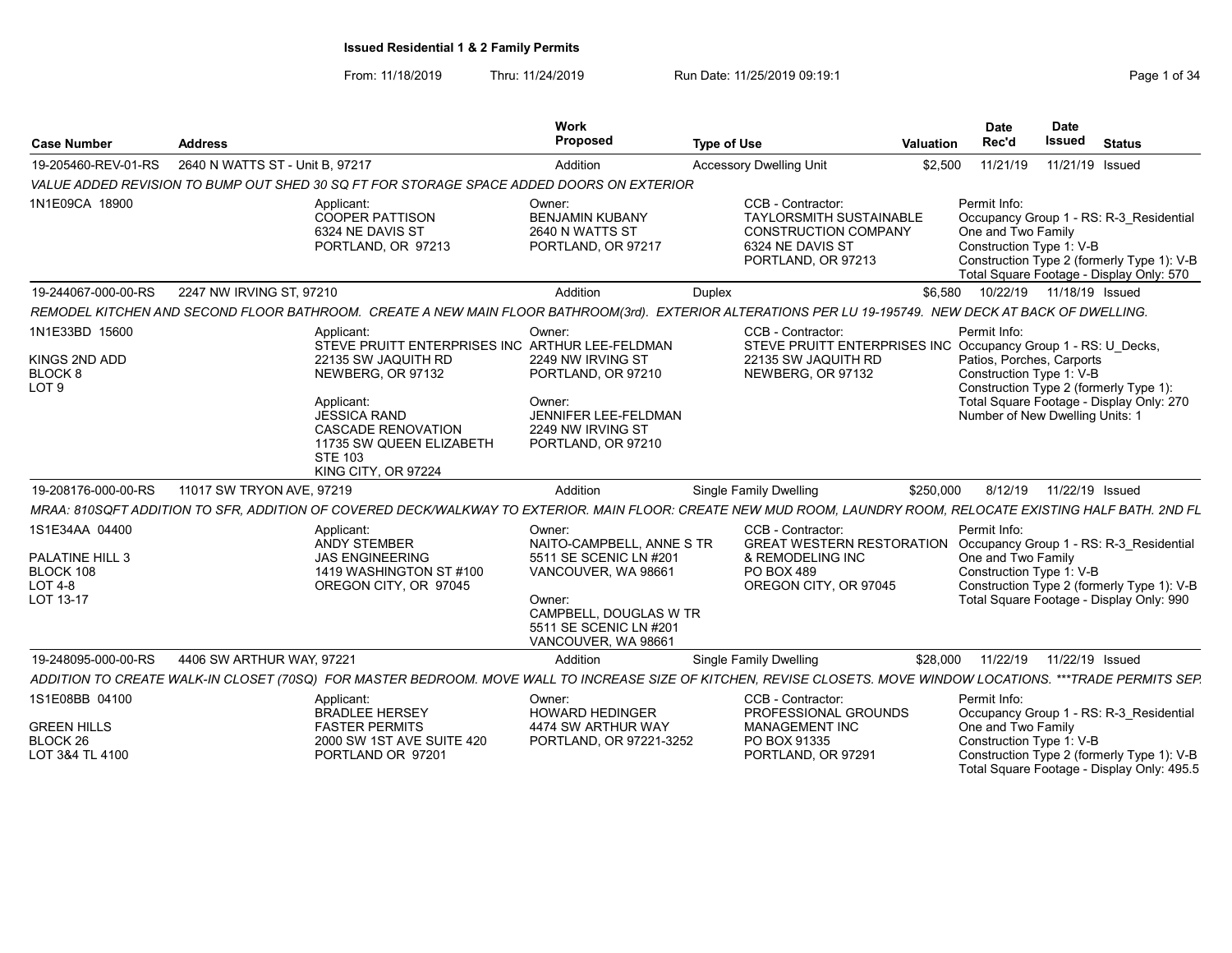From: 11/18/2019 Thru: 11/24/2019 Run Date: 11/25/2019 09:19:1 Company Page 2 of 34

|                                                                                             |                                                           |                                                                                                                                                                | Work<br><b>Proposed</b>                                                                                                                                           |                    |                                                                                                                           |                  | <b>Date</b><br>Rec'd                                                                              | Date<br>Issued  |                                                                                                                                    |
|---------------------------------------------------------------------------------------------|-----------------------------------------------------------|----------------------------------------------------------------------------------------------------------------------------------------------------------------|-------------------------------------------------------------------------------------------------------------------------------------------------------------------|--------------------|---------------------------------------------------------------------------------------------------------------------------|------------------|---------------------------------------------------------------------------------------------------|-----------------|------------------------------------------------------------------------------------------------------------------------------------|
| <b>Case Number</b>                                                                          | <b>Address</b>                                            |                                                                                                                                                                |                                                                                                                                                                   | <b>Type of Use</b> |                                                                                                                           | <b>Valuation</b> |                                                                                                   |                 | <b>Status</b>                                                                                                                      |
| 18-193256-000-00-RS                                                                         | 8508 SE 66TH AVE - Unit B, 97206                          |                                                                                                                                                                | Addition                                                                                                                                                          |                    | <b>Single Family Dwelling</b>                                                                                             | \$168,346        | 6/27/18                                                                                           | 11/18/19 Issued |                                                                                                                                    |
|                                                                                             |                                                           | ADU: MRAA: NEW 2 STORY ADDITION TO INCLUDE BEDROOM, GARAGE, AND UPSTAIRS ADU. LEGALIZE CONVERSION OF BASEMENT AND ADD BATHROOM, LIVING ROOM AND BEDROOM. Septi |                                                                                                                                                                   |                    |                                                                                                                           |                  |                                                                                                   |                 |                                                                                                                                    |
| 1S2E20CC 18000                                                                              |                                                           | Applicant:<br><b>KIRK KELLY</b><br>11800 SE IDLEMAN RD<br>HAPPY VALLEY OR 97086                                                                                | Owner:<br><b>KIRK A KELLY</b><br>11800 SE IDLEMAN RD<br>HAPPY VALLEY, OR 97086<br>Owner:<br><b>NANCY M KELLY</b><br>11800 SE IDLEMAN RD<br>HAPPY VALLEY, OR 97086 |                    |                                                                                                                           |                  | Permit Info:<br>One and Two Family<br>Construction Type 1: V-B<br>Number of New Dwelling Units: 1 |                 | Occupancy Group 1 - RS: R-3 Residential<br>Construction Type 2 (formerly Type 1): V-B<br>Total Square Footage - Display Only: 2150 |
| 19-254689-000-00-RS                                                                         | 6326 NE 30TH AVE, 97211                                   |                                                                                                                                                                | Addition                                                                                                                                                          |                    | <b>Single Family Dwelling</b>                                                                                             | \$1              | 11/19/19                                                                                          | 11/19/19 Final  |                                                                                                                                    |
|                                                                                             | FINALS ONLY FOR DORMER BATH ADDITION UNDER 1996-051505 RS |                                                                                                                                                                |                                                                                                                                                                   |                    |                                                                                                                           |                  |                                                                                                   |                 |                                                                                                                                    |
| 1N1E13CA 08100<br><b>IRVINGTON PK</b><br><b>BLOCK 42</b><br>N 1/2 OF LOT 5<br>LOT 7&9&11&13 |                                                           | Applicant:<br><b>RYAN PICKREL</b><br><b>FASTER PERMITS</b><br>2000 SW 1ST AVE #420<br>PORTLAND OR 97201                                                        | Owner:<br>STRUCTURE REDEVELOPMENT<br><b>LLC</b><br>PO BOX 1251<br>CLACKAMAS, OR 97015                                                                             |                    | CCB - Contractor:<br><b>VLAD RUDNITSKY</b><br>STRUCTURE REDEVELOPMENT<br><b>LLC</b><br>PO BOX 3026<br>CLACKAMAS, OR 97015 |                  | Permit Info:<br>One and Two Family<br>Construction Type 1: V-B                                    |                 | Occupancy Group 1 - RS: R-3 Residential<br>Construction Type 2 (formerly Type 1):                                                  |
| 19-249150-DFS-01-RS                                                                         | 9037 SE OAK ST - UNIT A, 97216                            |                                                                                                                                                                | Addition                                                                                                                                                          |                    | Single Family Dwelling                                                                                                    | \$7,000          | 11/22/19                                                                                          | 11/22/19 Issued |                                                                                                                                    |
| DEFERRED SUBMITAL FOR TRUSSES                                                               |                                                           |                                                                                                                                                                |                                                                                                                                                                   |                    |                                                                                                                           |                  |                                                                                                   |                 |                                                                                                                                    |
| 1N2E33CD 05000<br><b>MABEL VILLE</b><br>BLOCK 2<br>LOT 13&14                                |                                                           | Applicant:<br><b>ABIGAIL COLLIER</b><br>9037 SE OAK ST<br>PORTLAND OR 97216                                                                                    | Owner:<br>ABIGAIL COLLIER<br>9037 SE OAK ST<br>PORTLAND, OR 97216-1635                                                                                            |                    |                                                                                                                           |                  | Permit Info:<br>One and Two Family<br>Construction Type 1: V-B                                    |                 | Occupancy Group 1 - RS: R-3 Residential<br>Construction Type 2 (formerly Type 1): V-B<br>Total Square Footage - Display Only: 535  |
| 19-225249-REV-01-RS                                                                         | 12026 SE PARDEE ST, 97266                                 |                                                                                                                                                                | Addition                                                                                                                                                          |                    | <b>Single Family Dwelling</b>                                                                                             |                  | \$ 11/18/19 11/18/19 Issued                                                                       |                 |                                                                                                                                    |
|                                                                                             | REVISION TO ADD BACK DOOR AND DOOR TO STORAGE             |                                                                                                                                                                |                                                                                                                                                                   |                    |                                                                                                                           |                  |                                                                                                   |                 |                                                                                                                                    |
| 1S2E15AA 04200<br>PARDEE ESTATES<br>LOT <sub>4</sub>                                        |                                                           | Applicant:<br><b>SASHA BECKWITH</b><br>SAB DESIGN & DRAFTING LLC<br>7115 SW GARDEN HOME RD #28<br>PORTLAND OR 97223                                            | Owner:<br><b>FIKIRTE ABEBE</b><br>12026 SE PARDEE ST<br>PORTLAND, OR 97266                                                                                        |                    |                                                                                                                           |                  | Permit Info:<br>Construction Type 1: V-B                                                          |                 | Occupancy Group 1 - RS: R-3 Remodel<br>Construction Type 2 (formerly Type 1):<br>Total Square Footage - Display Only: 450          |
| 19-171277-REV-02-RS                                                                         | 5235 SW CUSTER ST, 97219                                  |                                                                                                                                                                | Addition                                                                                                                                                          |                    | <b>Single Family Dwelling</b>                                                                                             |                  | \$ 11/19/19 11/19/19 Issued                                                                       |                 |                                                                                                                                    |
|                                                                                             |                                                           | REVISION TO ADD ALTERNATE STRUCTURAL ANCHOR OPTION TO ADDRESS FIELD CONDITION                                                                                  |                                                                                                                                                                   |                    |                                                                                                                           |                  |                                                                                                   |                 |                                                                                                                                    |
| 1S1E19AC 03600<br><b>KIRCANNO</b><br>BLOCK 3<br>LOT <sub>20</sub>                           |                                                           | Applicant:<br><b>BRANDON WELBORN</b><br>WELBORN DESIGN-BUILD, LLC<br>6438 SW FLOWER ST<br>PORTLAND, OR 97221                                                   | Owner:<br><b>JUAN HURTADO</b><br>5235 SW CUSTER ST<br>PORTLAND, OR 97219<br>Owner:<br><b>CANDICE SANDERS</b><br>5235 SW CUSTER ST<br>PORTLAND, OR 97219           |                    | CCB - Contractor:<br><b>WELBORN DESIGN-BUILD LLC</b><br>6438 SW FLOWER ST<br>PORTLAND, OR 97221                           |                  | Permit Info:<br>One and Two Family<br>Construction Type 1: V-B                                    |                 | Occupancy Group 1 - RS: R-3_Residential<br>Construction Type 2 (formerly Type 1): V-B<br>Total Square Footage - Display Only: 1161 |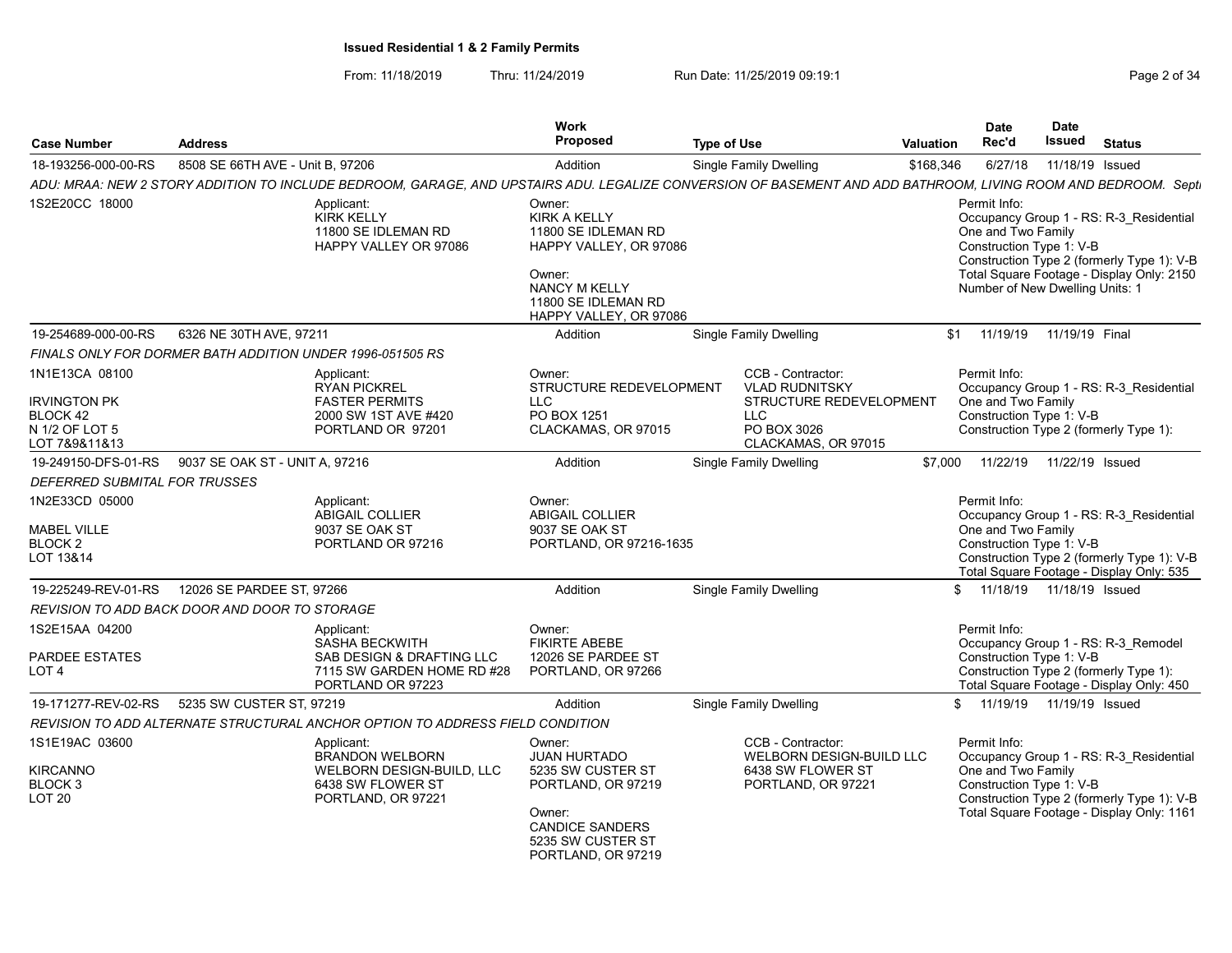From: 11/18/2019 Thru: 11/24/2019 Run Date: 11/25/2019 09:19:1

| <b>Case Number</b>                                                    | <b>Address</b>                                                                                                                                                | Work<br>Proposed                                                                                                                         | <b>Type of Use</b>                                                                                                                                  | Valuation | <b>Date</b><br>Rec'd                                                                                                                            | <b>Date</b><br><b>Issued</b> | <b>Status</b>                                                                                                                      |
|-----------------------------------------------------------------------|---------------------------------------------------------------------------------------------------------------------------------------------------------------|------------------------------------------------------------------------------------------------------------------------------------------|-----------------------------------------------------------------------------------------------------------------------------------------------------|-----------|-------------------------------------------------------------------------------------------------------------------------------------------------|------------------------------|------------------------------------------------------------------------------------------------------------------------------------|
| 19-199951-000-00-RS                                                   | 2711 SE LINCOLN ST, 97214                                                                                                                                     | Addition                                                                                                                                 | Single Family Dwelling                                                                                                                              | \$115,739 | 7/28/19                                                                                                                                         | 11/22/19 Issued              |                                                                                                                                    |
|                                                                       | MRAA- 929 SF ADDITION OF LIVING SPACE. COMPLETE REMODEL OF 2 FLOORS AND BASEMENT. RELOCATE KITCHEN TO UPPER FLOOR. 1 NEW BATHROOM FOR TOTAL OF 4. NEW BASEMEN |                                                                                                                                          |                                                                                                                                                     |           |                                                                                                                                                 |                              |                                                                                                                                    |
| 1S1E01CC 11100                                                        |                                                                                                                                                               | Owner:                                                                                                                                   | <b>CCB - Contractor:</b>                                                                                                                            |           | Permit Info:                                                                                                                                    |                              |                                                                                                                                    |
| ARMSTRONGS ADD<br><b>BLOCK 1 TL 11100</b>                             |                                                                                                                                                               | <b>FRANZ MARUNA</b><br>2711 SE LINCOLN ST<br>PORTLAND, OR 97214-5555                                                                     | PIPELINE PLUMBING & DRAIN<br>CORP<br>333 S STATE ST PMB V108<br>LAKE OSWEGO, OR 97034                                                               |           | One and Two Family<br>Construction Type 1: V-B                                                                                                  |                              | Occupancy Group 1 - RS: R-3_Residential<br>Construction Type 2 (formerly Type 1): V-B<br>Total Square Footage - Display Only: 1010 |
|                                                                       |                                                                                                                                                               |                                                                                                                                          | CCB - Contractor:<br>PRO CIRCUIT ELECTRIC LLC<br>15846 SW UPPER BOONES<br>FERRY RD<br>LAKE OSWEGO, OR 97035                                         |           |                                                                                                                                                 |                              |                                                                                                                                    |
|                                                                       |                                                                                                                                                               |                                                                                                                                          | CCB - Contractor:<br><b>HAMISH MURRAY</b><br><b>HAMISH MURRAY</b><br><b>CONSTRUCTION INC</b><br>4440 SW CORBETT AVE SUITE 201<br>PORTLAND, OR 97239 |           |                                                                                                                                                 |                              |                                                                                                                                    |
|                                                                       | 19-206764-REV-01-RS 503 NE BRAZEE ST, 97212                                                                                                                   | Addition                                                                                                                                 | <b>Single Family Dwelling</b>                                                                                                                       |           | \$11/22/19                                                                                                                                      | 11/22/19 Issued              |                                                                                                                                    |
| ADDING WALNUT TREE TO PLANS.                                          |                                                                                                                                                               |                                                                                                                                          |                                                                                                                                                     |           |                                                                                                                                                 |                              |                                                                                                                                    |
| 1N1E26CB 03100<br><b>ALBINA</b><br><b>BLOCK 5</b><br>LOT <sub>8</sub> | Applicant:<br>KENDRA DUONG<br><b>KENDRA CARSON DUONG</b><br><b>ARCHITECT</b><br>3415 NE FREMONT ST<br>PORTLAND OR 97212                                       | Owner:<br>ROSE GUNN<br>503 NE BRAZEE ST<br>PORTLAND, OR 97212<br>Owner:<br><b>COLLIN MAZZA</b><br>503 NE BRAZEE ST<br>PORTLAND, OR 97212 |                                                                                                                                                     |           | Permit Info:<br>Occupancy Group 1 - RS: U Private<br>Garage\Utility Misc.<br>Construction Type 1: V-B<br>Construction Type 2 (formerly Type 1): |                              | Total Square Footage - Display Only: 390                                                                                           |
| 19-230413-000-00-RS                                                   | 1324 SE 50TH AVE, 97215                                                                                                                                       | Addition                                                                                                                                 | <b>Single Family Dwelling</b>                                                                                                                       | \$36,003  |                                                                                                                                                 |                              | 10/1/19  11/18/19  Under Inspection                                                                                                |
|                                                                       | REMOVE AND REPLACE 294 SF ADDITION IN REAR OF HOUSE TO INCLUDE BATHROOM AND BEDROOM. ***MT, PT, ET SEPARATE                                                   |                                                                                                                                          |                                                                                                                                                     |           |                                                                                                                                                 |                              |                                                                                                                                    |
| 1S2E06BD 19300<br>SEWICKLY ADD                                        | Applicant:<br>LUTHER ERICKSEN<br>9524 NE SACRAMENTO ST                                                                                                        | Owner:<br>JUDITH WINKLEBLECK<br>3817 SW MARIGOLD ST                                                                                      |                                                                                                                                                     |           | Permit Info:<br>One and Two Family                                                                                                              |                              | Occupancy Group 1 - RS: R-3 Residential                                                                                            |
| BLOCK 4<br><b>LOT 11</b>                                              | PORTLAND, OR 97220                                                                                                                                            | PORTLAND, OR 97219                                                                                                                       |                                                                                                                                                     |           | Construction Type 1: V-B<br>Construction Type 2 (formerly Type 1):                                                                              |                              |                                                                                                                                    |
|                                                                       |                                                                                                                                                               | Owner:<br><b>ALBERT CRISPI</b><br>3817 SW MARIGOLD ST<br>PORTLAND, OR 97219                                                              |                                                                                                                                                     |           |                                                                                                                                                 |                              | Total Square Footage - Display Only: 294                                                                                           |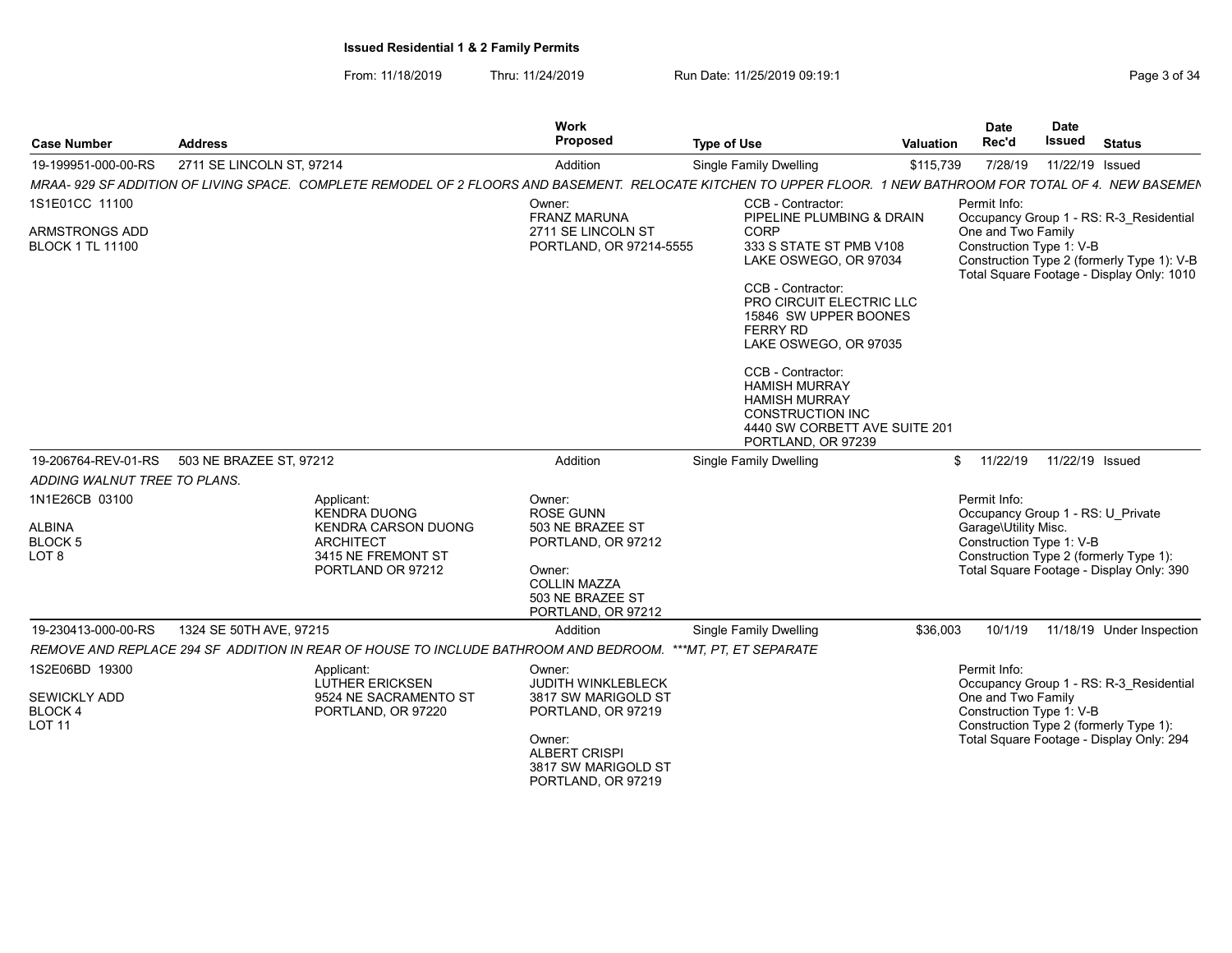From: 11/18/2019 Thru: 11/24/2019 Run Date: 11/25/2019 09:19:1 Company Page 4 of 34

| Case Number                                                                                         | <b>Address</b>                                        |                                                                                                                                                                 | Work<br><b>Proposed</b>                                                                                                                                                             | <b>Type of Use</b>                                                                                                           | <b>Valuation</b> | <b>Date</b><br>Rec'd                                                                                      | Date<br><b>Issued</b> | <b>Status</b>                                                                                                                      |
|-----------------------------------------------------------------------------------------------------|-------------------------------------------------------|-----------------------------------------------------------------------------------------------------------------------------------------------------------------|-------------------------------------------------------------------------------------------------------------------------------------------------------------------------------------|------------------------------------------------------------------------------------------------------------------------------|------------------|-----------------------------------------------------------------------------------------------------------|-----------------------|------------------------------------------------------------------------------------------------------------------------------------|
| 19-227026-000-00-RS                                                                                 | 3781 SE HENRY ST, 97202                               |                                                                                                                                                                 | Addition                                                                                                                                                                            | Single Family Dwelling                                                                                                       | \$29,023         | 9/24/19                                                                                                   | 11/20/19 Issued       |                                                                                                                                    |
|                                                                                                     |                                                       | ADDITION OF 90 SQ FT ON NW OF CORNER OF HOUSE FOR KITCHEN EXTENSION, NEW 117 SF DECK AND LEGALIZATION OF PARTIAL BASEMENT CONVERSION TO HABITABLE SPACE FOR FAM |                                                                                                                                                                                     |                                                                                                                              |                  |                                                                                                           |                       |                                                                                                                                    |
| 1S1E13DD 12100<br><b>COLLEGE VIEW</b><br>BLOCK 1<br>INC ALL OF VAC SE 38TH AVE E OF & ADJ<br>LOT 12 |                                                       | Applicant:<br><b>SCOTT GORDON</b><br>7617 SW CEDARCREST ST<br>PORTLAND, OR 97223                                                                                | Owner:<br>PATRICIA CAMPBELL<br>3781 SE HENRY ST<br>PORTLAND, OR 97202-7666<br>Owner:<br><b>PATRICK CAMPBELL</b><br>3781 SE HENRY ST<br>PORTLAND, OR 97202-7666                      | CCB - Contractor:<br><b>GORDON HOMES LLC</b><br>7617 SW CEDARCREST ST<br>PORTLAND, OR 97223                                  |                  | Permit Info:<br>One and Two Family<br>Construction Type 1: V-B                                            |                       | Occupancy Group 1 - RS: R-3 Residential<br>Construction Type 2 (formerly Type 1): V-B<br>Total Square Footage - Display Only: 531  |
| 19-249150-000-00-RS                                                                                 | 9037 SE OAK ST - UNIT A, 97216                        |                                                                                                                                                                 | Addition                                                                                                                                                                            | Single Family Dwelling                                                                                                       | \$60,000         |                                                                                                           |                       | 11/5/19  11/18/19  Under Inspection                                                                                                |
|                                                                                                     |                                                       | ADDING 497 SQ FT TO EXISTING SINGLE FAMILY RESIDENCE. INCLUDES BEDROOM, 1 BATHROOM. **TRADE PERMITS SEPARATE***PREMANUFACTURED ROOF TRUSSES DEFERRED***CESSPO   |                                                                                                                                                                                     |                                                                                                                              |                  |                                                                                                           |                       |                                                                                                                                    |
| 1N2E33CD 05000<br><b>MABEL VILLE</b><br>BLOCK 2<br>LOT 13&14                                        |                                                       | Applicant:<br>ABIGAIL COLLIER<br>9037 SE OAK ST<br>PORTLAND OR 97216                                                                                            | Owner:<br>ABIGAIL COLLIER<br>9037 SE OAK ST<br>PORTLAND, OR 97216-1635                                                                                                              |                                                                                                                              |                  | Permit Info:<br>One and Two Family<br>Construction Type 1: V-B                                            |                       | Occupancy Group 1 - RS: R-3 Residential<br>Construction Type 2 (formerly Type 1): V-B<br>Total Square Footage - Display Only: 535  |
| 19-249150-REV-01-RS                                                                                 | 9037 SE OAK ST - UNIT A. 97216                        |                                                                                                                                                                 | Addition                                                                                                                                                                            | <b>Single Family Dwelling</b>                                                                                                |                  | \$ 11/22/19 11/22/19 Issued                                                                               |                       |                                                                                                                                    |
|                                                                                                     |                                                       | REVISION TO CHANGE ROOF PITCH TO MATCH NEW ROOF WITH EXISTING.                                                                                                  |                                                                                                                                                                                     |                                                                                                                              |                  |                                                                                                           |                       |                                                                                                                                    |
| 1N2E33CD 05000<br><b>MABEL VILLE</b><br>BLOCK 2<br>LOT 13&14                                        |                                                       | Applicant:<br><b>ABIGAIL COLLIER</b><br>9037 SE OAK ST<br>PORTLAND OR 97216                                                                                     | Owner:<br><b>ABIGAIL COLLIER</b><br>9037 SE OAK ST<br>PORTLAND, OR 97216-1635                                                                                                       |                                                                                                                              |                  | Permit Info:<br>One and Two Family<br>Construction Type 1: V-B                                            |                       | Occupancy Group 1 - RS: R-3_Residential<br>Construction Type 2 (formerly Type 1): V-B<br>Total Square Footage - Display Only: 535  |
| 19-254460-000-00-RS                                                                                 | 3327 SW ARNOLD HEIGHTS TER. 97219                     |                                                                                                                                                                 | Addition                                                                                                                                                                            | Single Family Dwelling                                                                                                       |                  | \$12,672  11/19/19  11/19/19  Issued                                                                      |                       |                                                                                                                                    |
|                                                                                                     |                                                       | REMOVE EXISTING DECK AND REPLACE WITH LARGER DECK WITH ROOF (APPROX 200 SF)                                                                                     |                                                                                                                                                                                     |                                                                                                                              |                  |                                                                                                           |                       |                                                                                                                                    |
| 1S1E32AB 01700<br><b>ARNOLD HEIGHTS</b><br>LOT 1&12&13&A TL 1700                                    |                                                       | Applicant:<br><b>MATT BUTLER</b><br>THREE RIVERS CUSTOM DECKS<br><b>INC</b><br>23885 S MOUNTAIN TERR<br>BEAVERTON OR 97004                                      | Owner:<br>BALL, JANET D TR<br>3327 SW ARNOLD HEIGHTS TER<br>PORTLAND, OR 97219-9221<br>Owner:<br><b>BALL, DOUGLAS H TR</b><br>3327 SW ARNOLD HEIGHTS TER<br>PORTLAND, OR 97219-9221 | CCB - Contractor:<br><b>DUSTIN GRAY</b><br>THREE RIVERS CUSTOM DECKS<br>INC<br>23885 S MOUNTAIN TER<br>BEAVERCREEK, OR 97004 |                  | Permit Info:<br>Occupancy Group 1 - RS: U Decks,<br>Patios, Porches, Carports<br>Construction Type 1: V-B |                       | Construction Type 2 (formerly Type 1):<br>Total Square Footage - Display Only: 520                                                 |
|                                                                                                     | 18-232107-REV-01-RS 3973 NE 143RD AVE - Unit B, 97230 |                                                                                                                                                                 | Addition                                                                                                                                                                            | Single Family Dwelling                                                                                                       |                  | \$ 11/21/19 11/21/19 Issued                                                                               |                       |                                                                                                                                    |
| <b>REVISION TO MOVE ADU 6' NORTH</b>                                                                |                                                       |                                                                                                                                                                 |                                                                                                                                                                                     |                                                                                                                              |                  |                                                                                                           |                       |                                                                                                                                    |
| 1N2E24CC 01100                                                                                      |                                                       | Applicant:<br><b>GREG BALDWIN</b><br><b>SCHUMACHER CUSTOM HOMES</b><br>14123 SE HARNEY ST<br>PORTLAND, OR 97236                                                 | Owner:<br><b>MIHAI TIGU</b><br>3973 NE 143RD AVE<br>PORTLAND, OR 97230                                                                                                              | CCB - Contractor:<br>SCHUMACHER CUSTOM HOMES<br>INC<br>PO BOX 66207<br>PORTLAND, OR 97290                                    |                  | Permit Info:<br>One and Two Family<br>Construction Type 1: V-B                                            |                       | Occupancy Group 1 - RS: R-3 Residential<br>Construction Type 2 (formerly Type 1): V-B<br>Total Square Footage - Display Only: 2688 |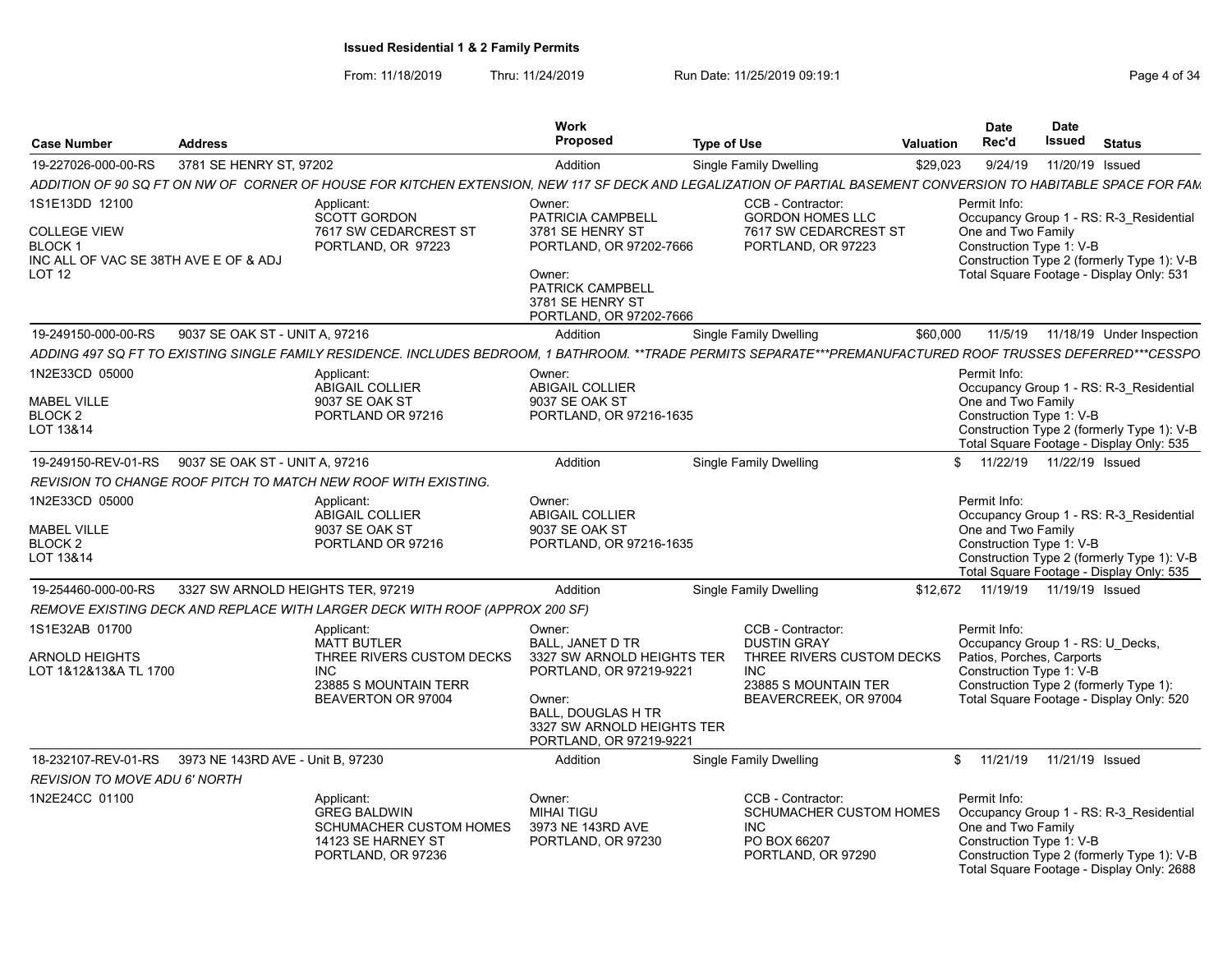From: 11/18/2019 Thru: 11/24/2019 Run Date: 11/25/2019 09:19:1 Company of the Page 5 of 34

| <b>Case Number</b>                                                   | <b>Address</b>                                                                                                                                |                            | Work<br><b>Proposed</b>                                                                                                                               | <b>Type of Use</b> |                                                                                                                                                                                                                                                                                                                      | <b>Valuation</b> | <b>Date</b><br>Rec'd                                                                                      | Date<br>Issued  | <b>Status</b>                                                                                                                 |
|----------------------------------------------------------------------|-----------------------------------------------------------------------------------------------------------------------------------------------|----------------------------|-------------------------------------------------------------------------------------------------------------------------------------------------------|--------------------|----------------------------------------------------------------------------------------------------------------------------------------------------------------------------------------------------------------------------------------------------------------------------------------------------------------------|------------------|-----------------------------------------------------------------------------------------------------------|-----------------|-------------------------------------------------------------------------------------------------------------------------------|
| 19-253920-000-00-RS                                                  | 2833 SE 154TH AVE, 97236                                                                                                                      |                            | Addition                                                                                                                                              |                    | Single Family Dwelling                                                                                                                                                                                                                                                                                               | \$15,000         | 11/18/19                                                                                                  |                 | 11/18/19 Issued                                                                                                               |
|                                                                      | ADDITION OF 150 SQ FT ON FRONT OF HOUSE TO ADD SPACE TO 2 BEDROOMS ADDING SHOWER TO BATHROOM****TRADE PERMITS OBTAINED SEPERATELY*****        |                            |                                                                                                                                                       |                    |                                                                                                                                                                                                                                                                                                                      |                  |                                                                                                           |                 |                                                                                                                               |
| 1S2E12AB 04900<br><b>PINOAK</b><br>BLOCK 1<br><b>LOT 10</b>          | Applicant:<br><b>MARIANA PAUL</b><br>2833 SE 154TH AVE<br>PORTLAND, OR 97236                                                                  |                            | Owner:<br><b>MARIANA PAUL</b><br>2833 SE 154TH AVE<br>PORTLAND, OR 97236<br>Owner:<br><b>DANIEL PAUL</b><br>2833 SE 154TH AVE<br>PORTLAND, OR 97236   |                    | Primary Contractor:<br>TO BID                                                                                                                                                                                                                                                                                        |                  | Permit Info:<br>One and Two Family<br>Construction Type 1: V-B                                            |                 | Occupancy Group 1 - RS: R-3 Residential<br>Construction Type 2 (formerly Type 1):<br>Total Square Footage - Display Only: 178 |
| 19-237554-000-00-RS                                                  | 1607 SE 51ST AVE, 97215                                                                                                                       |                            | Addition                                                                                                                                              |                    | <b>Single Family Dwelling</b>                                                                                                                                                                                                                                                                                        | \$49,719         | 10/8/19                                                                                                   | 11/23/19 Issued |                                                                                                                               |
|                                                                      | WHOLE HOUSE REMODEL, WITH A DORMER ADDTION ON 2ND FLOOR, NEW FULL BAHTROOM FOR 2ND FLOOR MASTER SUITE, AND 2 ADDITONAL BEDROOMS ON 2ND FLOOR. |                            |                                                                                                                                                       |                    |                                                                                                                                                                                                                                                                                                                      |                  |                                                                                                           |                 |                                                                                                                               |
| 1S2E06CA 00600<br>SECOND ELECTRIC ADD<br>BLOCK <sub>2</sub><br>LOT 5 | Applicant:<br>3909 SE LINCOLN ST<br>PORTLAND, OR 97214                                                                                        | NWC NICK WEITZER CO LLC    | Owner:<br>MICHAEL CARR<br>1607 SE 51ST AVE<br>PORTLAND, OR 97215-3305<br>Owner:<br><b>CAROLYN CARR</b><br>1607 SE 51ST AVE<br>PORTLAND, OR 97215-3305 |                    | CCB - Contractor:<br>DEVELOPMENT NORTHWEST INC Occupancy Group 1 - RS: R-3_Residential<br>1075 W COLUMBIA RIVER HWY<br>TROUTDALE, OR 97060<br>CCB - Contractor:<br>NWC NICK WEITZER CO LLC<br>3909 SE LINCOLN ST<br>PORTLAND, OR 97214<br>CCB - Contractor:<br><b>B AYRES PLUMBING AND</b><br><b>CONTRACTING INC</b> |                  | Permit Info:<br>One and Two Family<br>Construction Type 1: V-B                                            |                 | Construction Type 2 (formerly Type 1):<br>Total Square Footage - Display Only: 406                                            |
|                                                                      |                                                                                                                                               |                            |                                                                                                                                                       |                    | PO BOX 149<br>CANBY, OR 97013                                                                                                                                                                                                                                                                                        |                  |                                                                                                           |                 |                                                                                                                               |
| 19-211496-000-00-RS                                                  | 9224 SE GRANDVIEW TR, 97266                                                                                                                   |                            | Addition                                                                                                                                              |                    | Single Family Dwelling                                                                                                                                                                                                                                                                                               | \$47,512         | 10/2/19                                                                                                   | 11/19/19 Issued |                                                                                                                               |
| 12E28AB06100                                                         | MRAA: ADDITION TO SW CORNER OF GARAGE FOR NON-HABITABLE SPACE FOR AN ART STUDIO;<br>Applicant:<br>TIM ELLIOTT<br>PORTLAND OR 97086            | 9224 SE GRAND VIEW TERRACE | Owner:<br>TIM ELLIOTT<br>9224 SE GRAND VIEW TERRACE<br>PORTLAND OR 97086                                                                              |                    | CCB - Contractor:<br><b>GUTHRIE CONSTRUCTION</b><br><b>COMPANY</b><br>12466 SE ASHLEY ST<br>CLACKAMAS, OR 97015                                                                                                                                                                                                      |                  | Permit Info:<br>Occupancy Group 1 - RS: U Private<br>Garage\Utility Misc.<br>Construction Type 1: V-B     |                 | Construction Type 2 (formerly Type 1):<br>Total Square Footage - Display Only: 975                                            |
| 19-245847-000-00-RS                                                  | 5715 NE 32ND AVE, 97211                                                                                                                       |                            | Addition                                                                                                                                              |                    | <b>Single Family Dwelling</b>                                                                                                                                                                                                                                                                                        | \$24             | 10/27/19                                                                                                  | 11/19/19 Issued |                                                                                                                               |
|                                                                      | REMODEL KITCHEN.  NEW DECK AT REAR OF DWELLING.                                                                                               |                            |                                                                                                                                                       |                    |                                                                                                                                                                                                                                                                                                                      |                  |                                                                                                           |                 |                                                                                                                               |
| 1N1E13CD 17900<br><b>IRVINGTON PK</b><br>BLOCK 46<br>LOT 10&12       | Applicant:<br><b>MATT GREER</b><br>PO BOX 10463<br>PORTLAND, OR 97296                                                                         | WINDWARD CONSTRUCTION LLC  | Owner:<br><b>MICHAEL NEAL</b><br>5715 NE 32ND AVE<br>PORTLAND, OR 97211<br>Owner:<br><b>DIEGO PALMA</b><br>5715 NE 32ND AVE<br>PORTLAND, OR 97211     |                    | CCB - Contractor:<br><b>MATT GREER</b><br>WINDWARD CONSTRUCTION LLC<br>PO BOX 10463<br>PORTLAND, OR 97296                                                                                                                                                                                                            |                  | Permit Info:<br>Occupancy Group 1 - RS: U Decks,<br>Patios, Porches, Carports<br>Construction Type 1: V-B |                 | Construction Type 2 (formerly Type 1):<br>Total Square Footage - Display Only: 1                                              |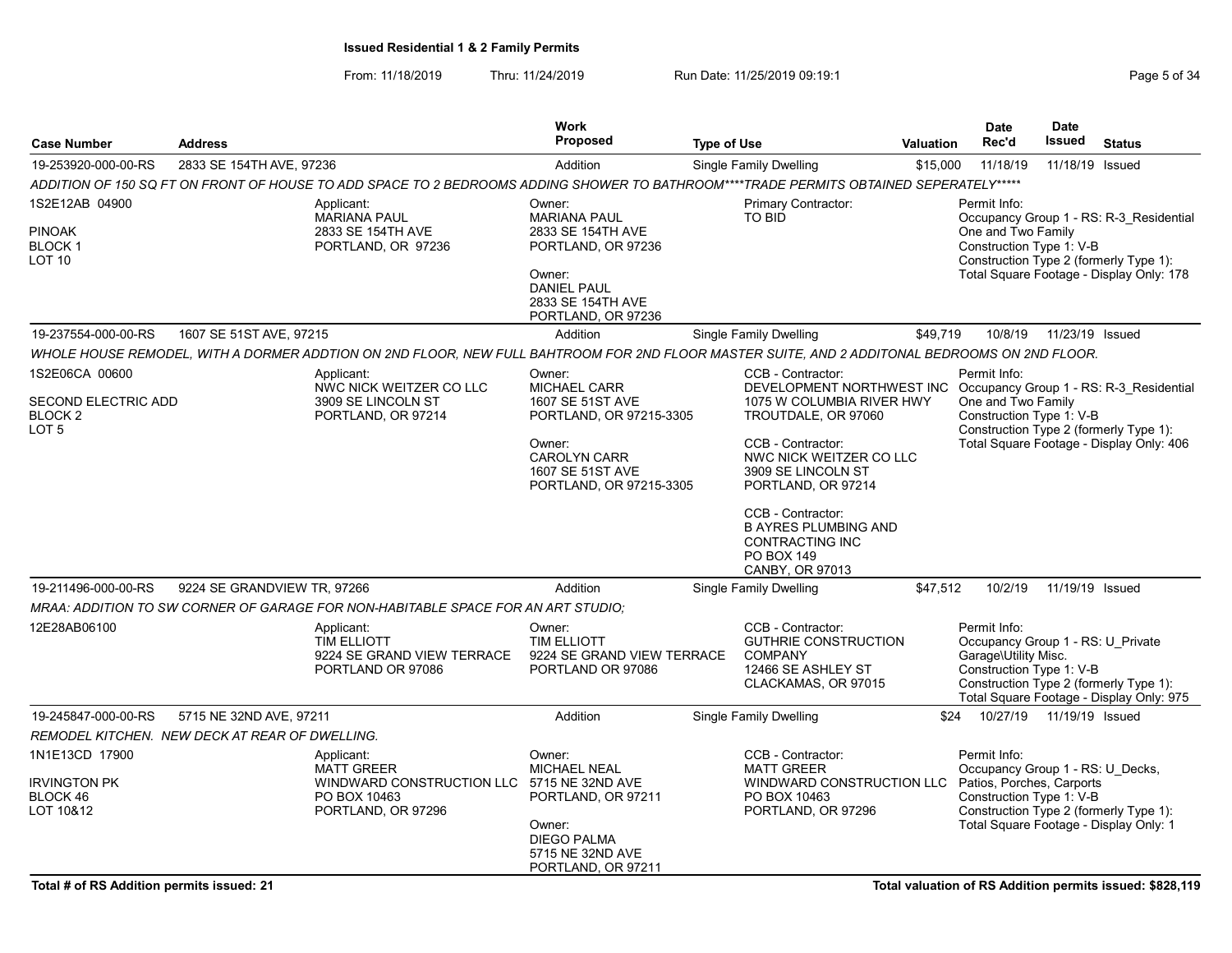From: 11/18/2019 Thru: 11/24/2019 Run Date: 11/25/2019 09:19:1 Company Page 6 of 34

| <b>Case Number</b>                                                                      | <b>Address</b>                     |                                                                                                                                            | Work<br>Proposed                                                                                                                                           | <b>Type of Use</b>                                                                                                                                          | Valuation | <b>Date</b><br>Rec'd                                                                                  | <b>Date</b><br><b>Issued</b> | <b>Status</b>                                                                     |
|-----------------------------------------------------------------------------------------|------------------------------------|--------------------------------------------------------------------------------------------------------------------------------------------|------------------------------------------------------------------------------------------------------------------------------------------------------------|-------------------------------------------------------------------------------------------------------------------------------------------------------------|-----------|-------------------------------------------------------------------------------------------------------|------------------------------|-----------------------------------------------------------------------------------|
| 19-255820-000-00-RS                                                                     | 8567 N CHARLESTON AVE, 97203       |                                                                                                                                            | Alteration                                                                                                                                                 | <b>Accessory Dwelling Unit</b>                                                                                                                              | \$1,500   | 11/22/19                                                                                              | 11/22/19 Issued              |                                                                                   |
|                                                                                         |                                    | REPAIRS TO WINDOW AND FRONT DOOR AND REMOVAL OF CANOPY DUE TO VEHICULALAR DAMAGE                                                           |                                                                                                                                                            |                                                                                                                                                             |           |                                                                                                       |                              |                                                                                   |
| 1N1W01DC 10800                                                                          |                                    | Applicant:<br><b>DAVE SANDAHL</b><br>SANDAHL STRUCTURAL, PC<br>11481 SW HALL BLVD SUITE 201D PORTLAND, OR 97211<br><b>TIGARD, OR 97223</b> | Owner:<br>FISH REV LIV TR<br>6401 NE 33RD AVE                                                                                                              | CCB - Contractor:<br><b>JOSH SMITH</b><br><b>STANLEY C KENNEDY</b><br><b>ENTERPRISES INC</b><br>13909 NE AIRPORT WAY<br>PORTLAND, OR 97230                  |           | Permit Info:<br>Construction Type 1: V-B                                                              |                              | Occupancy Group 1 - RS: R-3_Remodel<br>Construction Type 2 (formerly Type 1):     |
| 19-254285-000-00-RS                                                                     | 3911 SW FREEMAN ST - Unit B, 97219 |                                                                                                                                            | Alteration                                                                                                                                                 | <b>Accessory Dwelling Unit</b>                                                                                                                              | \$15,000  | 11/22/19                                                                                              | 11/22/19 Issued              |                                                                                   |
|                                                                                         |                                    |                                                                                                                                            |                                                                                                                                                            | ADU: CONVERT 2ND FLOOR OF DETACHED GARAGE TO ACCESSORY DWELLING UNIT TO INCLUDE KITCHEN AND LIVING ROOM/BEDROOM***ELECTRICAL, MECHANICAL AND PLUMBING PERMI |           |                                                                                                       |                              |                                                                                   |
| 1S1E20CD 10001                                                                          |                                    | Applicant:<br><b>JULIE GRAFF</b><br>3911 SW FREEMAN ST<br>PORTLAND OR 97219                                                                | Owner:<br><b>JULIE GRAFF</b><br>3911 SW FREEMAN ST<br>PORTLAND, OR 97219<br>Owner:<br><b>CHAIM VANEK</b><br>3911 SW FREEMAN ST<br>PORTLAND, OR 97219       |                                                                                                                                                             |           | Permit Info:<br>One and Two Family<br>Construction Type 1: V-B<br>Number of New Dwelling Units: 1     |                              | Occupancy Group 1 - RS: R-3 Residential<br>Construction Type 2 (formerly Type 1): |
| 19-256242-000-00-RS                                                                     | 5555 NE AINSWORTH ST, 97218        |                                                                                                                                            | Alteration                                                                                                                                                 | <b>Accessory Structure</b>                                                                                                                                  | \$500     | 11/22/19                                                                                              |                              | 11/22/19 Under Inspection                                                         |
|                                                                                         |                                    | SOLAR INSTALLATION - 5.16 KW PV ARRAY ON GARAGE ROOF - PRESCRIPTIVE                                                                        |                                                                                                                                                            |                                                                                                                                                             |           |                                                                                                       |                              |                                                                                   |
| 1N2E18DB 03400<br>KILLINGSWORTH GARDENS<br>BLOCK <sub>9</sub><br>E 54' OF LOT 7         |                                    | Applicant:<br><b>JOHN GRIESER</b><br><b>ELEMENTAL ENERGY</b><br>1339 SE 8TH AVE<br>PORTLAND OR 97214                                       | Owner:<br><b>DAVID RIVERS</b><br>5555 NE AINSWORTH ST<br>PORTLAND, OR 97218<br>Owner:<br><b>JANET RIVERS</b><br>5555 NE AINSWORTH ST<br>PORTLAND, OR 97218 | CCB - Contractor:<br>ELEMENTAL ENERGY LLC<br>1339 SE 8TH AVE #B<br>PORTLAND, OR 97214                                                                       |           | Permit Info:<br>Occupancy Group 1 - RS: U Private<br>Garage\Utility Misc.<br>Construction Type 1: V-B |                              | Construction Type 2 (formerly Type 1):                                            |
| 19-255630-000-00-RS                                                                     | 4256 SW PATRICK PL, 97239          |                                                                                                                                            | Alteration                                                                                                                                                 | <b>Single Family Dwelling</b>                                                                                                                               | \$50,000  | 11/21/19                                                                                              | 11/22/19 Issued              |                                                                                   |
|                                                                                         |                                    | CONVERT BASEMENT TO HABITABLE SPACE. REMODEL EXISTING BASEMENT BATHROOM                                                                    |                                                                                                                                                            |                                                                                                                                                             |           |                                                                                                       |                              |                                                                                   |
| 1S1E09CC 01600<br><b>HEALY HTS &amp; RPLT</b><br>BLOCK <sub>3</sub><br>LOT <sub>2</sub> |                                    | Applicant:<br>OSTMO CONSTRUCTION INC<br>PO BOX 25526<br>PORTLAND, OR 97298                                                                 | Owner:<br><b>THOMAS PUTTMAN</b><br>4256 SW PATRICK PL<br>PORTLAND, OR 97239<br>Owner:<br>SUZANNE PUTTMAN<br>4256 SW PATRICK PL<br>PORTLAND, OR 97239       | CCB - Contractor:<br>OSTMO CONSTRUCTION INC<br>PO BOX 25526<br>PORTLAND, OR 97298                                                                           |           | Permit Info:<br>One and Two Family<br>Construction Type 1: V-B                                        |                              | Occupancy Group 1 - RS: R-3_Residential<br>Construction Type 2 (formerly Type 1): |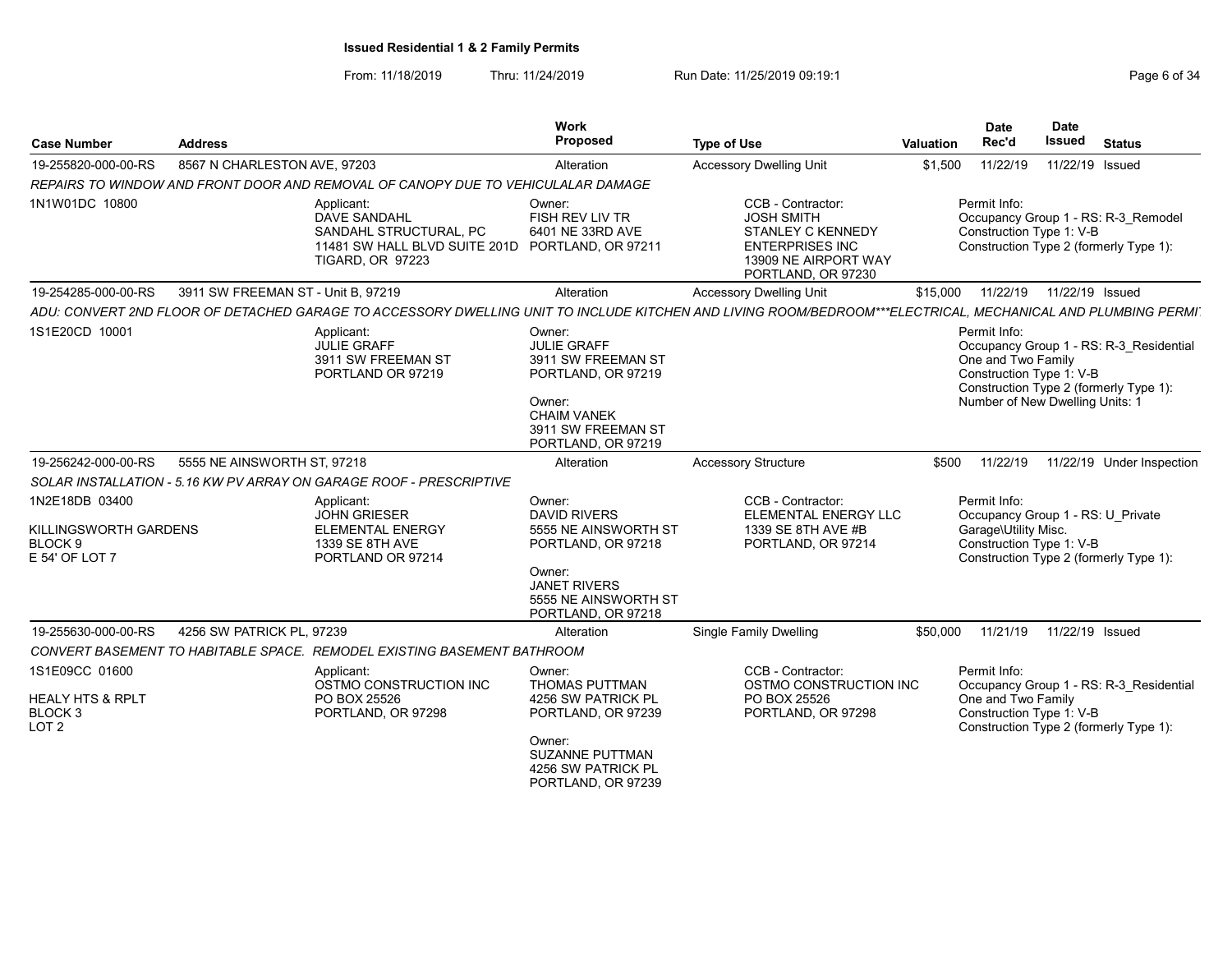From: 11/18/2019 Thru: 11/24/2019 Run Date: 11/25/2019 09:19:1 Company Page 7 of 34

|                                                                                  |                                                                                                                                                | Work<br><b>Proposed</b>                                                                                                                                          |                                                                                               |                  | <b>Date</b>                                                                 | <b>Date</b><br><b>Issued</b> |                                                                                                                            |
|----------------------------------------------------------------------------------|------------------------------------------------------------------------------------------------------------------------------------------------|------------------------------------------------------------------------------------------------------------------------------------------------------------------|-----------------------------------------------------------------------------------------------|------------------|-----------------------------------------------------------------------------|------------------------------|----------------------------------------------------------------------------------------------------------------------------|
| <b>Case Number</b>                                                               | <b>Address</b>                                                                                                                                 |                                                                                                                                                                  | <b>Type of Use</b>                                                                            | <b>Valuation</b> | Rec'd                                                                       |                              | <b>Status</b>                                                                                                              |
| 19-255637-000-00-RS                                                              | 4403 NE 9TH AVE, 97211                                                                                                                         | Alteration                                                                                                                                                       | Single Family Dwelling                                                                        | \$95,274         | 11/21/19                                                                    | 11/22/19 Issued              |                                                                                                                            |
|                                                                                  | REMODEL EXISTING FINISHED ATTIC SPACE AND SECOND FLOOR BATHROOM. REMODEL EXISTING BASEMENT AND BASEMENT BATHROOM. NEW FURNACE AND WATER HEATER |                                                                                                                                                                  |                                                                                               |                  |                                                                             |                              |                                                                                                                            |
| 1N1E23CB 00200<br>LINCOLN PK ANX<br>BLOCK 5<br>LOT 10                            | Applicant:<br>AKOS CONSTRUCTION LLC<br>5746 NE WYGANT ST<br>PORTLAND, OR 97218                                                                 | Owner:<br>ROSE HEINEMAN<br>4403 NE 9TH AVE<br>PORTLAND, OR 97211<br>Owner:<br><b>GREGORY BOLSINGA</b><br>4403 NE 9TH AVE<br>PORTLAND, OR 97211                   | CCB - Contractor:<br>AKOS CONSTRUCTION LLC<br>5746 NE WYGANT ST<br>PORTLAND, OR 97218         |                  | Permit Info:<br>One and Two Family<br>Construction Type 1: V-B              |                              | Occupancy Group 1 - RS: R-3_Residential<br>Construction Type 2 (formerly Type 1):                                          |
| 18-193931-REV-02-RS                                                              | 5503 NE KILLINGSWORTH ST - Unit B, 97218                                                                                                       | Alteration                                                                                                                                                       | Single Family Dwelling                                                                        | \$               | 11/22/19                                                                    | 11/22/19 Issued              |                                                                                                                            |
|                                                                                  | REVISION TO RETAINING WALL ON EGRESS WINDOW.                                                                                                   |                                                                                                                                                                  |                                                                                               |                  |                                                                             |                              |                                                                                                                            |
| 1N2E18DC 06706                                                                   | Applicant:<br><b>BRIAN CONNOLLY</b><br>5503 NE KILLINGSWORTH ST<br>PORTLAND, OR 97218                                                          | Owner:<br><b>BRIAN CONNOLLY</b><br>5503 NE KILLINGSWORTH ST<br>PORTLAND, OR 97218                                                                                |                                                                                               |                  | Permit Info:<br>Construction Type 1: V-B                                    |                              | Occupancy Group 1 - RS: R-3 Remodel<br>Construction Type 2 (formerly Type 1):<br>Total Square Footage - Display Only: 738  |
| 19-245765-000-00-RS                                                              | 2217 NE 11TH AVE - Unit B, 97212                                                                                                               | Alteration                                                                                                                                                       | Single Family Dwelling                                                                        | \$49,964         | 11/22/19                                                                    | 11/22/19 Issued              |                                                                                                                            |
|                                                                                  | ADD ADU TO EXISTING DWELLING ON SECOND FLOOR.  BEDROOM, BATHROOM AND KITCHEN EXISTING.                                                         |                                                                                                                                                                  |                                                                                               |                  |                                                                             |                              |                                                                                                                            |
| 1N1E26CA 15300                                                                   | Applicant:<br><b>JEREMY ABAD</b><br><b>JAB CONSTRUCTION LLC</b><br>2152 SE CYPRESS ST<br>HILLSBORO, OR 97123                                   | Owner:<br>2217 NE 11TH AVENUE LLC<br>48 OZONE AVE<br><b>VENICE, CA 90291</b>                                                                                     | CCB - Contractor:<br><b>JAB CONSTRUCTION LLC</b><br>2752 SE CYPRESS ST<br>HILLSBORO, OR 97123 |                  | Permit Info:<br>Construction Type 1: V-B<br>Number of New Dwelling Units: 1 |                              | Occupancy Group 1 - RS: R-3_Remodel<br>Construction Type 2 (formerly Type 1):<br>Total Square Footage - Display Only: 1224 |
| 19-227562-REV-01-RS                                                              | 7722 N COLUMBIA BLVD, 97203                                                                                                                    | Alteration                                                                                                                                                       | <b>Single Family Dwelling</b>                                                                 | \$               | 11/21/19                                                                    | 11/21/19 Issued              |                                                                                                                            |
|                                                                                  | REVISION TO CHANGE 2 EGRESS WINDOWS. REDUCING WINDOW SIZES AND CHANGING WINDOW TYPE                                                            |                                                                                                                                                                  |                                                                                               |                  |                                                                             |                              |                                                                                                                            |
| 1N1E06BC 01900<br>NINETEEN-TEN ADD<br>BLOCK 6<br>LOT 2&3 TL 1900                 | Applicant:<br><b>JESSICA FLETCHER</b><br>7722 N COLUMBIA BLVD<br>PORTLAND, OR 97203                                                            | Owner:<br><b>BRYAN FLETCHER</b><br>7722 N COLUMBIA BLVD<br>PORTLAND, OR 97203<br>Owner:<br><b>JESSICA FLETCHER</b><br>7722 N COLUMBIA BLVD<br>PORTLAND, OR 97203 |                                                                                               |                  | Permit Info:<br>Construction Type 1: V-B                                    |                              | Occupancy Group 1 - RS: R-3 Remodel<br>Construction Type 2 (formerly Type 1):<br>Total Square Footage - Display Only: 494  |
| 19-205379-000-00-RS                                                              | 5028 SW DOSCH PARK LN, 97239                                                                                                                   | Alteration                                                                                                                                                       | <b>Single Family Dwelling</b>                                                                 | \$43,280         | 8/6/19                                                                      | 11/21/19 Issued              |                                                                                                                            |
|                                                                                  | <b>VOLUNTARY UNDERPINNING OF FOUNDATION USING HELICAL PILES</b>                                                                                |                                                                                                                                                                  |                                                                                               |                  |                                                                             |                              |                                                                                                                            |
| 1S1E17AD 06700<br><b>DOSCH ESTATES</b><br>SWLY 8' OF LOT 26<br>LOT <sub>27</sub> | Applicant:<br><b>KELSEA ROSSO</b><br><b>RAM JACK WEST</b><br>PO BOX 11701<br>EUGENE, OR 97440                                                  | Owner:<br>MICHAEL JAMIESON<br>5028 SW DOSCH PARK LN<br>PORTLAND, OR 97239<br>Owner:<br><b>TAMMY JAMIESON</b><br>5028 SW DOSCH PARK LN<br>PORTLAND, OR 97239      | CCB - Contractor:<br>Abby Drummond<br><b>KEM LLC</b><br>PO BOX 11701<br>EUGENE, OR 97440      |                  | Permit Info:<br>One and Two Family<br>Construction Type 1: V-B              |                              | Occupancy Group 1 - RS: R-3 Residential<br>Construction Type 2 (formerly Type 1):                                          |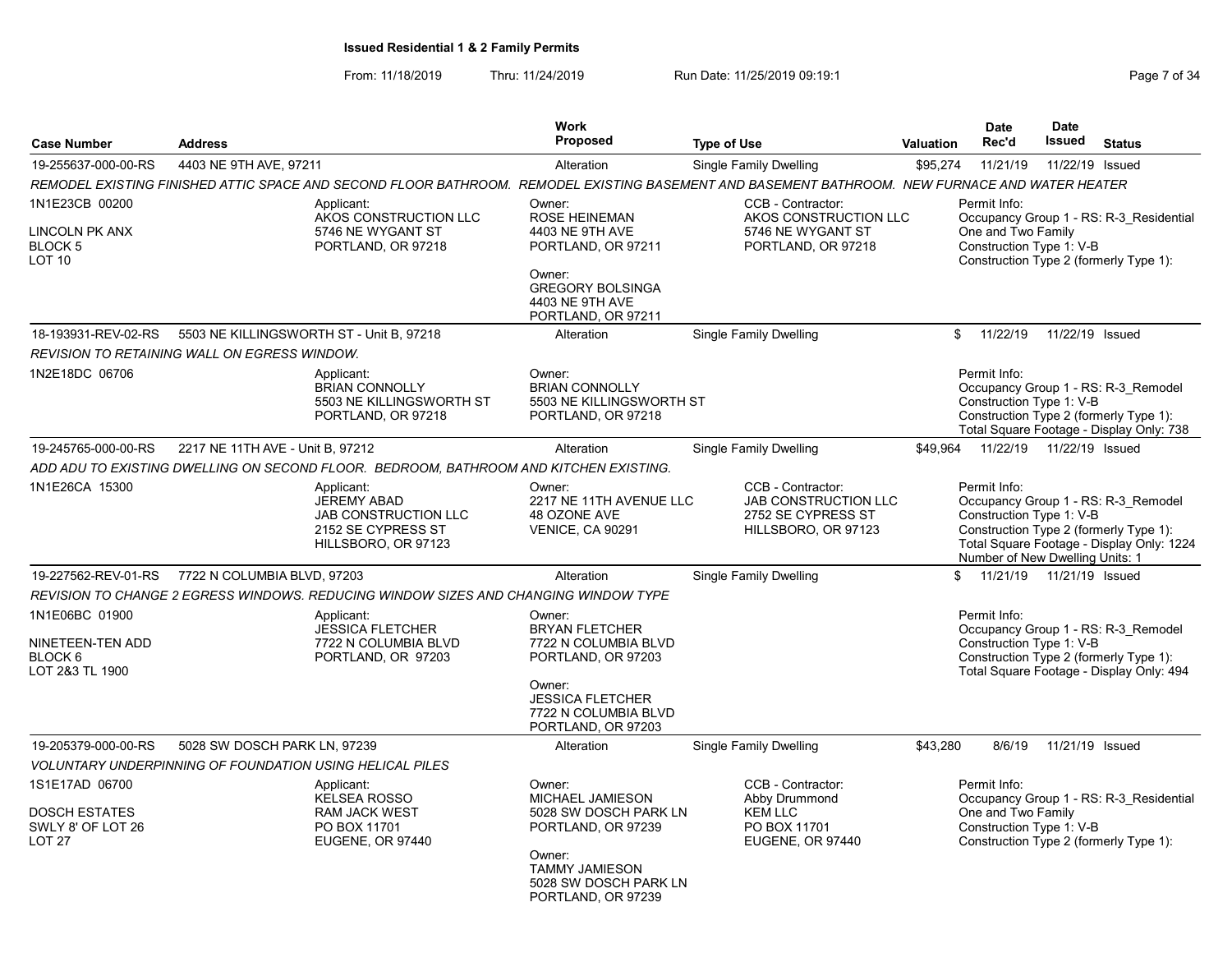From: 11/18/2019 Thru: 11/24/2019 Run Date: 11/25/2019 09:19:1 Company Page 8 of 34

| <b>Case Number</b>                                                                       | <b>Address</b>            |                                                                                                                                                             | <b>Work</b><br>Proposed                                                                                                                                 | <b>Type of Use</b>                                                                                                                                             | <b>Valuation</b> | <b>Date</b><br>Rec'd                                                   | <b>Date</b><br>Issued      | <b>Status</b>                                                                                                             |
|------------------------------------------------------------------------------------------|---------------------------|-------------------------------------------------------------------------------------------------------------------------------------------------------------|---------------------------------------------------------------------------------------------------------------------------------------------------------|----------------------------------------------------------------------------------------------------------------------------------------------------------------|------------------|------------------------------------------------------------------------|----------------------------|---------------------------------------------------------------------------------------------------------------------------|
| 19-254398-000-00-RS                                                                      | 509 NE FARGO ST. 97212    |                                                                                                                                                             | Alteration                                                                                                                                              | Single Family Dwelling                                                                                                                                         | \$108,000        | 11/19/19                                                               |                            | 11/21/19 Under Inspection                                                                                                 |
|                                                                                          |                           | REMODEL KITCHEN. CONVERT BASEMENT TO HABITABLE SPACE. CONVERT EXISTING BASEMENT POWDER ROOM TO BATHROOM.                                                    |                                                                                                                                                         |                                                                                                                                                                |                  |                                                                        |                            |                                                                                                                           |
| 1N1E26BB 06200<br><b>ALBINA</b><br>BLOCK 12<br>LOT <sub>8</sub>                          |                           | Applicant:<br>AKOS CONSTRUCTION LLC<br>5746 NE WYGANT ST<br>PORTLAND, OR 97218                                                                              | Owner:<br><b>DANIEL LEFCO</b><br>509 NE FARGO ST<br>PORTLAND, OR 97212-2144<br>Owner:<br>KATHERINE KOEHLER<br>509 NE FARGO ST                           | CCB - Contractor:<br>ANCTIL HEATING & COOLING INC<br>2150 N LEWIS AVE<br>PORTLAND, OR 97227<br>CCB - Contractor:<br>AKOS CONSTRUCTION LLC<br>5746 NE WYGANT ST |                  | Permit Info:<br>One and Two Family<br>Construction Type 1: V-B         |                            | Occupancy Group 1 - RS: R-3 Residential<br>Construction Type 2 (formerly Type 1):                                         |
|                                                                                          |                           |                                                                                                                                                             | PORTLAND, OR 97212-2144                                                                                                                                 | PORTLAND, OR 97218                                                                                                                                             |                  |                                                                        |                            |                                                                                                                           |
| 19-255693-000-00-RS                                                                      | 6821 SE 134TH AVE, 97236  |                                                                                                                                                             | Alteration                                                                                                                                              | Single Family Dwelling                                                                                                                                         | \$45,000         | 11/21/19                                                               | 11/21/19 Issued            |                                                                                                                           |
|                                                                                          |                           | STRUCTURAL REPAIRS DUE TO VEHICLE IMPACT TO FRONT STOOP REBUILD ENTRY WALL AND GARAGE REBUILD PLUS ADDED FOOTING BELOW REPLACEMENT GARAGE WALL******TRADE P |                                                                                                                                                         |                                                                                                                                                                |                  |                                                                        |                            |                                                                                                                           |
| 1S2E23AB 03600<br>LAMARGENT PK NO 2<br>E 155' OF S 80' OF LOT 27 EXC PT IN ST            |                           | Applicant:<br><b>KEN OLIPHANT</b><br>15575 NW OAKHILLS DR<br>BEAVERTON, OR 97006                                                                            | Owner:<br><b>KEITH WARREN</b><br>6821 SE 134TH AVE<br>PORTLAND, OR 97236-4548                                                                           | CCB - Contractor:<br><b>GREAT WESTERN RESTORATION</b><br>& REMODELING INC<br>PO BOX 489<br>OREGON CITY, OR 97045                                               |                  | Permit Info:<br>One and Two Family<br>Construction Type 1: V-B         |                            | Occupancy Group 1 - RS: R-3 Residential<br>Construction Type 2 (formerly Type 1):                                         |
| 19-255631-000-00-RS                                                                      | 1240 SE 56TH AVE, 97215   |                                                                                                                                                             | Alteration                                                                                                                                              | Single Family Dwelling                                                                                                                                         | \$20,000         |                                                                        | 11/21/19  11/21/19  Issued |                                                                                                                           |
|                                                                                          |                           | ALTERATION TO INTERIOR FOR STRUCTURAL CHANGES TO REMOVE POST AND ADD BEA,M TO ENLARGE KITCHEN ON FIRST FLOOR AND ON SECOND FLOOR ENLARGE MASTER BATH AND C. |                                                                                                                                                         |                                                                                                                                                                |                  |                                                                        |                            |                                                                                                                           |
| 1S2E06AC 15900<br><b>BUEHNERS ADD</b><br>BLOCK <sub>3</sub><br>S 20' OF LOT 3<br>LOT 4&5 |                           | Applicant:<br>ALAN ARMSTRONG<br>STRONGWORK ARCHITECTURE<br><b>LLC</b><br>3309 SE SHERRETT ST UNIT A<br>PORTLAND, OR 97222                                   | Owner:<br>406 PROPERTIES LLC<br>2506 NE 47TH AVE<br>PORTLAND, OR 97213                                                                                  | CCB - Contractor:<br><b>CLEAN CUT REMODELING &amp;</b><br><b>REPAIRS LLC</b><br>6295 NW 268TH PL<br>HILLSBORO, OR 97124                                        |                  | Permit Info:<br>One and Two Family<br>Construction Type 1: V-B         |                            | Occupancy Group 1 - RS: R-3 Residential<br>Construction Type 2 (formerly Type 1):                                         |
| 19-250951-000-00-RS                                                                      | 2035 N BLANDENA ST, 97217 |                                                                                                                                                             | Alteration                                                                                                                                              | <b>Single Family Dwelling</b>                                                                                                                                  | \$35,000         | 11/21/19                                                               | 11/21/19 Issued            |                                                                                                                           |
|                                                                                          |                           | ALTERATION TO MOVE EXISTING STAIRS. REMODEL OF KITCHEN AND ADD 1/2 BATH******TRADES PERMITS OBTAINED SEPERATELY******                                       |                                                                                                                                                         |                                                                                                                                                                |                  |                                                                        |                            |                                                                                                                           |
| 1N1E21AC 11700<br><b>BLANDENA HTS</b><br>BLOCK 1<br>LOT <sub>9</sub>                     |                           | Applicant:<br>JENNIFER BAINES<br><b>JENNY BAINES DESIGN</b><br>2209 NE KLICKITAT ST<br>PORTLAND OR 97212                                                    | Owner:<br><b>BETHANY TUCKE</b><br>2035 N BLANDENA ST<br>PORTLAND, OR 97217-3449                                                                         | CCB - Contractor:<br>NONAMEPDX LLC<br>2209 NE KLICKITAT ST<br>PORTLAND, OR 97212<br>Primary Contractor:<br>TO BID                                              |                  | Permit Info:<br>Construction Type 1: V-B                               |                            | Occupancy Group 1 - RS: R-3 Remodel<br>Construction Type 2 (formerly Type 1):<br>Total Square Footage - Display Only: 150 |
| 06-137004-REV-04-RS                                                                      | 1603 SE 80TH AVE, 97215   |                                                                                                                                                             | Alteration                                                                                                                                              | Single Family Dwelling                                                                                                                                         | \$1,000          |                                                                        | 11/20/19  11/20/19  Issued |                                                                                                                           |
|                                                                                          |                           | VALUE ADDED REVISION TO PROVIDE 2ND SINK AND CASEWORK IN BASEMENT.                                                                                          |                                                                                                                                                         | ***NOT AN ADU***. NO RANGE OR RANGE HOOD PERMITTED IN THIS PERMIT. PLUMBING PERMIT TO BE OBT/                                                                  |                  |                                                                        |                            |                                                                                                                           |
| 1S2E05DA 12500<br><b>TABORSIDE</b><br><b>BLOCK 14</b><br>E 1/2 OF LOT 11<br>LOT 12       |                           | Applicant:<br><b>DANIEL R HATTON</b><br>1603 SE 80TH AVE<br>PORTLAND, OR 97215-3624                                                                         | Owner:<br>PAMELA HATTON<br>1603 SE 80TH AVE<br>PORTLAND, OR 97215-3624<br>Owner:<br><b>DANIEL HATTON</b><br>1603 SE 80TH AVE<br>PORTLAND, OR 97215-3624 |                                                                                                                                                                |                  | Permit Info:<br>Occupancy Group 1 - RS: R3<br>Construction Type 1: V-N |                            | Construction Type 2 (formerly Type 1):                                                                                    |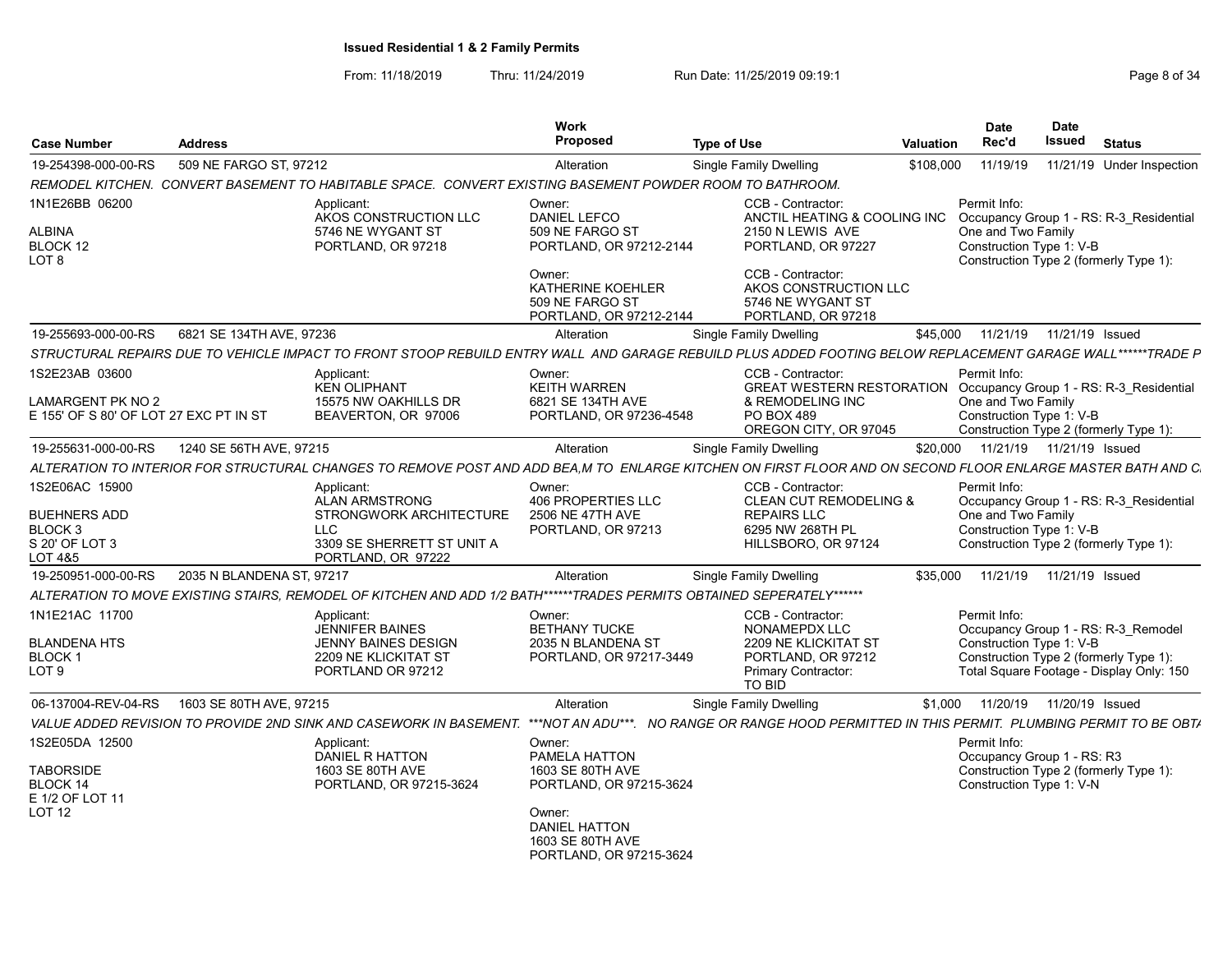From: 11/18/2019 Thru: 11/24/2019 Run Date: 11/25/2019 09:19:1 Company Page 9 of 34

|                                                                                 |                              |                                                                                                                                                             | <b>Work</b><br>Proposed                                                                                                                                           |                    |                                                                                                              |                  | <b>Date</b><br>Rec'd                                           | <b>Date</b><br><b>Issued</b> | <b>Status</b>                                                                                                             |
|---------------------------------------------------------------------------------|------------------------------|-------------------------------------------------------------------------------------------------------------------------------------------------------------|-------------------------------------------------------------------------------------------------------------------------------------------------------------------|--------------------|--------------------------------------------------------------------------------------------------------------|------------------|----------------------------------------------------------------|------------------------------|---------------------------------------------------------------------------------------------------------------------------|
| <b>Case Number</b>                                                              | <b>Address</b>               |                                                                                                                                                             |                                                                                                                                                                   | <b>Type of Use</b> |                                                                                                              | <b>Valuation</b> |                                                                |                              |                                                                                                                           |
| 19-255080-000-00-RS                                                             | 1915 NE 36TH AVE, 97212      | BASEMENT CONVERSION TO LIVING SPACE. INCLUDES BATHROOM, BEDROOM AND LIVING ROOM. FURRING OUT WALLS. ** TRADE PERMITS SEPARATE**                             | Alteration                                                                                                                                                        |                    | Single Family Dwelling                                                                                       | \$40,000         | 11/20/19                                                       | 11/20/19 Issued              |                                                                                                                           |
|                                                                                 |                              |                                                                                                                                                             |                                                                                                                                                                   |                    |                                                                                                              |                  |                                                                |                              |                                                                                                                           |
| 1N1E25DC 05200<br><b>HANCOCK ST ADD</b><br><b>BLOCK 4</b><br>N 50' OF LOT 21&22 |                              | Applicant:<br>BRIDGET SALADINO<br><b>CRAFT BUILDERS</b><br>110 NE CESAR CHAVEZ<br>PORTLAND OR 97232                                                         | Owner:<br><b>CHRISTOPHER STANLEY</b><br>1915 NE 36TH AVE<br>PORTLAND, OR 97212<br>Owner:                                                                          |                    | CCB - Contractor:<br><b>CRAFT PROPERTIES LLC</b><br>110 E CESAR CHAVEZ BLVD<br>PORTLAND, OR 97232            |                  | Permit Info:<br>Construction Type 1: V-B                       |                              | Occupancy Group 1 - RS: R-3 Remodel<br>Construction Type 2 (formerly Type 1):<br>Total Square Footage - Display Only: 540 |
|                                                                                 |                              |                                                                                                                                                             | ALINA VARTANYAN<br>1915 NE 36TH AVE<br>PORTLAND, OR 97212                                                                                                         |                    |                                                                                                              |                  |                                                                |                              |                                                                                                                           |
| 19-250964-000-00-RS                                                             | 2230 NE 12TH AVE, 97212      |                                                                                                                                                             | Alteration                                                                                                                                                        |                    | <b>Single Family Dwelling</b>                                                                                | \$24,000         | 11/20/19                                                       | 11/20/19 Issued              |                                                                                                                           |
|                                                                                 |                              | SECOND FLOOR REMODEL; RELOCATE BATHROOM ENTRY AND LAUNDRY ADDED; RELOCATION OF CLOSET DOOR***ELECTRICAL, MECHANICAL, AND PLUMBING PERMITS TO BE OBTAINED SI |                                                                                                                                                                   |                    |                                                                                                              |                  |                                                                |                              |                                                                                                                           |
| 1N1E26CA 12700                                                                  |                              | Applicant:                                                                                                                                                  | Owner:                                                                                                                                                            |                    | CCB - Contractor:                                                                                            |                  | Permit Info:                                                   |                              |                                                                                                                           |
| <b>WEST IRVINGTON</b><br><b>BLOCK78</b><br>LOT 18                               |                              | <b>BRIDGET SALADINO</b><br><b>CRAFT BUILDERS</b><br>110 NE CESAR CHAVEZ<br>PORTLAND OR 97232                                                                | THE JAMES D PROCTOR LIVING<br><b>TRUST</b><br>2230 NE 12TH AVE<br>PORTLAND, OR 97212                                                                              |                    | <b>CRAFT PROPERTIES LLC</b><br>110 E CESAR CHAVEZ BLVD<br>PORTLAND, OR 97232                                 |                  | Construction Type 1: V-B                                       |                              | Occupancy Group 1 - RS: R-3_Remodel<br>Construction Type 2 (formerly Type 1):<br>Total Square Footage - Display Only: 50  |
| 19-255237-000-00-RS                                                             | 5505 SW CORBETT AVE, 97239   |                                                                                                                                                             | Alteration                                                                                                                                                        |                    | <b>Single Family Dwelling</b>                                                                                | \$4.000          |                                                                | 11/20/19  11/20/19  Issued   |                                                                                                                           |
|                                                                                 |                              | CONVERTING EXISTING STORAGE ROOM INTO BATHROOM. ** TRADE PERMITS SEPARATE**                                                                                 |                                                                                                                                                                   |                    |                                                                                                              |                  |                                                                |                              |                                                                                                                           |
| 1S1E15BC 05400<br><b>SWEENEYS ADD</b><br><b>BLOCK 5</b><br>LOT <sub>1</sub>     |                              | Applicant:<br><b>ADRIENE FOCKE</b><br>443 NE THOMPSON ST<br>PORTLAND OR 97212                                                                               | Owner:<br>PAUL FOCKE<br>5505 SW CORBETT AVE<br>PORTLAND, OR 97239                                                                                                 |                    |                                                                                                              |                  | Permit Info:<br>Construction Type 1: V-B                       |                              | Occupancy Group 1 - RS: R-3 Remodel<br>Construction Type 2 (formerly Type 1):<br>Total Square Footage - Display Only: 20  |
|                                                                                 |                              |                                                                                                                                                             | Owner:<br><b>ADRIANA FOCKE</b><br>5505 SW CORBETT AVE<br>PORTLAND, OR 97239                                                                                       |                    |                                                                                                              |                  |                                                                |                              |                                                                                                                           |
| 19-255248-000-00-RS                                                             | 7507 NE SACRAMENTO ST, 97213 |                                                                                                                                                             | Alteration                                                                                                                                                        |                    | <b>Single Family Dwelling</b>                                                                                | \$500            | 11/20/19                                                       | 11/20/19 Issued              |                                                                                                                           |
|                                                                                 |                              | SOLAR INSTALLATION OF 8.6KW PHOTOVOLTAIC SYSTEM. PRESCRIPTIVE                                                                                               |                                                                                                                                                                   |                    |                                                                                                              |                  |                                                                |                              |                                                                                                                           |
| 1N2E29AC 07400<br><b>MORGANS ADD</b><br>BLOCK 6<br>LOT 4<br>W 25' OF LOT 5      |                              | Applicant:<br>ANGIE OLESON<br><b>GREENLIGHT SOLAR</b><br>6115 E 18TH ST, SUITE B<br>VANCOUVER, WA. 98661                                                    | Owner:<br>LORI THOMPSON<br>7507 NE SACRAMENTO ST<br>PORTLAND, OR 97213-6040<br>Owner:<br><b>JACE THOMPSON</b><br>7507 NE SACRAMENTO ST<br>PORTLAND, OR 97213-6040 |                    | CCB - Contractor:<br><b>GREENLIGHT SOLAR LLC</b><br>6115 EAST 18TH STREET SUITE B<br>VANCOUVER, WA 986616977 |                  | Permit Info:<br>One and Two Family<br>Construction Type 1: V-B |                              | Occupancy Group 1 - RS: R-3_Residential<br>Construction Type 2 (formerly Type 1):                                         |
| 19-254881-000-00-RS                                                             | 3360 NE 133RD AVE, 97230     |                                                                                                                                                             | Alteration                                                                                                                                                        |                    | Single Family Dwelling                                                                                       | \$12,500         | 11/19/19                                                       | 11/19/19 Issued              |                                                                                                                           |
|                                                                                 |                              | REPLACING BASEMENT WINDOW WITH FRENCH DOORS. NEW STAIRWELL.                                                                                                 |                                                                                                                                                                   |                    |                                                                                                              |                  |                                                                |                              |                                                                                                                           |
| 1N2E26AB 10500                                                                  |                              | Applicant:<br><b>LORI EMUNSON</b>                                                                                                                           | Owner:<br><b>INGRID FLANDERS</b>                                                                                                                                  |                    | CCB - Contractor:<br><b>CRUX CONSTRUCTION LLC</b>                                                            |                  | Permit Info:                                                   |                              | Occupancy Group 1 - RS: R-3 Residential                                                                                   |
| <b>DEVONSHIRE</b><br>BLOCK <sub>3</sub><br>LOT <sub>5</sub>                     |                              | <b>CRUX CONSTRUCTION</b><br>6039 NE EMERSON ST<br>PORTLAND OR 97218                                                                                         | 921 NW 21ST AVE #208<br>PORTLAND, OR 97209                                                                                                                        |                    | 3829 NE CLEVELAND<br>PORTLAND, OR 97212                                                                      |                  | One and Two Family<br>Construction Type 1: V-B                 |                              | Construction Type 2 (formerly Type 1):                                                                                    |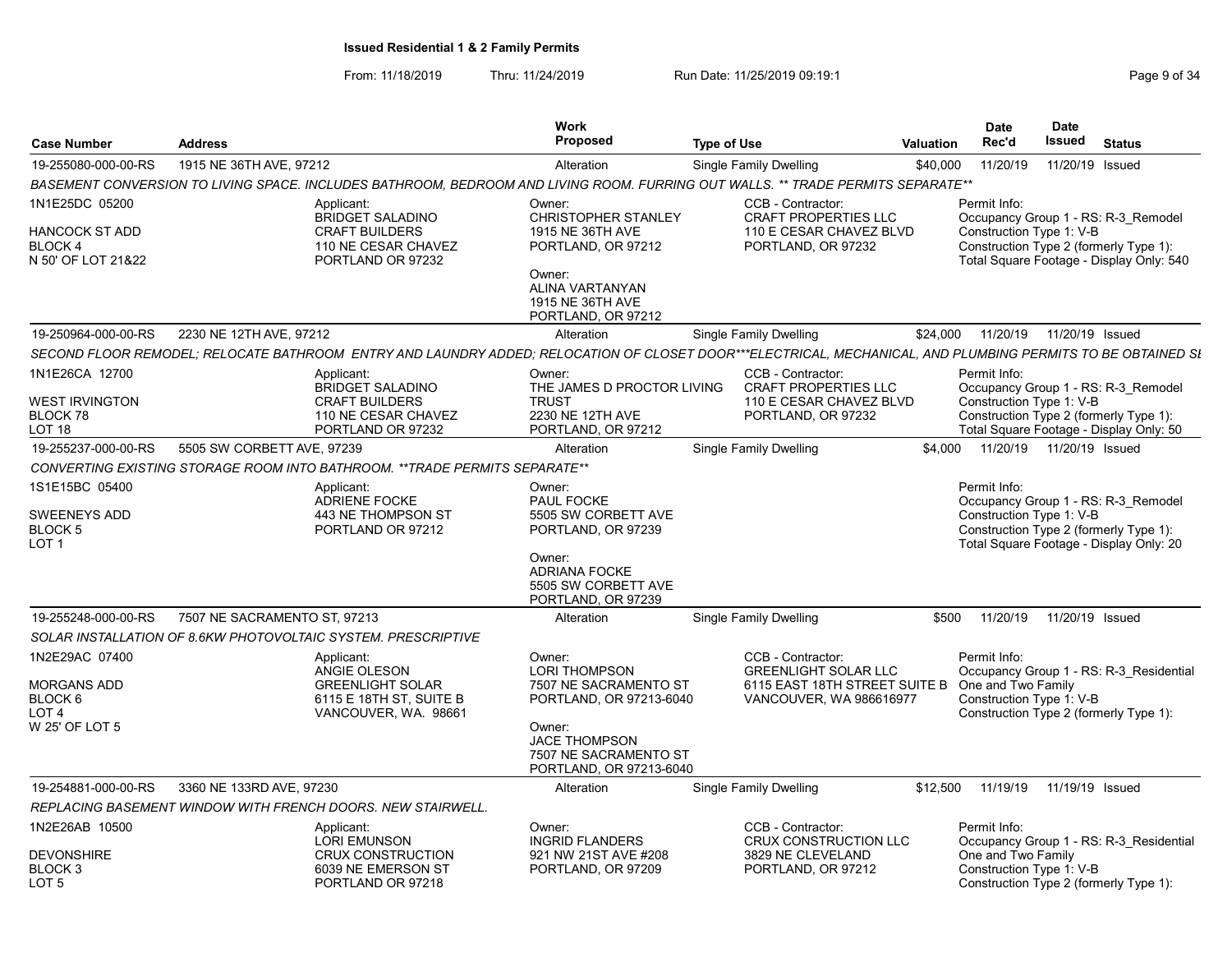From: 11/18/2019 Thru: 11/24/2019 Run Date: 11/25/2019 09:19:1 Company Page 10 of 34

|                                                                                       |                                                    |                                                                                                                                  | <b>Work</b>                                                                       |                                                                                                                    |           | <b>Date</b>                                                    | <b>Date</b>                |                                                                                    |
|---------------------------------------------------------------------------------------|----------------------------------------------------|----------------------------------------------------------------------------------------------------------------------------------|-----------------------------------------------------------------------------------|--------------------------------------------------------------------------------------------------------------------|-----------|----------------------------------------------------------------|----------------------------|------------------------------------------------------------------------------------|
| <b>Case Number</b>                                                                    | <b>Address</b>                                     |                                                                                                                                  | Proposed                                                                          | <b>Type of Use</b>                                                                                                 | Valuation | Rec'd                                                          | <b>Issued</b>              | <b>Status</b>                                                                      |
| 19-233549-REV-01-RS                                                                   | 2922 NE 18TH AVE, 97212                            |                                                                                                                                  | Alteration                                                                        | Single Family Dwelling                                                                                             |           | 11/19/19<br>\$                                                 | 11/19/19 Issued            |                                                                                    |
|                                                                                       |                                                    | REVISION TO REMOVE SCOPE OF NEW STAIR FROM ORIGINAL PERMIT. ADDRESS HEAD HEIGHT CLEARANCE. ALTER CEILING.                        |                                                                                   |                                                                                                                    |           |                                                                |                            |                                                                                    |
| 1N1E26AC 00900<br><b>IRVINGTON</b><br>BLOCK 40<br>LOT <sub>13</sub>                   |                                                    | Applicant:<br><b>QUANG TRUONG</b><br>2922 NE 18TH AVE<br>PORTLAND, OR 97212                                                      | Owner:<br><b>QUANG TRUONG</b><br>2922 NE 18TH AVE<br>PORTLAND, OR 97212<br>Owner: |                                                                                                                    |           | Permit Info:<br>One and Two Family<br>Construction Type 1: V-B |                            | Occupancy Group 1 - RS: R-3 Residential<br>Construction Type 2 (formerly Type 1):  |
|                                                                                       |                                                    |                                                                                                                                  | ANASTASIA SHAKOTKO<br>2922 NE 18TH AVE<br>PORTLAND, OR 97212                      |                                                                                                                    |           |                                                                |                            |                                                                                    |
| 19-235630-000-00-RS                                                                   | 2650 SW CROSS AVE, 97201                           |                                                                                                                                  | Alteration                                                                        | <b>Single Family Dwelling</b>                                                                                      | \$25,276  | 10/3/19                                                        | 11/19/19 Issued            |                                                                                    |
|                                                                                       |                                                    | VOLUNTARY UNDERPINNING USING 4 HELICAL PIERS, 3 PUSH PIERS, 3 TIEBACKS AND GRADE BEAM.                                           |                                                                                   |                                                                                                                    |           |                                                                |                            |                                                                                    |
| 1S1E04DD 11400<br><b>SEVENTH ST TERR</b><br><b>BLOCK4</b><br>NLY 8' OF LOT 2<br>LOT 3 |                                                    | Applicant:<br><b>EMILY SINGLETON</b><br><b>TERRAFIRMA FOUNDATION</b><br><b>SYSTEMS</b><br>7910 SW HUNZIKER ST<br>TIGARD OR 97223 | Owner:<br>MARY E BAKER TR<br>2650 SW CROSS AVE<br>PORTLAND, OR 97201-3142         | CCB - Contractor:<br>TERRAFIRMA FOUNDATION<br><b>REPAIR INC</b><br>761 NE GARDEN VALLEY BLVD<br>ROSEBURG, OR 97470 |           | Permit Info:<br>One and Two Family<br>Construction Type 1: V-B |                            | Occupancy Group 1 - RS: R-3 Residential<br>Construction Type 2 (formerly Type 1):  |
| 19-230962-REV-01-RS                                                                   | 4343 NE 49TH AVE, 97218                            |                                                                                                                                  | Alteration                                                                        | <b>Single Family Dwelling</b>                                                                                      |           | 11/19/19<br>\$                                                 | 11/19/19 Final             |                                                                                    |
|                                                                                       | REVISION TO SHIFT SOLAR PANELS TO NOT COVER VENTS. |                                                                                                                                  |                                                                                   |                                                                                                                    |           |                                                                |                            |                                                                                    |
| 1N2E19CA 15500<br><b>IRVINGTON ACREAGE TR</b><br><b>BLOCK 3 TL 15500</b>              |                                                    | Applicant:<br><b>TINA KAYSER</b><br>A & R SOLAR<br>6800 NE 59TH PL<br>PORTLAND, OR 97218                                         | Owner:<br>MICHAEL A HEUMANN TR<br>4343 NE 49TH AVE<br>PORTLAND, OR 97218          | CCB - Contractor:<br><b>TINA KAYSER</b><br>A AND R SOLAR SPC<br>6800 NE 59TH PL<br>PORTLAND, OR 97218              |           | Permit Info:<br>Construction Type 1: V-B                       |                            | Occupancy Group 1 - RS: R-3_Remodel<br>Construction Type 2 (formerly Type 1):      |
|                                                                                       |                                                    |                                                                                                                                  | Owner:<br><b>JUDY R HEUMANN TR</b><br>4343 NE 49TH AVE<br>PORTLAND, OR 97218      |                                                                                                                    |           |                                                                |                            |                                                                                    |
| 19-254686-000-00-RS                                                                   | 9240 SE TAYLOR ST, 97216                           |                                                                                                                                  | Alteration                                                                        | Single Family Dwelling                                                                                             | \$850     | 11/19/19                                                       | 11/19/19 Final             |                                                                                    |
|                                                                                       |                                                    | VOLUNTARY INSTALLATION OF ANCHORS BETWEEN EXISTING FRAMED STRUCTURE AND CONCRETE FOUNDATION - INTERIOR ONLY                      |                                                                                   |                                                                                                                    |           |                                                                |                            |                                                                                    |
| 1S2E04AC 00900                                                                        |                                                    | Applicant:<br><b>GUIDO BLAT</b>                                                                                                  | Owner:<br><b>LOUISE HOFF</b>                                                      | CCB - Contractor:<br>OREGON SEISMIC LLC                                                                            |           | Permit Info:                                                   |                            | Occupancy Group 1 - RS: R-3 Residential                                            |
| <b>SANDBERG ADD</b><br>BLOCK 6<br>LOT <sub>4</sub>                                    |                                                    | OREGON SEISMIC LLC<br>2425 NE 50TH AVE #13165<br>PORTLAND OR 97213                                                               | 9240 SE TAYLOR ST<br>PORTLAND, OR 97216-2124                                      | 2425 NE 50TH AVE UNIT 13165<br>PORTLAND, OR 97213                                                                  |           | One and Two Family<br>Construction Type 1: V-B                 |                            | Construction Type 2 (formerly Type 1):                                             |
| 19-239566-REV-01-RS                                                                   | 5325 NE HASSALO ST, 97213                          |                                                                                                                                  | Alteration                                                                        | Single Family Dwelling                                                                                             |           | \$                                                             | 11/19/19  11/19/19  Issued |                                                                                    |
|                                                                                       |                                                    | REVISION TO REMOVE FURRED WALL/INSULATION ALONG STAIRS AND ADD NEW DOOR                                                          |                                                                                   |                                                                                                                    |           |                                                                |                            |                                                                                    |
| 1N2E31AB 05800                                                                        |                                                    | Applicant:<br>DF PAZ POZARYCKI                                                                                                   | Owner:                                                                            | CCB - Contractor:<br>M O FINANCIAL ASSOCIATES LLC J A M CONCEPT REMODELING LLC Occupancy Group 1 - RS: R-3 Remodel |           | Permit Info:                                                   |                            |                                                                                    |
| <b>QUEEN ANN ADD</b><br>BLOCK 3<br>LOT 10                                             |                                                    | <b>MO FINANCIAL ASSOCIATES LLC</b><br>419 NE HAZELFERN PL<br>PORTLAND OR 97232                                                   | 419 NE HAZELFERN PL<br>PORTLAND, OR 97232                                         | 3439 NE SANDY BLVD # 610<br>PORTLAND, OR 97232                                                                     |           | Construction Type 1: V-B                                       |                            | Construction Type 2 (formerly Type 1):<br>Total Square Footage - Display Only: 281 |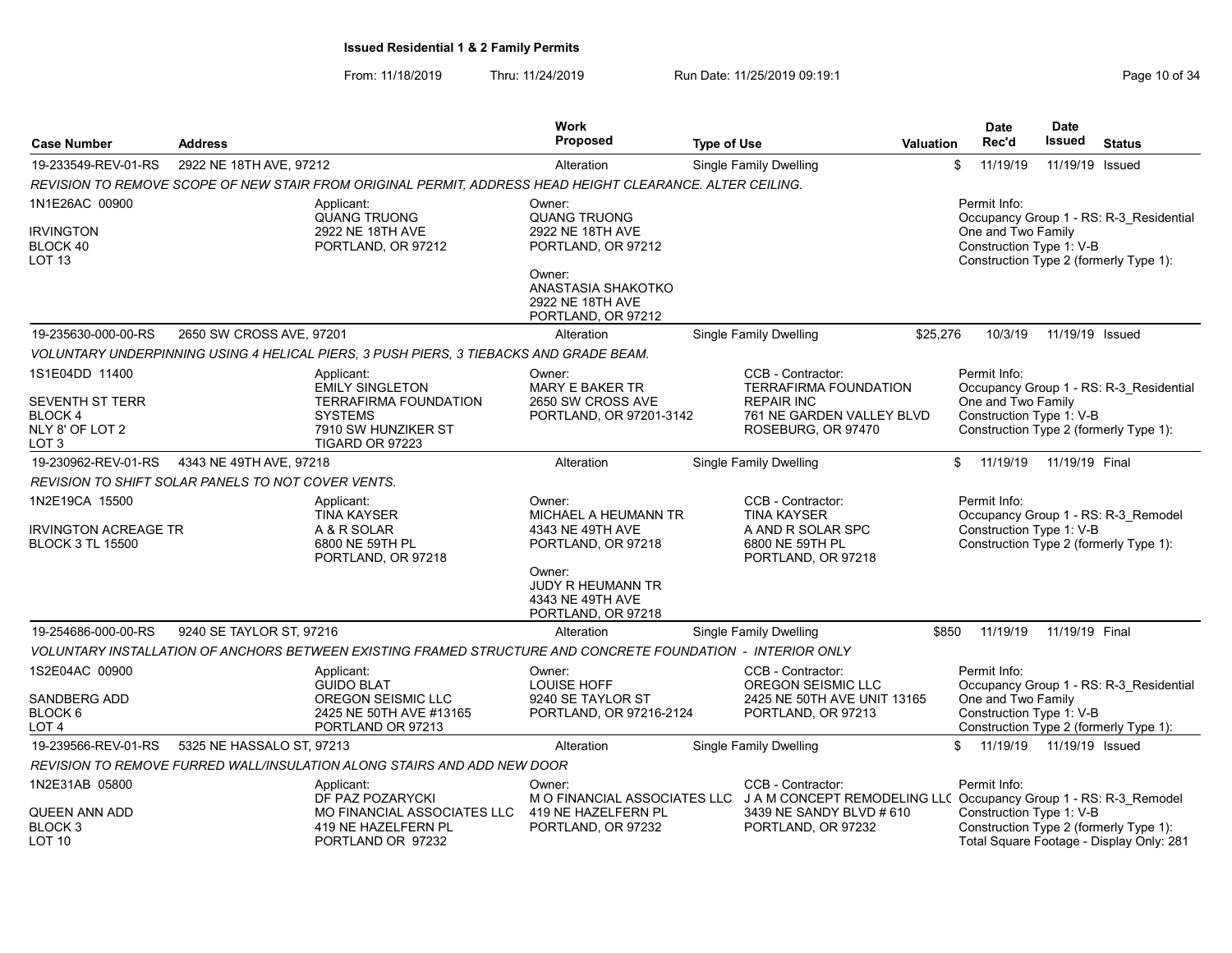From: 11/18/2019 Thru: 11/24/2019 Run Date: 11/25/2019 09:19:1 Company Page 11 of 34

| <b>Case Number</b>                                             | <b>Address</b>                   |                                                                                                                                                                    | <b>Work</b><br><b>Proposed</b>                                                                                                                          | <b>Type of Use</b> |                                                                                                                            | Valuation | <b>Date</b><br>Rec'd                                                                                     | <b>Date</b><br><b>Issued</b> | <b>Status</b>                                                                   |
|----------------------------------------------------------------|----------------------------------|--------------------------------------------------------------------------------------------------------------------------------------------------------------------|---------------------------------------------------------------------------------------------------------------------------------------------------------|--------------------|----------------------------------------------------------------------------------------------------------------------------|-----------|----------------------------------------------------------------------------------------------------------|------------------------------|---------------------------------------------------------------------------------|
| 19-175704-REV-03-RS                                            | 1615 N HIGHLAND ST, 97217        |                                                                                                                                                                    | Alteration                                                                                                                                              |                    | <b>Single Family Dwelling</b>                                                                                              |           | \$<br>11/18/19                                                                                           | 11/18/19                     | Issued                                                                          |
| REVISION TO CONVERT WINDOW TO DOOR ON WEST ELEVATION           |                                  |                                                                                                                                                                    |                                                                                                                                                         |                    |                                                                                                                            |           |                                                                                                          |                              |                                                                                 |
| 1N1E16DA 05100<br>ROSALIND ADD<br>BLOCK <sub>2</sub><br>LOT 10 |                                  | Applicant:<br><b>SHANE EBBERTS</b><br>SE CONSTRUCTION LLC<br>PO BOX 2294<br>CLACKAMAS OR 97015                                                                     | Owner:<br>SE CONSTRUCTION LLC<br>PO BOX 2294<br>CLACKAMAS, OR 97015-2294                                                                                |                    | CCB - Contractor:<br>SE CONSTRUCTION LLC<br>PO BOX 2294<br>CLACKAMAS, OR 97015                                             |           | Permit Info:<br>Construction Type 1: V-B<br>Construction Type 2 (formerly Type 1):                       |                              | Occupancy Group 1 - RS: R-3 Remodel<br>Total Square Footage - Display Only: 241 |
| 19-211684-REV-02-RS                                            | 5111 SE HAROLD ST, 97206         |                                                                                                                                                                    | Alteration                                                                                                                                              |                    | <b>Single Family Dwelling</b>                                                                                              | \$15,000  | 11/18/19  11/18/19  Issued                                                                               |                              |                                                                                 |
|                                                                |                                  | VALUE ADDED REVISION TO LEGALIZE HABITABLE SPACE IN BASEMENT. BATHROOM, BEDROOM W/EGRESS WINDOW, FAMILY ROOM AND OFFICE******TRADE PERMITS OBTAINED SEPERATELY     |                                                                                                                                                         |                    |                                                                                                                            |           |                                                                                                          |                              |                                                                                 |
| 1S2E18DB 04900<br><b>GERMANIA</b><br>BLOCK 3<br>LOT 9-12       |                                  | Applicant:<br><b>ANTHONY BOUDON</b><br>MILLER CONSULTING ENGINEERS 5111 SE HAROLD ST<br>9570 SW BARBUR BLVD, STE 100 PORTLAND, OR 97206-5638<br>PORTLAND, OR 97219 | Owner:<br><b>TIMOTHY DIETER</b><br>Owner:<br><b>DIANE OLSON-DIETER</b><br>5111 SE HAROLD ST<br>PORTLAND, OR 97206-5638                                  |                    | CCB - Contractor:<br><b>GREAT WESTERN RESTORATION</b><br>& REMODELING INC<br>PO BOX 489<br>OREGON CITY, OR 97045           |           | Permit Info:<br>Construction Type 1: V-B<br>Construction Type 2 (formerly Type 1):                       |                              | Occupancy Group 1 - RS: R-3 Remodel<br>Total Square Footage - Display Only: 400 |
| 19-254092-000-00-RS                                            | 4836 NE 22ND AVE, 97211          |                                                                                                                                                                    | Alteration                                                                                                                                              |                    | <b>Single Family Dwelling</b>                                                                                              | \$100,000 | 11/18/19                                                                                                 | 11/18/19 Issued              |                                                                                 |
|                                                                |                                  | CONVERT UNFINISHED BASEMENT TO LIVING SPACE. 2 BEDROOMS, 1 BATHROOM AND LIVING ROOM.                                                                               |                                                                                                                                                         |                    |                                                                                                                            |           |                                                                                                          |                              |                                                                                 |
| 1N1E23AD 03200<br><b>VERNON</b><br>BLOCK 35<br>LOT 6           |                                  | Applicant:<br><b>CATALYST CONSTRUCTION &amp;</b><br><b>REMODELING LLC</b><br>1031 NE 76TH AVE<br>PORTLAND, OR 97213                                                | Owner:<br><b>JAMIE LIBERA</b><br>4836 NE 22ND AVE<br>PORTLAND, OR 97211                                                                                 |                    | CCB - Contractor:<br><b>CATALYST CONSTRUCTION &amp;</b><br><b>REMODELING LLC</b><br>1031 NE 76TH AVE<br>PORTLAND, OR 97213 |           | Permit Info:<br>One and Two Family<br>Construction Type 1: V-B<br>Construction Type 2 (formerly Type 1): |                              | Occupancy Group 1 - RS: R-3 Residential                                         |
| 19-254071-000-00-RS                                            | 4341 NE 71ST AVE, 97218          |                                                                                                                                                                    | Alteration                                                                                                                                              |                    | <b>Single Family Dwelling</b>                                                                                              | \$20,000  | 11/18/19                                                                                                 |                              | 11/18/19 Under Inspection                                                       |
|                                                                |                                  | REMODEL KITCHEN. RELOCATE LAUNDRY. CONVERT POWDER ROOM TO A MASTER BATHROOM. NEW EXHAUST FAN AND WIRING IN EXISTING HALL BATHROOM.                                 |                                                                                                                                                         |                    |                                                                                                                            |           |                                                                                                          |                              |                                                                                 |
| 1N2E20CA 02400<br>FLEISCHNER PK<br>BLOCK 6<br>LOT 3 TL 2400    |                                  | Applicant:<br><b>SAM YODER INC</b><br>1021 NE 33RD AVE<br>PORTLAND, OR 97232                                                                                       | Owner:<br><b>SAMUEL YODER</b><br>1025 NE 33RD AVE<br>PORTLAND, OR 97232<br>Owner:<br><b>DOREEN FLORES</b><br>1025 NE 33RD AVE<br>PORTLAND, OR 97232     |                    | CCB - Contractor:<br>SAM YODER INC<br>1021 NE 33RD AVE<br>PORTLAND, OR 97232                                               |           | Permit Info:<br>One and Two Family<br>Construction Type 1: V-B<br>Construction Type 2 (formerly Type 1): |                              | Occupancy Group 1 - RS: R-3 Residential                                         |
| 19-193201-REV-02-RS                                            | 6908 SE OGDEN ST - Unit B, 97206 |                                                                                                                                                                    | Alteration                                                                                                                                              |                    | Single Family Dwelling                                                                                                     |           | \$11/18/19                                                                                               | 11/18/19 Issued              |                                                                                 |
|                                                                |                                  | REVISION TO 2 CHANGE WALL LOCATIONS. PUT IN WALL IN STORAGE AREA AND CHANGED STEEL STUDS ON EAST AND WEST WALL TO DIFFERENT SPACING AND ADDED WOOD STUDS           |                                                                                                                                                         |                    |                                                                                                                            |           |                                                                                                          |                              |                                                                                 |
| 1S2E20BD 10901                                                 |                                  | Applicant:<br><b>TIMOTHY CRAWLEY</b><br>6908 SE OGDEN ST<br>PORTLAND OR 97206                                                                                      | Owner:<br><b>TIMOTHY CRAWLEY</b><br>6908 SE OGDEN ST<br>PORTLAND, OR 97206<br>Owner:<br><b>ASHLEY CRAWLEY</b><br>6908 SE OGDEN ST<br>PORTLAND, OR 97206 |                    |                                                                                                                            |           | Permit Info:<br>Construction Type 1: V-B<br>Construction Type 2 (formerly Type 1):                       |                              | Occupancy Group 1 - RS: R-3 Remodel<br>Total Square Footage - Display Only: 918 |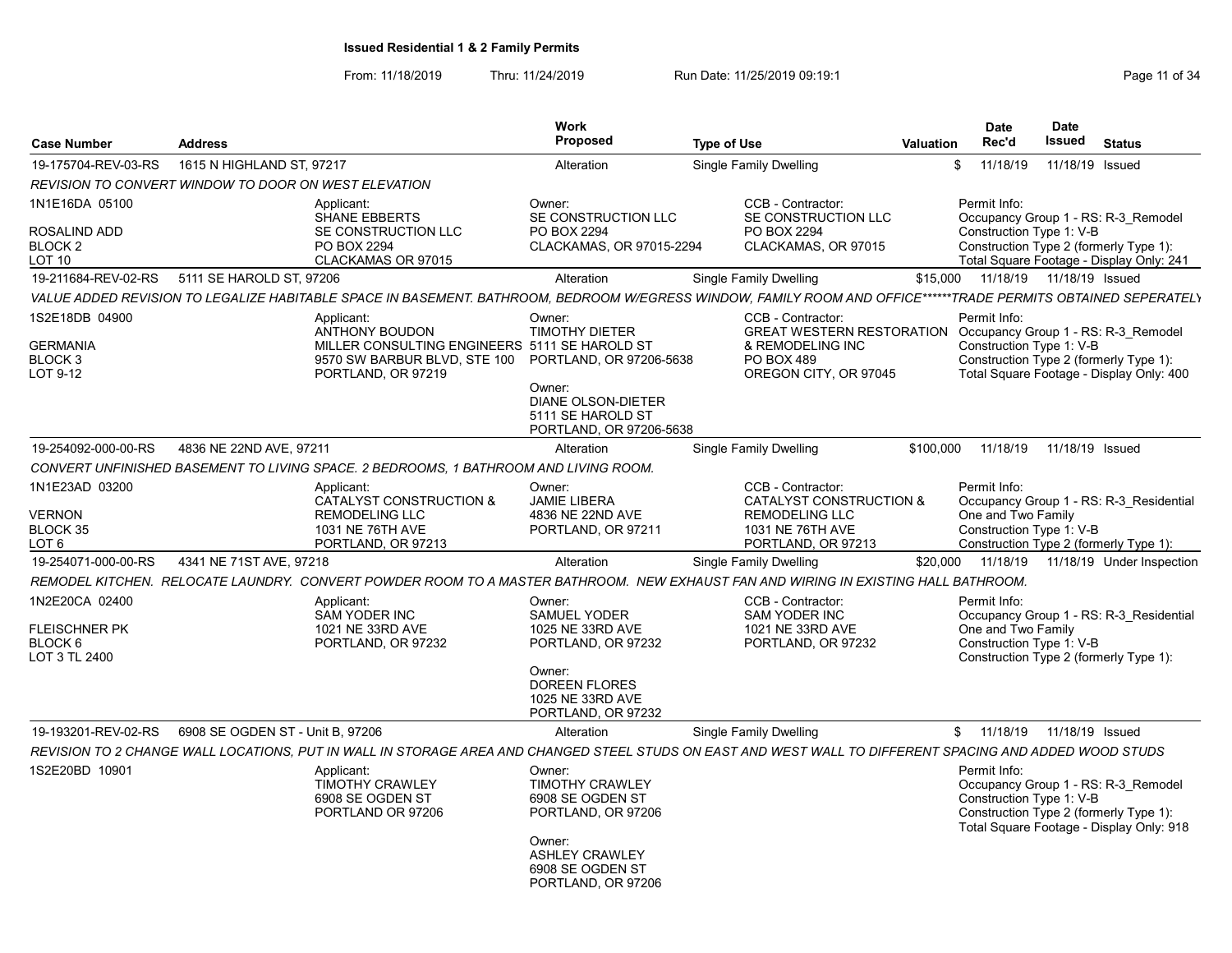From: 11/18/2019 Thru: 11/24/2019 Run Date: 11/25/2019 09:19:1 Company Page 12 of 34

| <b>Case Number</b>                                        | <b>Address</b>                                                                                                                                              | Work<br>Proposed                                                                                                                                      | <b>Type of Use</b><br>Valuation                                                                                                                                                                                                                                                                                            |           | Date<br>Rec'd                                                  | Date<br>Issued  | <b>Status</b>                                                                                                             |
|-----------------------------------------------------------|-------------------------------------------------------------------------------------------------------------------------------------------------------------|-------------------------------------------------------------------------------------------------------------------------------------------------------|----------------------------------------------------------------------------------------------------------------------------------------------------------------------------------------------------------------------------------------------------------------------------------------------------------------------------|-----------|----------------------------------------------------------------|-----------------|---------------------------------------------------------------------------------------------------------------------------|
| 19-250931-000-00-RS                                       | 8300 N DWIGHT AVE, 97203                                                                                                                                    | Alteration                                                                                                                                            | Single Family Dwelling                                                                                                                                                                                                                                                                                                     | \$18,614  | 11/18/19                                                       | 11/18/19 Issued |                                                                                                                           |
|                                                           | CONVERSION OF BASEMENT TO HABITABLE SPACE, ADDING BEDROOM, BATHROOM, LIVING ROOM AND LAUNDRY ROOM AND ADDING 3 EGRESS WINDOWS*****TRADES PERMITS OBTAINED S |                                                                                                                                                       |                                                                                                                                                                                                                                                                                                                            |           |                                                                |                 |                                                                                                                           |
| 1N1E08CA 03500<br>UNIVERSITY PK<br>BLOCK 122<br>LOT 34&35 | Applicant:<br>ANTHONY BUZZARD<br>8300 N DWIGHT AVE<br>PORTLAND, OR 97203                                                                                    | Owner:<br>CHERLETTA BUZZARD<br>8300 N DWIGHT AVE<br>PORTLAND, OR 97203<br>Owner:<br><b>ANTHONY BUZZARD</b><br>8300 N DWIGHT AVE<br>PORTLAND, OR 97203 |                                                                                                                                                                                                                                                                                                                            |           | Permit Info:<br>Construction Type 1: V-B                       |                 | Occupancy Group 1 - RS: R-3_Remodel<br>Construction Type 2 (formerly Type 1):<br>Total Square Footage - Display Only: 456 |
| 19-217956-REV-01-RS                                       | 11136 SW 47TH AVE, 97219                                                                                                                                    | Alteration                                                                                                                                            | Single Family Dwelling                                                                                                                                                                                                                                                                                                     | \$        | 11/18/19                                                       | 11/18/19 Issued |                                                                                                                           |
|                                                           | <b>REVISION TO CHANGE CLAMPS PER PANEL FROM 6 TO 4</b>                                                                                                      |                                                                                                                                                       |                                                                                                                                                                                                                                                                                                                            |           |                                                                |                 |                                                                                                                           |
| 1S1E31AA 09100<br>WEST PORTLAND PK<br>BLOCK 36<br>LOT 7&8 | Applicant:<br><b>RICHARD OLIVIER</b><br>11136 SW 47TH AVE<br>PORTLAND, OR 97219                                                                             | Owner:<br>RICHARD OLIVIER<br>11136 SW 47TH AVE<br>PORTLAND, OR 97219                                                                                  |                                                                                                                                                                                                                                                                                                                            |           | Permit Info:<br>Construction Type 1: V-B                       |                 | Occupancy Group 1 - RS: R-3 Remodel<br>Construction Type 2 (formerly Type 1):                                             |
| 19-253800-000-00-RS                                       | 6412 SW DOLPH DR, 97219                                                                                                                                     | Alteration                                                                                                                                            | Single Family Dwelling                                                                                                                                                                                                                                                                                                     | \$100,000 | 11/18/19                                                       | 11/18/19 Issued |                                                                                                                           |
|                                                           | REMODEL KITCHEN, REMOVE NON LOAD BEARING WALL AT DINING ROOM. REPLACE WINDOW AND EXTERIOR DOOR AT REAR OF HOUSE.                                            |                                                                                                                                                       |                                                                                                                                                                                                                                                                                                                            |           |                                                                |                 |                                                                                                                           |
| 1S1E30BB 03500<br>ASH CREEK WOODS<br>BLOCK 5<br>LOT 7     | Applicant:<br><b>ERIC KNOTT</b><br>RADIUS DESIGN-BUILD INC<br>5504 NE SKIDMORE ST<br>PORTLAND, OR 97218                                                     | Owner:<br><b>RYAN SCOTT</b><br>6412 SW DOLPH DR<br>PORTLAND, OR 97219<br>Owner:<br>SARAH SCOTT<br>6412 SW DOLPH DR<br>PORTLAND, OR 97219              | CCB - Contractor:<br>RADIUS DESIGN BUILD INC<br>5504 NE SKIDMORE STREET<br>PORTLAND, OR 97218                                                                                                                                                                                                                              |           | Permit Info:<br>One and Two Family<br>Construction Type 1: V-B |                 | Occupancy Group 1 - RS: R-3 Residential<br>Construction Type 2 (formerly Type 1):                                         |
| 19-256565-000-00-RS                                       | 9034 SW 49TH AVE, 97219                                                                                                                                     | Alteration                                                                                                                                            | <b>Single Family Dwelling</b>                                                                                                                                                                                                                                                                                              | \$500     | 11/22/19                                                       | 11/22/19 Issued |                                                                                                                           |
|                                                           | MOVE INTERIOR WALLS TO ENLARGE MASTER BATHROOM AND CLOSET AT SECOND FLOOR. ADD TUB TO ENLARGED MASTER BATHROOM.                                             |                                                                                                                                                       |                                                                                                                                                                                                                                                                                                                            |           |                                                                |                 |                                                                                                                           |
| 1S1E30AA 08600<br>WEST PORTLAND<br>BLOCK 12<br>LOT 17     | Applicant:<br>RICHARD ADAMS<br><b>FASTER PERMITS</b><br>2000 SW 1ST AVENUE SUITE 420<br>PORTLAND, OR 97201                                                  | Owner:<br><b>SKORO HOMES LLC</b><br>PO BOX 38<br>BORING, OR 97009-0038                                                                                | CCB - Contractor:<br>SCHROEDER & SONS ELECTRIC<br>INC.<br>PO BOX 748<br><b>BORING, OR 97009</b><br>CCB - Contractor:<br><b>MATE SKORO</b><br><b>SKORO HOMES LLC</b><br>PO BOX 38<br><b>BORING, OR 97009</b><br>CCB - Contractor:<br><b>CORNEL CUREA</b><br>FIVE STAR PLUMBING LLC<br>6138 SE 136 AVE<br>PORTLAND, OR 97236 |           | Permit Info:<br>Construction Type 1: V-B                       |                 | Occupancy Group 1 - RS: R-3 Remodel<br>Construction Type 2 (formerly Type 1):                                             |
|                                                           |                                                                                                                                                             |                                                                                                                                                       |                                                                                                                                                                                                                                                                                                                            |           |                                                                |                 |                                                                                                                           |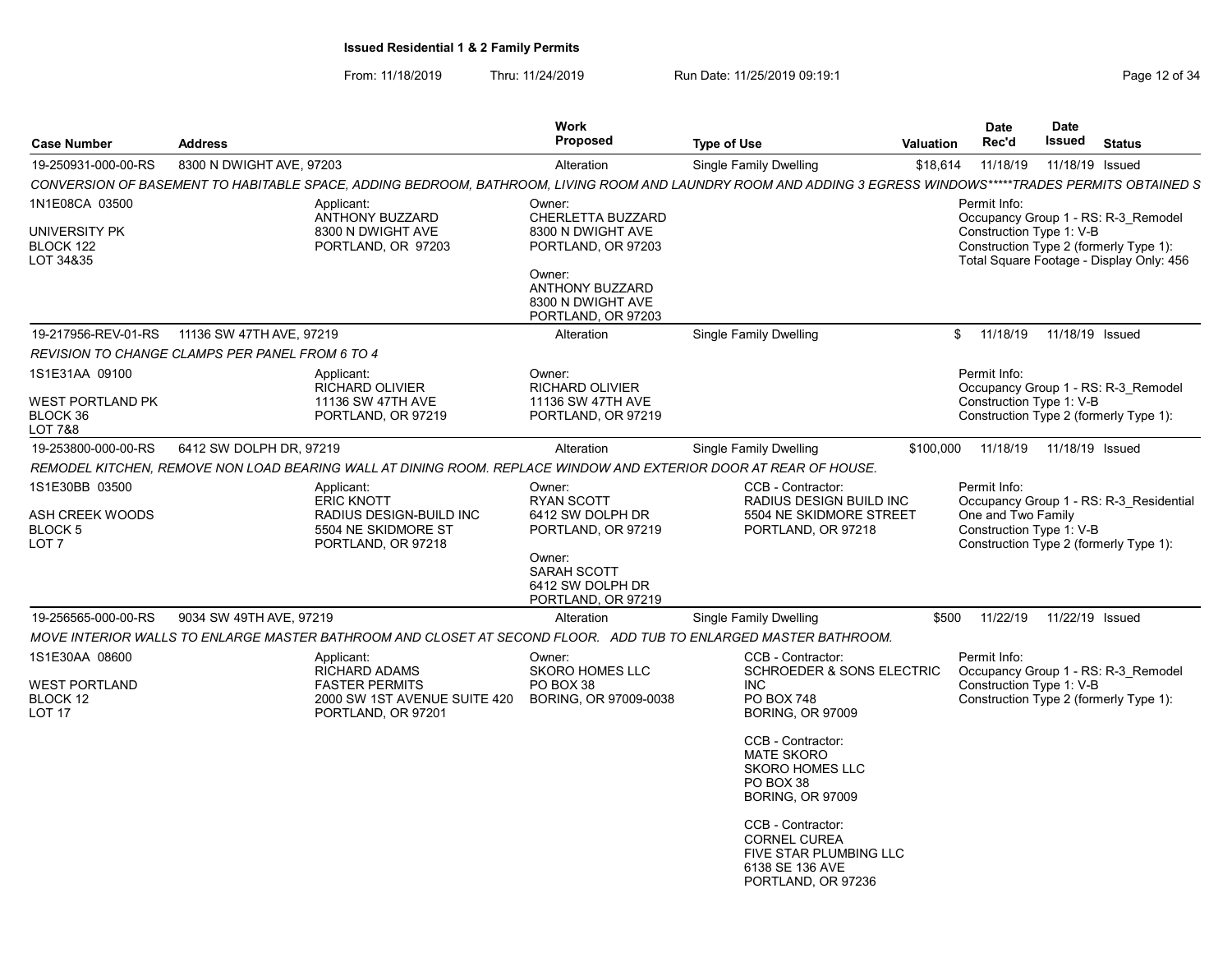From: 11/18/2019 Thru: 11/24/2019 Run Date: 11/25/2019 09:19:1 Company Page 13 of 34

| 3732 SE 71ST AVE, 97206<br>19-256614-000-00-RS<br>Alteration<br>Single Family Dwelling<br>\$850<br>11/22/19<br>11/22/19 Issued<br>VOLUNTARY SEISMIC UPGRADE: INSTALL SILL PLATE, ANCHOR SILL PLATE TO FOUNDATION, REINFORCE WITH BLOCKING AND FRAMING ANCHORS<br>1S2E08CA 21602<br>Permit Info:<br>Applicant:<br>Owner:<br>JESSE PRICHARD<br><b>LISA PRICHARD</b><br>Occupancy Group 1 - RS: R-3 Residential<br><b>RESERVOIR PK</b><br>3732 SE 71ST AVE<br>3732 SE 71ST AVE<br>One and Two Family<br>Construction Type 1: V-B<br>BLOCK <sub>9</sub><br>PORTLAND OR 97206<br>PORTLAND, OR 97206<br>LOT 27<br>Construction Type 2 (formerly Type 1):<br>Owner:<br><b>JESSE PRICHARD</b><br>3732 SE 71ST AVE<br>PORTLAND, OR 97206<br>19-208689-000-00-RS<br>2486 NW KEARNEY ST, 97210<br><b>Single Family Dwelling</b><br>\$30,000<br>8/13/19<br>11/22/19 Issued<br>Alteration |
|------------------------------------------------------------------------------------------------------------------------------------------------------------------------------------------------------------------------------------------------------------------------------------------------------------------------------------------------------------------------------------------------------------------------------------------------------------------------------------------------------------------------------------------------------------------------------------------------------------------------------------------------------------------------------------------------------------------------------------------------------------------------------------------------------------------------------------------------------------------------------|
|                                                                                                                                                                                                                                                                                                                                                                                                                                                                                                                                                                                                                                                                                                                                                                                                                                                                              |
|                                                                                                                                                                                                                                                                                                                                                                                                                                                                                                                                                                                                                                                                                                                                                                                                                                                                              |
|                                                                                                                                                                                                                                                                                                                                                                                                                                                                                                                                                                                                                                                                                                                                                                                                                                                                              |
|                                                                                                                                                                                                                                                                                                                                                                                                                                                                                                                                                                                                                                                                                                                                                                                                                                                                              |
|                                                                                                                                                                                                                                                                                                                                                                                                                                                                                                                                                                                                                                                                                                                                                                                                                                                                              |
|                                                                                                                                                                                                                                                                                                                                                                                                                                                                                                                                                                                                                                                                                                                                                                                                                                                                              |
| REMOVE AND REPLACE EXISTING BRICK FOUNDATION WALL AT SOUTH SIDE                                                                                                                                                                                                                                                                                                                                                                                                                                                                                                                                                                                                                                                                                                                                                                                                              |
| 1N1E33BC 15700<br>Owner:<br>CCB - Contractor:<br>Permit Info:<br>Applicant:<br><b>NICOLE LIGHTNER</b><br>MANUEL J LEON<br><b>MANUEL J LEON</b><br>Occupancy Group 1 - RS: R-3 Residential                                                                                                                                                                                                                                                                                                                                                                                                                                                                                                                                                                                                                                                                                    |
| M LEON CONSTRUCTION LLC<br>M LEON CONSTRUCTION LLC<br>One and Two Family<br>KINGS 2ND ADD<br>2486 NW KEARNEY ST<br>Construction Type 1: V-B<br>BLOCK 4<br>315 NW 107TH AVE<br>PORTLAND, OR 97210-3183<br>315 NW 107TH AVE<br>LOT 15&16 TL 15700<br>PORTLAND, OR 97229-6207<br>Construction Type 2 (formerly Type 1):<br>PORTLAND, OR 97229-6207                                                                                                                                                                                                                                                                                                                                                                                                                                                                                                                              |
| 8305 N DICKENS ST, 97203<br>\$1.500<br>11/22/19  11/22/19  Issued<br>19-255809-000-00-RS<br>Single Family Dwelling<br>Alteration                                                                                                                                                                                                                                                                                                                                                                                                                                                                                                                                                                                                                                                                                                                                             |
| REPAIR TO STRUCTURE DAMAGE TO WALL AT NE CORNER OF HOUSE DUE TO VEHICLE IMPACT                                                                                                                                                                                                                                                                                                                                                                                                                                                                                                                                                                                                                                                                                                                                                                                               |
| 1N1W01DC 10800<br>CCB - Contractor:<br>Permit Info:<br>Applicant:<br>Owner:                                                                                                                                                                                                                                                                                                                                                                                                                                                                                                                                                                                                                                                                                                                                                                                                  |
| Occupancy Group 1 - RS: R-3 Remodel<br><b>DAVE SANDAHL</b><br>FISH REV LIV TR<br><b>JOSH SMITH</b>                                                                                                                                                                                                                                                                                                                                                                                                                                                                                                                                                                                                                                                                                                                                                                           |
| J C SCOTTS ADD<br>SANDAHL STRUCTURAL, PC<br>6401 NE 33RD AVE<br>STANLEY C KENNEDY<br>Construction Type 1: V-B<br><b>ENTERPRISES INC</b><br>Construction Type 2 (formerly Type 1):<br>BLOCK <sub>2</sub><br>11481 SW HALL BLVD SUITE 201D PORTLAND, OR 97211                                                                                                                                                                                                                                                                                                                                                                                                                                                                                                                                                                                                                  |
| LOT 1<br><b>TIGARD, OR 97223</b><br>13909 NE AIRPORT WAY<br>PORTLAND, OR 97230                                                                                                                                                                                                                                                                                                                                                                                                                                                                                                                                                                                                                                                                                                                                                                                               |
| 19-247693-000-00-RS<br>3556 SE MAIN ST - Unit B. 97214<br>Single Family Dwelling<br>11/22/19  11/22/19  Issued<br>Alteration<br>\$11.675                                                                                                                                                                                                                                                                                                                                                                                                                                                                                                                                                                                                                                                                                                                                     |
| ALTERATION TO CONVERT BASEMENT TO ADU. ADDING KITCHEN. BATHROOM. BEDROOM AND EGRESS WINDOW AND EXTERIOR DOOR. PART OF BASEMENT WILL REMAIN AS STORAGE/LAUN                                                                                                                                                                                                                                                                                                                                                                                                                                                                                                                                                                                                                                                                                                                   |
| 1S1E01AC 10000<br>Primary Contractor:<br>Permit Info:<br>Applicant:<br>Owner:<br><b>RYAN PICKREL</b><br>KATHRINE L GIACCHINO TR<br>TO BID<br>Occupancy Group 1 - RS: R-3 Remodel<br>Construction Type 1: V-B<br><b>FASTER PERMITS</b><br>3556 SE MAIN ST<br>Construction Type 2 (formerly Type 1):<br>2000 SW 1ST AVE #420<br>PORTLAND, OR 97214<br>Total Square Footage - Display Only: 286<br>PORTLAND OR 97201<br>Number of New Dwelling Units: 1                                                                                                                                                                                                                                                                                                                                                                                                                         |
| Total # of RS Alteration permits issued: 37<br>Total valuation of RS Alteration permits issued: \$869,783                                                                                                                                                                                                                                                                                                                                                                                                                                                                                                                                                                                                                                                                                                                                                                    |
| 19-227484-000-00-RS<br>4320 SE 47TH AVE, 97206<br>Demolition<br>Garage/Carport<br>\$4.000<br>9/16/19  11/20/19  Issued                                                                                                                                                                                                                                                                                                                                                                                                                                                                                                                                                                                                                                                                                                                                                       |
| SB871: DEMO DETACHED GARAGE. REMOVE ALL DEBRIS. GARAGE IS NOT ATTACHED TO THE EXISTING BLOCK RETAINING WALL.                                                                                                                                                                                                                                                                                                                                                                                                                                                                                                                                                                                                                                                                                                                                                                 |
| 1S2E07CD 07800<br>CCB - Contractor:<br>Permit Info:<br>Applicant:<br>Owner:<br>JOE DEMARCO<br><b>SARAH FIKES</b><br>DE MARCO BUILDERS INC<br>Occupancy Group 1 - RS: U Private                                                                                                                                                                                                                                                                                                                                                                                                                                                                                                                                                                                                                                                                                               |
| Garage\Utility Misc.<br><b>LENOX</b><br><b>DEMARCO BUILDERS</b><br>4320 SE 47TH AVE<br>10637 SW TIGARD # 25<br>BLOCK <sub>5</sub><br>Construction Type 1: V-B<br>10637 SW TIGARD ST #25<br>PORTLAND, OR 97206<br><b>TIGARD, OR 97223</b><br>S 1/2 OF LOT 13<br><b>TIGARD, OR 97223</b><br>Construction Type 2 (formerly Type 1):<br>LOT 14                                                                                                                                                                                                                                                                                                                                                                                                                                                                                                                                   |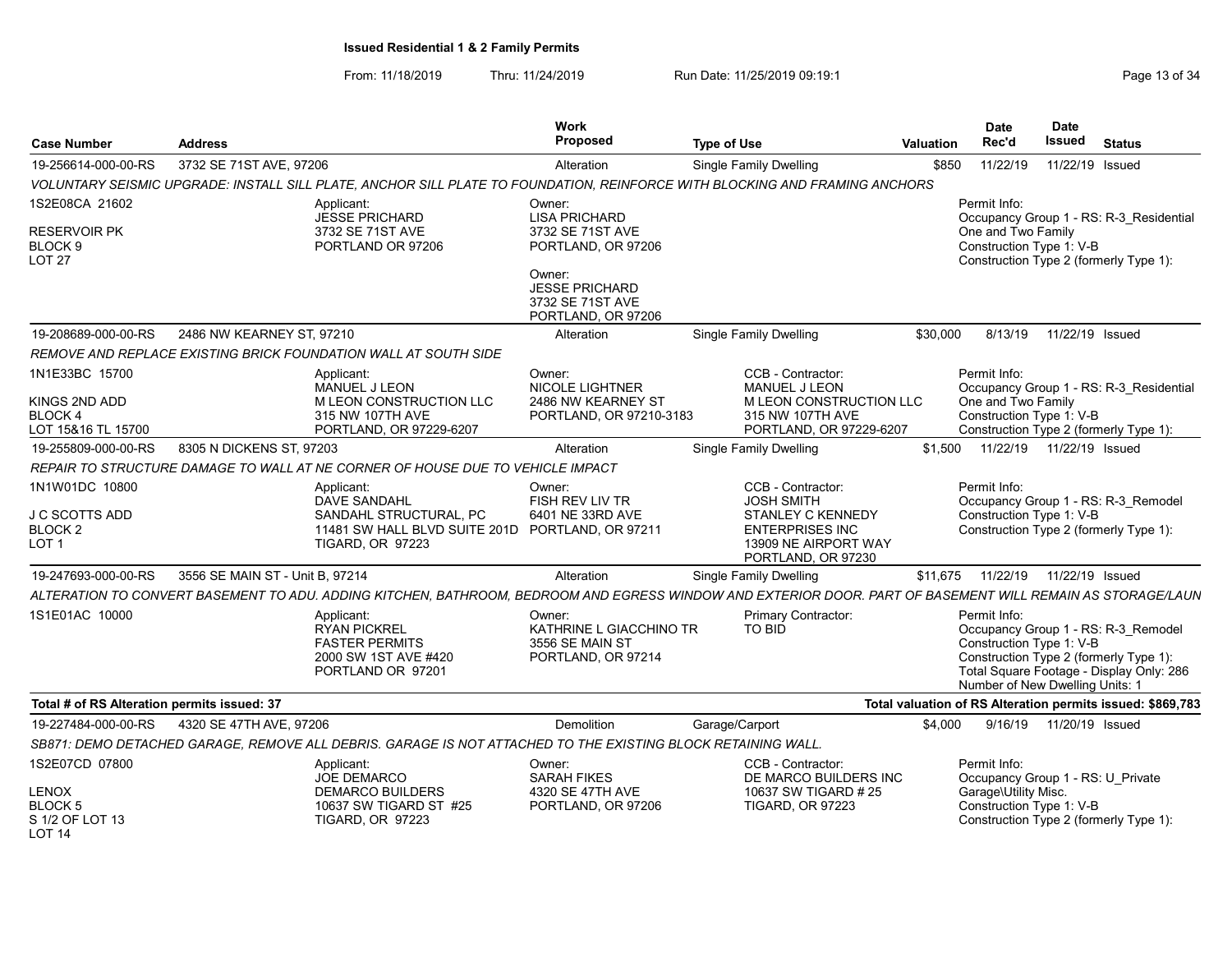From: 11/18/2019 Thru: 11/24/2019 Run Date: 11/25/2019 09:19:1 Company Page 14 of 34

| <b>Case Number</b>                                                                                         | <b>Address</b>                                  |                                                                                                                                     | <b>Work</b><br>Proposed                                                                                                                                                                    | <b>Type of Use</b> |                                                                                                                                    | <b>Valuation</b> | <b>Date</b><br>Rec'd                                                                                  | <b>Date</b><br><b>Issued</b> | <b>Status</b>                                                                     |
|------------------------------------------------------------------------------------------------------------|-------------------------------------------------|-------------------------------------------------------------------------------------------------------------------------------------|--------------------------------------------------------------------------------------------------------------------------------------------------------------------------------------------|--------------------|------------------------------------------------------------------------------------------------------------------------------------|------------------|-------------------------------------------------------------------------------------------------------|------------------------------|-----------------------------------------------------------------------------------|
| 19-240746-000-00-RS                                                                                        | 225 SW CARSON ST, 97219                         |                                                                                                                                     | Demolition                                                                                                                                                                                 | Garage/Carport     |                                                                                                                                    | \$600            | 10/15/19                                                                                              |                              | 11/19/19 Under Inspection                                                         |
|                                                                                                            |                                                 | SB871 DEMOLISH DETTACHED GARAGE (DEMOLISHED W/O PERMIT)                                                                             |                                                                                                                                                                                            |                    |                                                                                                                                    |                  |                                                                                                       |                              |                                                                                   |
| 1S1E22CC 02500<br><b>CARSON HTS</b><br>BLOCK 35<br>LOT 9&10                                                |                                                 | Applicant:<br><b>KRISTINE CARRIER</b><br>17433 NW WALTUCK CT<br>PORTLAND OR 97229                                                   | Owner:<br><b>CARRIER HOMES LLC</b><br>17433 NW WALTUCK CT<br>PORTLAND, OR 97229<br>Owner:<br><b>MARY SWICK</b><br>225 SW CARSON ST<br>PORTLAND, OR 97219-4632                              |                    |                                                                                                                                    |                  | Permit Info:<br>Occupancy Group 1 - RS: U Private<br>Garage\Utility Misc.<br>Construction Type 1: V-B |                              | Construction Type 2 (formerly Type 1):                                            |
|                                                                                                            |                                                 |                                                                                                                                     | Owner:<br><b>ROGER SWICK</b><br>225 SW CARSON ST<br>PORTLAND, OR 97219-4632                                                                                                                |                    |                                                                                                                                    |                  |                                                                                                       |                              |                                                                                   |
| 19-240664-000-00-RS                                                                                        | 7631 N DENVER AVE, 97217                        |                                                                                                                                     | Demolition                                                                                                                                                                                 | Garage/Carport     |                                                                                                                                    | \$500            | 10/15/19                                                                                              |                              | 11/18/19 Under Inspection                                                         |
|                                                                                                            | SB871. DEMO DETACHED GARAGE. REMOVE ALL DEBRIS. |                                                                                                                                     |                                                                                                                                                                                            |                    |                                                                                                                                    |                  |                                                                                                       |                              |                                                                                   |
| 1N1E09DC 25300                                                                                             |                                                 | Applicant:<br><b>JASON KENTTA</b><br>JASON KENTTA ARCHITECT<br>7003 NE 9TH AVE<br>PORTLAND, OR 97211                                | Owner:<br>HAYES ENTERPRISES LLC<br>0224 SW HAMILTON ST #300<br>PORTLAND, OR 97239-6418<br>Owner:<br><b>DEANGELA ENTERPRISES LLC</b><br>0224 SW HAMILTON ST #300<br>PORTLAND, OR 97239-6418 |                    | CCB - Contractor:<br><b>STEVE GIBSON</b><br>STEVE GIBSON CONSTRUCTION<br><sub>CO</sub><br>10271 SE 54TH AVE<br>MILWAUKIE, OR 97222 |                  | Permit Info:<br>Occupancy Group 1 - RS: U_Private<br>Garage\Utility Misc.<br>Construction Type 1: V-B |                              | Construction Type 2 (formerly Type 1):                                            |
| 19-245502-000-00-RS                                                                                        | 12739 SE MILL ST, 97233                         |                                                                                                                                     | Demolition                                                                                                                                                                                 | Garage/Carport     |                                                                                                                                    | \$7.000          | 10/25/19                                                                                              | 11/20/19 Issued              |                                                                                   |
|                                                                                                            |                                                 | SB871: DEMO OF DETACHED GARAGE, REMOVE ALL DEBRIS. SLAB TO REMAIN. NO FILL GREATER THAN 24".                                        |                                                                                                                                                                                            |                    |                                                                                                                                    |                  |                                                                                                       |                              |                                                                                   |
| 1S2E02CA 08500<br>DAGMAR AC<br><b>BLOCK4</b><br>S 104' OF W 30.74' OF LOT 4<br>S 104' OF E 55.26' OF LOT 5 |                                                 | Applicant:<br>JASON DRYDEN<br>3725 NE 143RD AVE<br>PORTLAND, OR 97230                                                               | Owner:<br>JUNE MONTGOMERY<br><b>12739 SE MILL ST</b><br>PORTLAND, OR 97233-1325                                                                                                            |                    | CCB - Contractor:<br><b>JASON L DRYDEN</b><br>3725 NE 143RD AVE<br>PORTLAND, OR 97230                                              |                  | Permit Info:<br>Occupancy Group 1 - RS: U Private<br>Garage\Utility Misc.<br>Construction Type 1: V-B |                              | Construction Type 2 (formerly Type 1):                                            |
| Total # of RS Demolition permits issued: 4                                                                 |                                                 |                                                                                                                                     |                                                                                                                                                                                            |                    |                                                                                                                                    |                  |                                                                                                       |                              | Total valuation of RS Demolition permits issued: \$12,100                         |
| 19-253780-000-00-RS                                                                                        | 6615 SE HAROLD ST, 97206                        |                                                                                                                                     | Interior Alteration Only Single Family Dwelling                                                                                                                                            |                    |                                                                                                                                    | \$10,000         | 11/18/19                                                                                              | 11/18/19 Issued              |                                                                                   |
|                                                                                                            | REMODEL BATHROOM.  NEW ELECTRICAL SERVICE.      |                                                                                                                                     |                                                                                                                                                                                            |                    |                                                                                                                                    |                  |                                                                                                       |                              |                                                                                   |
| 1S2E17BC 14500<br>UPTON PK<br>BLOCK 3<br><b>LOT 10</b>                                                     |                                                 | Applicant:<br><b>BRYAN SCHMITZ</b><br>BSC GENERAL CONTRACTORS IN 6615 SE HAROLD ST<br>3836 NE SKIDMORE ST<br>PORTLAND, OR 972118252 | Owner:<br><b>JASON POPE</b><br>PORTLAND, OR 97206-5317<br>Owner:<br>ANGELA POPE<br>6615 SE HAROLD ST<br>PORTLAND, OR 97206-5317                                                            |                    | CCB - Contractor:<br><b>BRIAN SCHMITZ</b><br><b>BSC GENERAL CONTRACTORS IN</b><br>3836 NE SKIDMORE ST<br>PORTLAND, OR 97211-8252   |                  | Permit Info:<br>One and Two Family<br>Construction Type 1: V-B                                        |                              | Occupancy Group 1 - RS: R-3 Residential<br>Construction Type 2 (formerly Type 1): |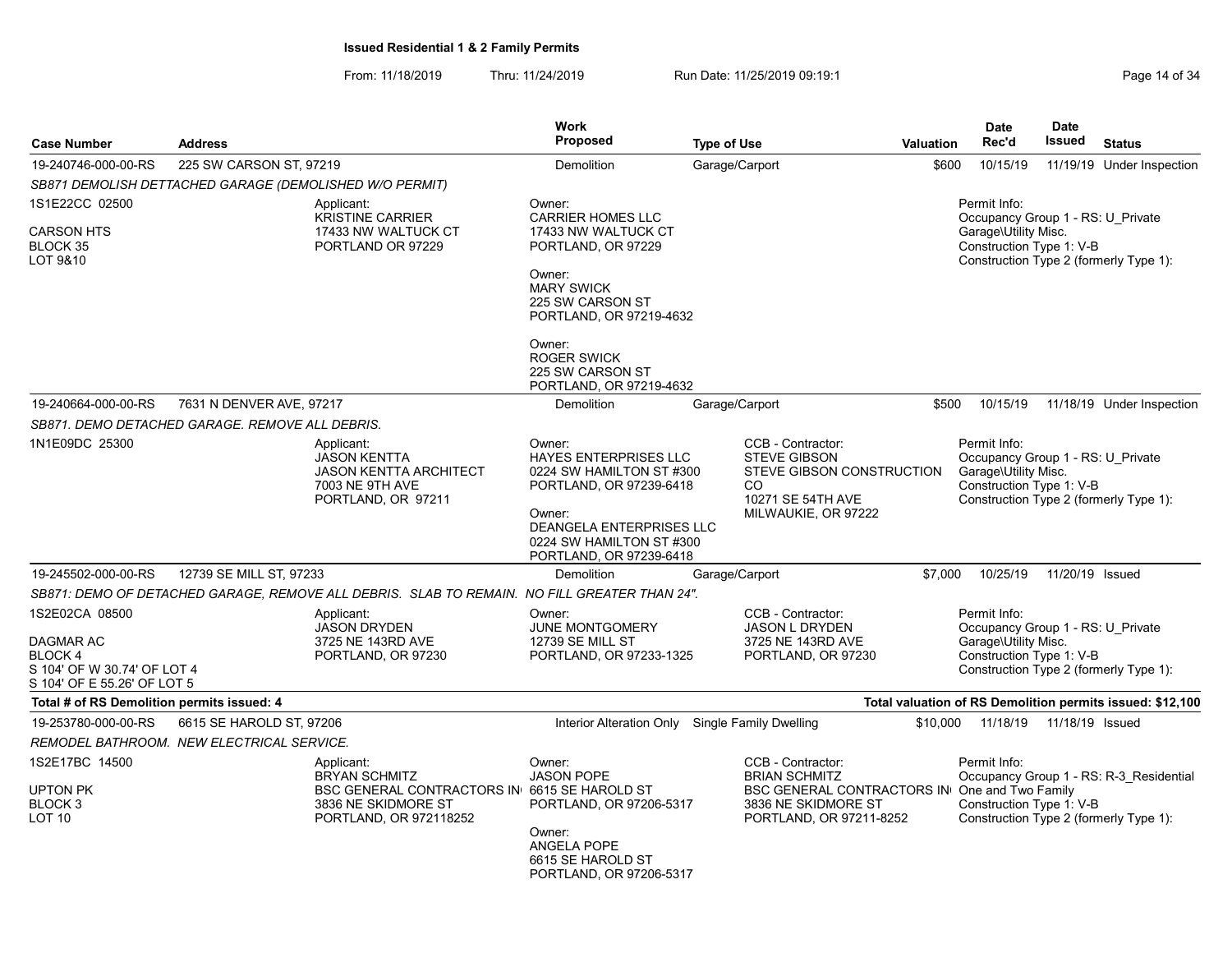From: 11/18/2019 Thru: 11/24/2019 Run Date: 11/25/2019 09:19:1 Company Page 15 of 34

| <b>Case Number</b>                                                                   | <b>Address</b>                                                                                                                                                                                                            | Work<br><b>Proposed</b>                                                                                                                      | <b>Type of Use</b>                                                                                                  | <b>Valuation</b> | <b>Date</b><br>Rec'd                                           | <b>Date</b><br>Issued      | <b>Status</b>                                                                     |
|--------------------------------------------------------------------------------------|---------------------------------------------------------------------------------------------------------------------------------------------------------------------------------------------------------------------------|----------------------------------------------------------------------------------------------------------------------------------------------|---------------------------------------------------------------------------------------------------------------------|------------------|----------------------------------------------------------------|----------------------------|-----------------------------------------------------------------------------------|
| 19-254150-000-00-RS                                                                  | 6635 SE IVON ST, 97206                                                                                                                                                                                                    | Interior Alteration Only                                                                                                                     | Single Family Dwelling                                                                                              | \$3,585          | 11/18/19                                                       | 11/18/19 Final             |                                                                                   |
|                                                                                      | VOLUNTARY CONNECTION OF FRAMING TO FOUNDATION.                                                                                                                                                                            |                                                                                                                                              |                                                                                                                     |                  |                                                                |                            |                                                                                   |
| 1S2E08BB 00300<br>SECTION 08 1S 2E<br>TL 300 0.17 ACRES                              | Applicant:<br><b>MICHAEL WIEBER</b><br>ELYSIUM CONSTRUCTION LLC<br>PO BOX 12010<br>PORTLAND, OR 97212                                                                                                                     | Owner:<br><b>DEANNA FRERICHS</b><br>6635 SE IVON ST<br>PORTLAND, OR 97206                                                                    |                                                                                                                     |                  | Permit Info:<br>One and Two Family<br>Construction Type 1: V-B |                            | Occupancy Group 1 - RS: R-3 Residential<br>Construction Type 2 (formerly Type 1): |
|                                                                                      |                                                                                                                                                                                                                           | Owner:<br><b>WILLIAM FRERICHS</b><br>6635 SE IVON ST<br>PORTLAND, OR 97206                                                                   |                                                                                                                     |                  |                                                                |                            |                                                                                   |
| 19-254180-000-00-RS                                                                  | 2444 SE GRANT ST. 97214                                                                                                                                                                                                   | Interior Alteration Only                                                                                                                     | Single Family Dwelling                                                                                              | \$10,020         | 11/18/19                                                       |                            | 11/18/19 Under Inspection                                                         |
|                                                                                      | VOLUNTARY CONNECTION OF FRAMING TO FOUNDATION. INSTALL AUTOMATIC GAS SHUT-OFF VALVE.                                                                                                                                      |                                                                                                                                              |                                                                                                                     |                  |                                                                |                            |                                                                                   |
| 1S1E01CC 14700<br>MURRAYMEAD<br><b>BLOCK 5</b><br>E 1/2 OF LOT 7<br>LOT <sub>8</sub> | Applicant:<br><b>MICHAEL WIEBER</b><br><b>ELYSIUM CONSTRUCTION LLC</b><br>PO BOX 12010<br>PORTLAND, OR 97212                                                                                                              | Owner:<br><b>BIRK, BRUCE J TR</b><br>2444 SE GRANT ST<br>PORTLAND, OR 97214-5531<br>Owner:<br><b>BIRK, JENNIFER G TR</b><br>2444 SE GRANT ST |                                                                                                                     |                  | Permit Info:<br>One and Two Family<br>Construction Type 1: V-B |                            | Occupancy Group 1 - RS: R-3 Residential<br>Construction Type 2 (formerly Type 1): |
|                                                                                      |                                                                                                                                                                                                                           | PORTLAND, OR 97214-5531                                                                                                                      |                                                                                                                     |                  |                                                                |                            |                                                                                   |
| 19-253497-000-00-RS                                                                  | 4345 NE 73RD AVE, 97218                                                                                                                                                                                                   | Interior Alteration Only                                                                                                                     | Single Family Dwelling                                                                                              | \$3.875          | 11/15/19                                                       | 11/19/19 Final             |                                                                                   |
|                                                                                      | VOLUNTARY CONNECTION OF FRAMING TO FOUNDATION. INSTALL AUTOMATIC GAS SHUT-OFF VALVE.                                                                                                                                      |                                                                                                                                              |                                                                                                                     |                  |                                                                |                            |                                                                                   |
| 1N2E20DB 08400<br><b>ARGYLE PK</b><br><b>BLOCK1</b><br>LOT 11&12                     | Applicant:<br><b>MICHAEL WIEBER</b><br>ELYSIUM CONSTRUCTION LLC<br>PO BOX 12010<br>PORTLAND, OR 97212                                                                                                                     | Owner:<br><b>JONATHAN WALKER</b><br>4345 NE 73RD AVE<br>PORTLAND, OR 97218                                                                   | CCB - Contractor:<br><b>MICHAEL WIEBER</b><br><b>ELYSIUM CONSTRUCTION LLC</b><br>PO BOX 12010<br>PORTLAND, OR 97212 |                  | Permit Info:<br>One and Two Family<br>Construction Type 1: V-B |                            | Occupancy Group 1 - RS: R-3 Residential<br>Construction Type 2 (formerly Type 1): |
| 19-253103-000-00-RS                                                                  | 2542 SW ORCHARD HILL LN. 97035                                                                                                                                                                                            |                                                                                                                                              | Interior Alteration Only Single Family Dwelling                                                                     | \$26,300         |                                                                | 11/14/19  11/19/19  Issued |                                                                                   |
|                                                                                      | Remodel Bathroom; change shower and vanity in existing locations. Includes new toilet, shower, bathtub, and 2 bath fans. Remove existing chimney & interior hot tub and repair roof and floor. Install new sealed counter |                                                                                                                                              |                                                                                                                     |                  |                                                                |                            |                                                                                   |
| 1S1E32DD 05600                                                                       | Applicant:<br>NEIL KELLY CO INC                                                                                                                                                                                           | Owner:<br><b>LAWRENCE VILLELLA</b>                                                                                                           | CCB - Contractor:<br>NEIL KELLY CO INC                                                                              |                  | Permit Info:                                                   |                            | Occupancy Group 1 - RS: R-3 Residential                                           |
| <b>SUNDANCE</b><br>BLOCK <sub>2</sub><br>LOT <sub>1</sub>                            | 804 N ALBERTA ST<br>PORTLAND, OR 97217-2693                                                                                                                                                                               | 2542 ORCHARD HILL LN<br>LAKE OSWEGO, OR 97035<br>Owner:                                                                                      | 804 N ALBERTA ST<br>PORTLAND, OR 97217-2693                                                                         |                  | One and Two Family<br>Construction Type 1: V-B                 |                            | Construction Type 2 (formerly Type 1):                                            |
|                                                                                      |                                                                                                                                                                                                                           | <b>ANNE VILLELLA</b><br>2542 ORCHARD HILL LN<br>LAKE OSWEGO, OR 97035                                                                        |                                                                                                                     |                  |                                                                |                            |                                                                                   |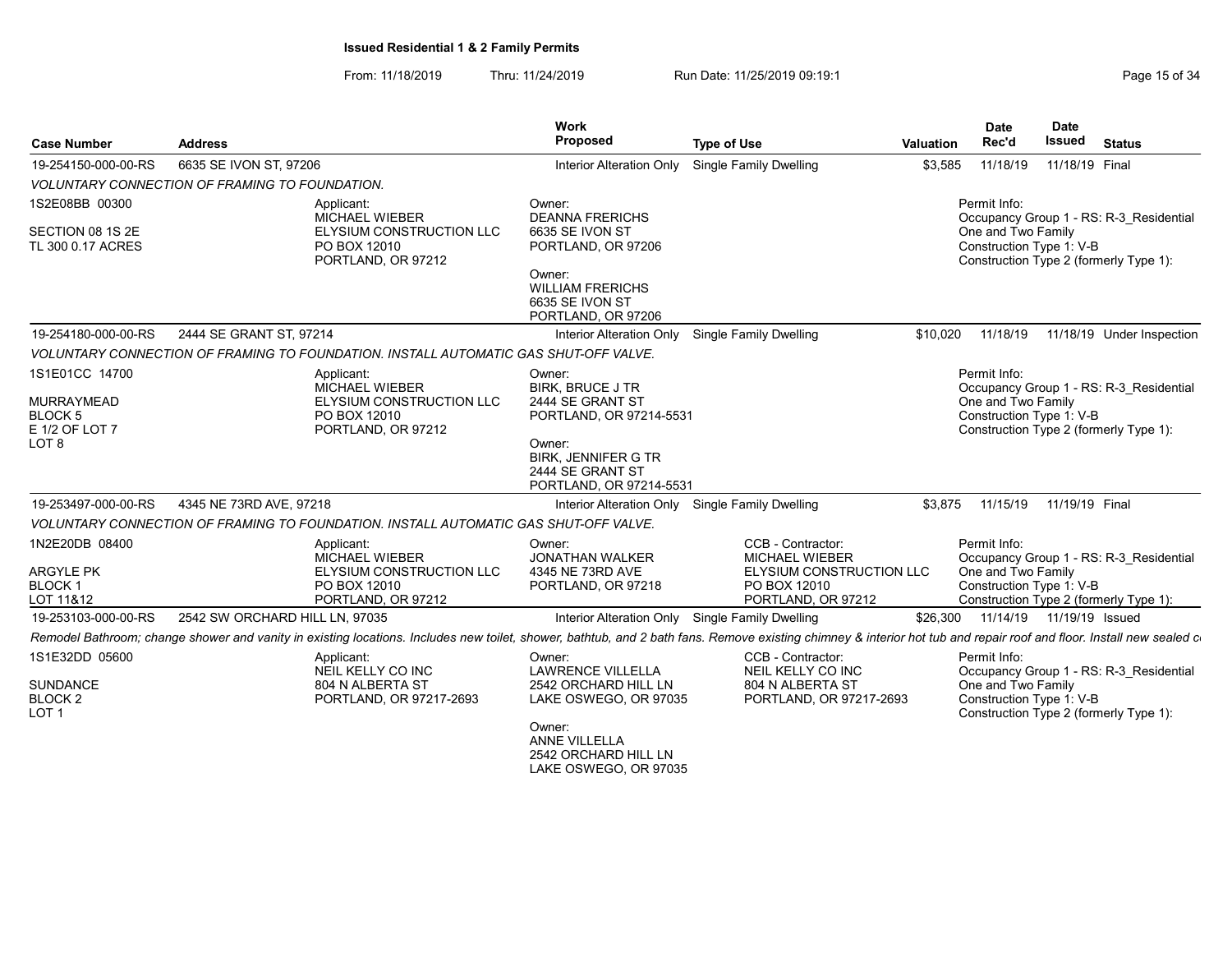From: 11/18/2019 Thru: 11/24/2019 Run Date: 11/25/2019 09:19:1

| <b>Case Number</b>                                          | <b>Address</b>                                      |                                                                                        | <b>Work</b><br>Proposed                                                     | <b>Type of Use</b>                                                                            | <b>Valuation</b>               | <b>Date</b><br>Rec'd                                                                     | <b>Date</b><br><b>Issued</b> | <b>Status</b>                           |  |
|-------------------------------------------------------------|-----------------------------------------------------|----------------------------------------------------------------------------------------|-----------------------------------------------------------------------------|-----------------------------------------------------------------------------------------------|--------------------------------|------------------------------------------------------------------------------------------|------------------------------|-----------------------------------------|--|
| 19-253654-000-00-RS                                         | 1236 SE YAMHILL ST, 97214                           |                                                                                        | Interior Alteration Only                                                    | <b>Single Family Dwelling</b>                                                                 | \$15,000                       | 11/15/19                                                                                 | 11/19/19 Issued              |                                         |  |
|                                                             | SIMPLE BATHROOM PERMIT - REMODEL EXISTING BATHROOM. |                                                                                        |                                                                             |                                                                                               |                                |                                                                                          |                              |                                         |  |
| 1S1E02BD 01000                                              |                                                     | Applicant:<br><b>JONATHAN BLASE</b>                                                    | Owner:<br><b>JONATHAN BLASE</b>                                             | CCB - Contractor:<br>YOUNG ELECTRIC LLC                                                       |                                | Permit Info:<br>Occupancy Group 1 - RS: R-3_Residential                                  |                              |                                         |  |
| <b>HAWTHORNE PK</b><br>BLOCK 256<br>E 1/2 OF LOT 8          |                                                     | 1236 SE YAMHILL ST<br>PORTLAND, OR 97214                                               | 1236 SE YAMHILL ST<br>PORTLAND, OR 97214                                    | 9999 SW WILSHIRES ST STE 221<br>PORTLAND, OR 97225                                            |                                | One and Two Family<br>Construction Type 1: V-B<br>Construction Type 2 (formerly Type 1): |                              |                                         |  |
|                                                             |                                                     |                                                                                        |                                                                             | CCB - Contractor:<br>2634 SE STEELE ST<br>PORTLAND, OR 97202                                  | <b>ENVIRONMENTAL WORKS LLC</b> |                                                                                          |                              |                                         |  |
| 19-255017-000-00-RS                                         | 4145 SE IVON ST, 97202                              |                                                                                        | Interior Alteration Only                                                    | Single Family Dwelling                                                                        | \$5,115                        | 11/20/19                                                                                 | 11/20/19 Issued              |                                         |  |
|                                                             |                                                     | VOLUNTARY CONNECTION OF FRAMING TO FOUNDATION. INSTALL AUTOMATIC GAS SHUT-OFF VALVE    |                                                                             |                                                                                               |                                |                                                                                          |                              |                                         |  |
| 1S2E07BB 14400<br><b>RICHMOND ADD</b><br>BLOCK <sub>3</sub> |                                                     | Applicant:<br><b>MICHAEL WIEBER</b><br><b>ELYSIUM CONSTRUCTION LLC</b><br>PO BOX 12010 | Owner:<br><b>DAVID BINNIG</b><br>4145 SE IVON ST<br>PORTLAND, OR 97202      | CCB - Contractor:<br><b>MICHAEL WIEBER</b><br><b>ELYSIUM CONSTRUCTION LLC</b><br>PO BOX 12010 |                                | Permit Info:<br>One and Two Family<br>Construction Type 1: V-B                           |                              | Occupancy Group 1 - RS: R-3 Residential |  |
| <b>LOT 10</b>                                               |                                                     | PORTLAND, OR 97212                                                                     | Owner:<br><b>RUTH HOWELL</b><br>4145 SE IVON ST<br>PORTLAND, OR 97202       | PORTLAND, OR 97212                                                                            |                                | Construction Type 2 (formerly Type 1):                                                   |                              |                                         |  |
| 19-255018-000-00-RS                                         | 9339 N GENEVA AVE, 97203                            |                                                                                        | Interior Alteration Only                                                    | <b>Single Family Dwelling</b>                                                                 | \$3,935                        | 11/20/19                                                                                 | 11/20/19 Issued              |                                         |  |
|                                                             |                                                     | VOLUNTARY CONNECTION OF FRAMING TO FOUNDATION. INSTALL AUTOMATIC GAS SHUT-OFF VALVE    |                                                                             |                                                                                               |                                |                                                                                          |                              |                                         |  |
| 1N1E07AA 01100<br>NORTH BANK ADD                            |                                                     | Applicant:<br><b>MICHAEL WIEBER</b><br>ELYSIUM CONSTRUCTION LLC                        | Owner:<br><b>MICHAEL WILLIAMS</b><br>9339 N GENEVA AVE                      | CCB - Contractor:<br><b>MICHAEL WIEBER</b><br>ELYSIUM CONSTRUCTION LLC                        |                                | Permit Info:<br>One and Two Family                                                       |                              | Occupancy Group 1 - RS: R-3 Residential |  |
| <b>BLOCK1</b><br>LOT 36&37                                  |                                                     | PO BOX 12010<br>PORTLAND, OR 97212                                                     | PORTLAND, OR 97203                                                          | PO BOX 12010<br>PORTLAND, OR 97212                                                            |                                | Construction Type 1: V-B<br>Construction Type 2 (formerly Type 1):                       |                              |                                         |  |
|                                                             |                                                     |                                                                                        | Owner:<br><b>MELISSA BENSINK</b><br>9339 N GENEVA AVE<br>PORTLAND, OR 97203 |                                                                                               |                                |                                                                                          |                              |                                         |  |
| 19-255020-000-00-RS                                         | 3276 NE BRYCE ST, 97212                             |                                                                                        | Interior Alteration Only                                                    | Single Family Dwelling                                                                        | \$7.695                        | 11/20/19                                                                                 |                              | 11/20/19 Under Inspection               |  |
|                                                             |                                                     | VOLUNTARY CONNECTION OF FRAMING TO FOUNDATION. INSTALL AUTOMATIC GAS SHUT-OFF VALVE    |                                                                             |                                                                                               |                                |                                                                                          |                              |                                         |  |
| 1N1E24CD 05700                                              |                                                     | Applicant:<br><b>MICHAEL WIEBER</b>                                                    | Owner:<br><b>TYLER KOSKI</b>                                                | CCB - Contractor:<br>MICHAEL WIEBER                                                           |                                | Permit Info:                                                                             |                              | Occupancy Group 1 - RS: R-3_Residential |  |
| <b>OLMSTED PK</b><br>BLOCK <sub>9</sub><br>LOT 9            |                                                     | <b>ELYSIUM CONSTRUCTION LLC</b><br>PO BOX 12010<br>PORTLAND, OR 97212                  | 3276 NE BRYCE ST<br>PORTLAND, OR 97212                                      | ELYSIUM CONSTRUCTION LLC<br>PO BOX 12010<br>PORTLAND, OR 97212                                |                                | One and Two Family<br>Construction Type 1: V-B<br>Construction Type 2 (formerly Type 1): |                              |                                         |  |
|                                                             |                                                     |                                                                                        | Owner:<br>CARLY BEEBE-KOSKI<br>3276 NE BRYCE ST<br>PORTLAND, OR 97212       |                                                                                               |                                |                                                                                          |                              |                                         |  |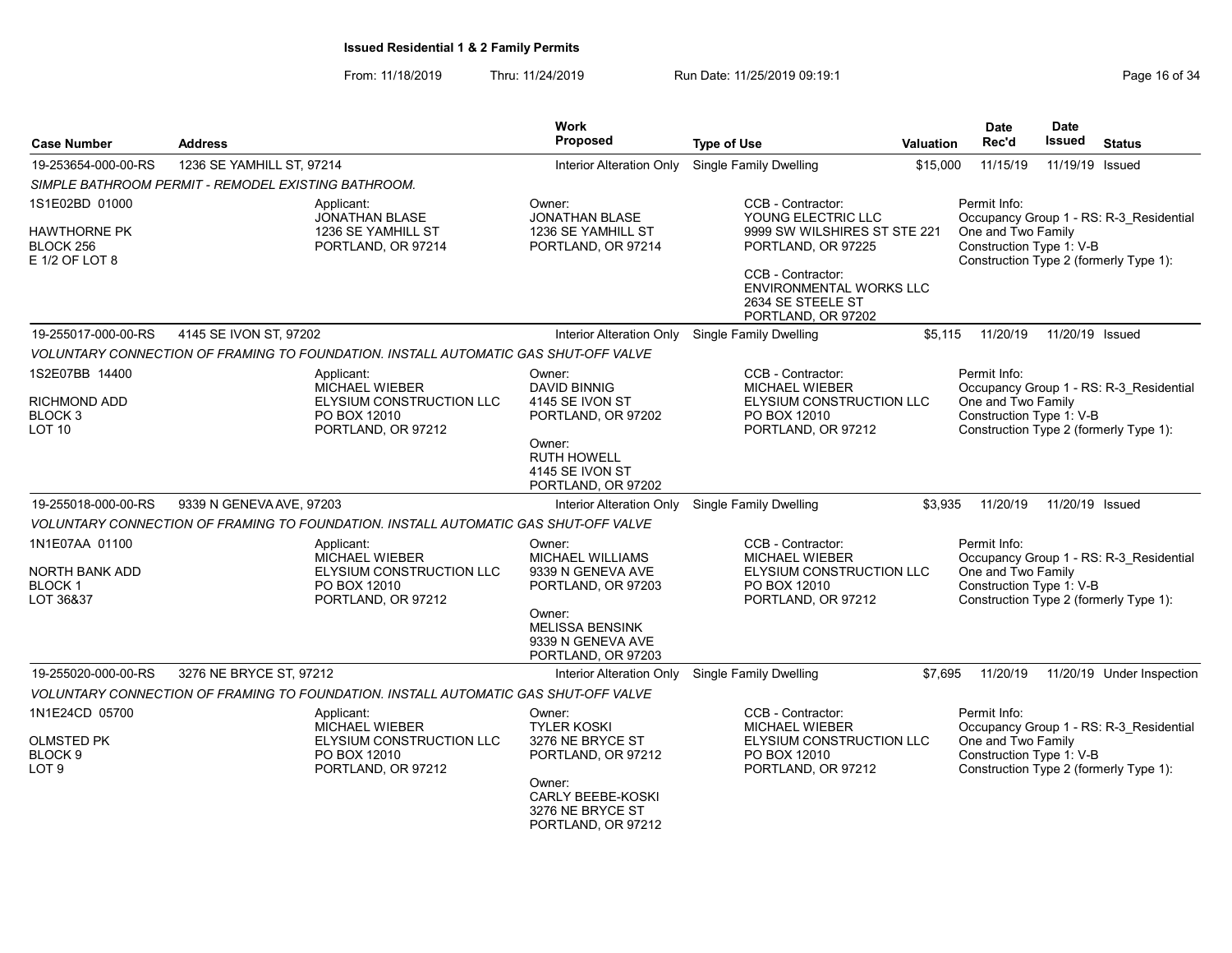# From: 11/18/2019 Thru: 11/24/2019 Run Date: 11/25/2019 09:19:1 Company Page 17 of 34

| <b>Case Number</b>                                                | <b>Address</b>                                                                         |                                                                                    | <b>Work</b><br>Proposed                                                                        | <b>Type of Use</b>                                                                                                              | Valuation | <b>Date</b><br>Rec'd                                                                                     | <b>Date</b><br>Issued | <b>Status</b>                                                                     |
|-------------------------------------------------------------------|----------------------------------------------------------------------------------------|------------------------------------------------------------------------------------|------------------------------------------------------------------------------------------------|---------------------------------------------------------------------------------------------------------------------------------|-----------|----------------------------------------------------------------------------------------------------------|-----------------------|-----------------------------------------------------------------------------------|
| 19-254437-000-00-RS                                               | 2816 NE 41ST AVE, 97212                                                                |                                                                                    | Interior Alteration Only                                                                       | <b>Single Family Dwelling</b>                                                                                                   | \$6,225   | 11/19/19                                                                                                 | 11/20/19              | Issued                                                                            |
|                                                                   | VOLUNTARY CONNECTION OF FRAMING TO FOUNDATION. INSTALL AUTOMATIC GAS SHUT-OFF VALVE    |                                                                                    |                                                                                                |                                                                                                                                 |           |                                                                                                          |                       |                                                                                   |
| 1N1E25AD 15300                                                    | Applicant:                                                                             |                                                                                    |                                                                                                | CCB - Contractor:                                                                                                               |           | Permit Info:                                                                                             |                       |                                                                                   |
| <b>BEAUMONT</b><br>BLOCK 32<br>LOT 8                              | PO BOX 12010                                                                           | MICHAEL WIEBER<br><b>ELYSIUM CONSTRUCTION LLC</b><br>PORTLAND, OR 97212            |                                                                                                | MICHAEL WIEBER<br>ELYSIUM CONSTRUCTION LLC<br>PO BOX 12010<br>PORTLAND, OR 97212                                                |           | One and Two Family<br>Construction Type 1: V-B                                                           |                       | Occupancy Group 1 - RS: R-3 Residential<br>Construction Type 2 (formerly Type 1): |
| 19-255027-000-00-RS                                               | 3424 NE 25TH AVE, 97212                                                                |                                                                                    | Interior Alteration Only Single Family Dwelling                                                |                                                                                                                                 | \$4.145   | 11/20/19  11/20/19  Final                                                                                |                       |                                                                                   |
|                                                                   | VOLUNTARY INSTALLATION OF CONNECTORS BETWEEN FRAMING AND FOUNDATION OF HOUSE GAS VALVE |                                                                                    |                                                                                                |                                                                                                                                 |           |                                                                                                          |                       |                                                                                   |
| 1N1E25BB 04500<br><b>EDGEMONT</b><br>BLOCK 6<br>LOT <sub>18</sub> | Applicant:<br><b>STEVE GEMMELL</b>                                                     | <b>GEMMELL CONSTRUCTION LLC</b><br>210 SE MADISON ST SUITE 1<br>PORTLAND, OR 97214 | Owner:<br><b>JEANNE GOODRICH</b><br>3424 NE 25TH AVE<br>PORTLAND, OR 97212                     | CCB - Contractor:<br><b>STEVE GEMMELL</b><br><b>GEMMELL CONSTRUCTION LLC</b><br>210 SE MADISON ST SUITE 1<br>PORTLAND, OR 97214 |           | Permit Info:<br>One and Two Family<br>Construction Type 1: V-B                                           |                       | Occupancy Group 1 - RS: R-3 Residential<br>Construction Type 2 (formerly Type 1): |
| 19-255033-000-00-RS                                               | 2014 SE NEHALEM ST, 97202                                                              |                                                                                    | Interior Alteration Only Single Family Dwelling                                                |                                                                                                                                 | \$17,000  | 11/20/19  11/20/19  Issued                                                                               |                       |                                                                                   |
|                                                                   | DIVIDE 1ST FLOOR BATHROOM INTO 2 FULL BATHROOM. TOTAL 2 TOILETS                        |                                                                                    |                                                                                                |                                                                                                                                 |           |                                                                                                          |                       |                                                                                   |
| 1S1E23DA 05000<br>SELLWOOD<br>BLOCK 94<br>LOT 18                  | Applicant:<br>IN YOUR HOME                                                             | <b>BRIAN BARTHOLOMEW</b><br>16869 SW 65th Ave #332<br>LAKE OSWEGO, OR 97035        | Owner:<br><b>J &amp; J CAMPIGLI FAMILY TR</b><br>1923 WHITECLIFF WAY<br>WALNUT CREEK, CA 94596 | CCB - Contractor:<br><b>BRIAN BARTHOLOMEW</b><br><b>EM WEST LLC</b><br>16869 SW 65TH AVE #332<br>LAKE OSWEGO, OR 97035-7865     |           | Permit Info:<br>One and Two Family<br>Construction Type 1: V-B                                           |                       | Occupancy Group 1 - RS: R-3 Residential<br>Construction Type 2 (formerly Type 1): |
| 19-255084-000-00-RS                                               | 7352 SW 28TH AVE, 97219                                                                |                                                                                    | Interior Alteration Only Single Family Dwelling                                                |                                                                                                                                 | \$2.950   | 11/20/19  11/20/19  Issued                                                                               |                       |                                                                                   |
|                                                                   | <b>VOLUNTARY CONNECTION OF FRAMING TO FOUNDATION</b>                                   |                                                                                    |                                                                                                |                                                                                                                                 |           |                                                                                                          |                       |                                                                                   |
| 1S1E20AD 04600<br>TOWNSENDS ADD<br>BLOCK 3<br>LOT 14              | Applicant:<br>PO BOX 12010                                                             | <b>MICHAEL WIEBER</b><br><b>ELYSIUM CONSTRUCTION LLC</b><br>PORTLAND, OR 97212     | Owner:<br><b>REED.CHERYL M TR</b><br>7352 SW 28TH AVE<br>PORTLAND, OR 97219-2406               | CCB - Contractor:<br><b>MICHAEL WIEBER</b><br>ELYSIUM CONSTRUCTION LLC<br>PO BOX 12010<br>PORTLAND, OR 97212                    |           | Permit Info:<br>One and Two Family<br>Construction Type 1: V-B<br>Construction Type 2 (formerly Type 1): |                       | Occupancy Group 1 - RS: R-3 Residential                                           |
| 19-255590-000-00-RS                                               | 3024 N KILPATRICK ST, 97217                                                            |                                                                                    | Interior Alteration Only Single Family Dwelling                                                |                                                                                                                                 | \$24,700  | 11/20/19  11/20/19  Issued                                                                               |                       |                                                                                   |
|                                                                   | EXISTING HALF BATH CONVERSION TO FULL BATH. 2 TOILETS TOTAL.                           |                                                                                    |                                                                                                |                                                                                                                                 |           |                                                                                                          |                       |                                                                                   |
| 1N1E09CB 15100<br>GLENWOOD PK<br>LOT 6 TL 15100                   | Applicant:                                                                             | PETRINA CONSTRUCTION INC.<br>4505 NE TILLAMOOK ST<br>PORTLAND, OR 97213-1319       | Owner:<br><b>KACIA HART</b><br>3024 N KILPATRICK ST<br>PORTLAND, OR 97217                      | CCB - Contractor:<br>PETRINA CONSTRUCTION INC<br>4505 NE TILLAMOOK ST<br>PORTLAND, OR 97213-1319                                |           | Permit Info:<br>One and Two Family<br>Construction Type 1: V-B<br>Construction Type 2 (formerly Type 1): |                       | Occupancy Group 1 - RS: R-3 Residential                                           |
|                                                                   |                                                                                        |                                                                                    | Owner:<br><b>KEVIN KURAMURA</b><br>3024 N KILPATRICK ST<br>PORTLAND, OR 97217                  |                                                                                                                                 |           |                                                                                                          |                       |                                                                                   |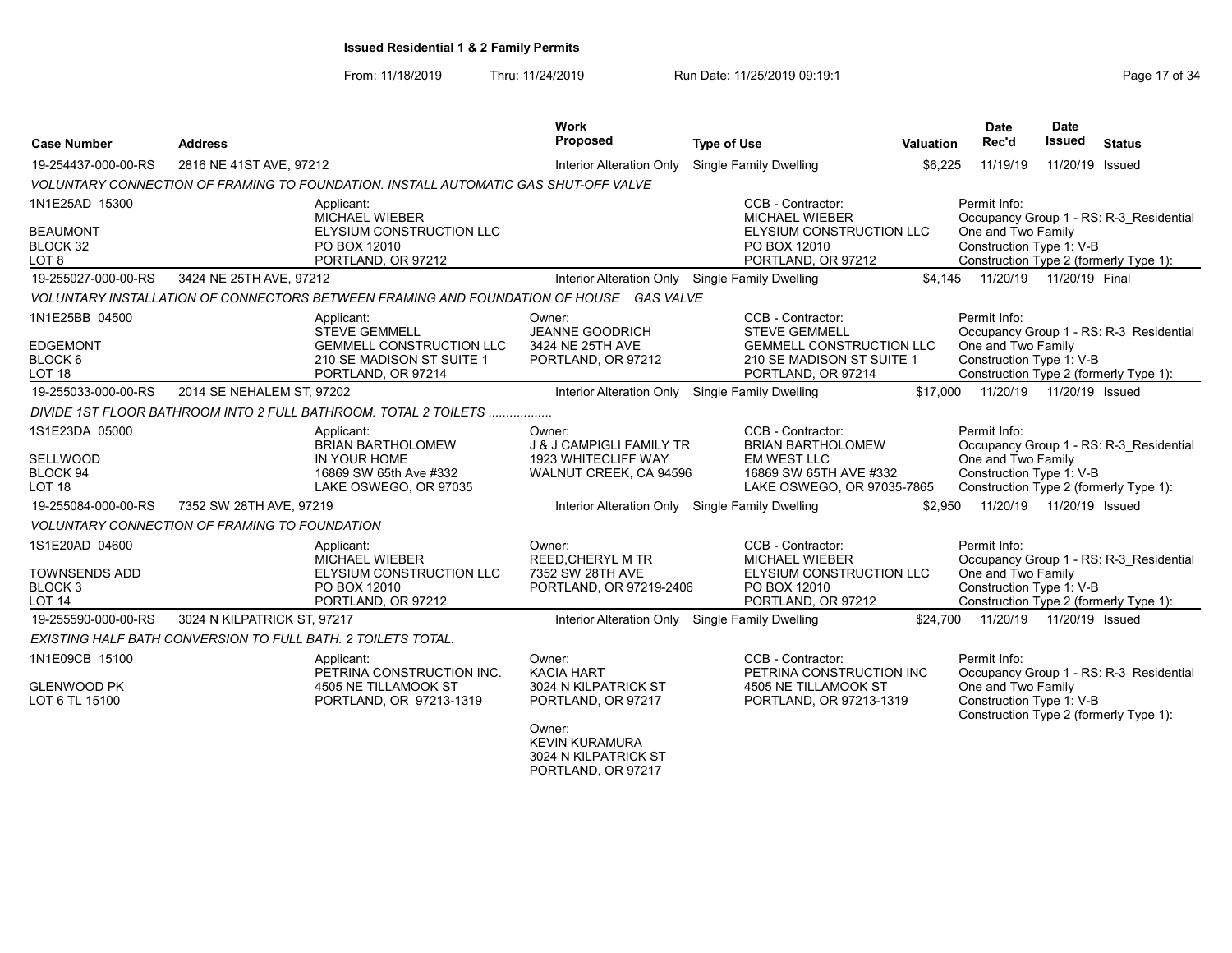From: 11/18/2019 Thru: 11/24/2019 Run Date: 11/25/2019 09:19:1 Company Page 18 of 34

| <b>Case Number</b>                                                     | <b>Address</b>                                             |                                                                                                                                | Work<br><b>Proposed</b>                                                            | <b>Type of Use</b>                                                                                                            | <b>Valuation</b> | <b>Date</b><br>Rec'd                                           | <b>Date</b><br><b>Issued</b> | <b>Status</b>                                                                     |
|------------------------------------------------------------------------|------------------------------------------------------------|--------------------------------------------------------------------------------------------------------------------------------|------------------------------------------------------------------------------------|-------------------------------------------------------------------------------------------------------------------------------|------------------|----------------------------------------------------------------|------------------------------|-----------------------------------------------------------------------------------|
| 19-255862-000-00-RS                                                    | 3018 SE 169TH AVE, 97236                                   |                                                                                                                                | Interior Alteration Only Single Family Dwelling                                    |                                                                                                                               | \$7,500          | 11/21/19                                                       | 11/21/19 Issued              |                                                                                   |
|                                                                        |                                                            |                                                                                                                                |                                                                                    | INSTALL A NEW POURED CONCRETE EGRESS WIDOW WELL 54 IN DEEP WITH A LADDER, FOR A 48X42 CASEMENT WINDOW, IN UNFISIHED BASEMENT, |                  |                                                                |                              |                                                                                   |
| 1S3E07BD 09800<br>WUNDERVOLL<br>BLOCK <sub>2</sub><br>LOT 8            |                                                            | Applicant:<br><b>JASON CLARK</b><br><b>JASON CLARK CONSTRUCTION</b><br><b>LLC</b><br>4763 N PRINCETON ST<br>PORTLAND, OR 97203 | Owner:<br><b>LISA ADAJIAN</b><br>3018 SE 169TH AVE<br>PORTLAND, OR 97236<br>Owner: | CCB - Contractor:<br><b>JASON CLARK CONSTRUCTION</b><br><b>LLC</b><br>4763 N PRINCETON ST<br>PORTLAND, OR 97203               |                  | Permit Info:<br>One and Two Family<br>Construction Type 1: V-B |                              | Occupancy Group 1 - RS: R-3 Residential<br>Construction Type 2 (formerly Type 1): |
|                                                                        |                                                            |                                                                                                                                | <b>BOWEN P W ADAJIAN</b><br>3018 SE 169TH AVE<br>PORTLAND, OR 97236                |                                                                                                                               |                  |                                                                |                              |                                                                                   |
| 19-213073-000-00-RS                                                    | 2829 SW UPPER DR, 97201                                    |                                                                                                                                | Interior Alteration Only                                                           | <b>Single Family Dwelling</b>                                                                                                 | \$35,605         | 8/19/19                                                        | 11/21/19 Issued              |                                                                                   |
|                                                                        | <b>VOLUNTARY UNDERPINNING AND REPAIR OF FOUNDATION</b>     |                                                                                                                                |                                                                                    |                                                                                                                               |                  |                                                                |                              |                                                                                   |
| 1S1E05DD 05300<br>SMITHS ADD TO P<br><b>BLOCK B</b><br>LOT 3&4 TL 5300 |                                                            | Applicant:<br><b>KELSEA ROSSO</b><br><b>RAM JACK WEST</b><br>PO BOX 11701<br>EUGENE, OR 97440                                  | Owner:<br><b>SHYANA SAINI</b><br>2829 SW UPPER DR<br>PORTLAND, OR 97201-1765       | CCB - Contractor:<br>Abby Drummond<br><b>KEM LLC</b><br>PO BOX 11701<br>EUGENE, OR 97440                                      |                  | Permit Info:<br>One and Two Family<br>Construction Type 1: V-B |                              | Occupancy Group 1 - RS: R-3 Residential<br>Construction Type 2 (formerly Type 1): |
|                                                                        |                                                            |                                                                                                                                | Owner:<br>SANDESH PUTTURAYA<br>2829 SW UPPER DR<br>PORTLAND, OR 97201-1765         |                                                                                                                               |                  |                                                                |                              |                                                                                   |
| 19-256674-000-00-RS                                                    | 1710 SW VISTA AVE, 97201                                   |                                                                                                                                | Interior Alteration Only Single Family Dwelling                                    |                                                                                                                               | \$40,000         | 11/23/19                                                       | 11/23/19 Issued              |                                                                                   |
|                                                                        |                                                            | FINISHING OFF GUEST SUITE IN BASEMANT, UP DATE ELECTRICAL, ADDING BAR SINK, ADD ELECTRIC HEATING                               |                                                                                    |                                                                                                                               |                  |                                                                |                              |                                                                                   |
| 1S1E04BD 10600                                                         |                                                            | Applicant:<br><b>ANDREW PARIS</b>                                                                                              | Owner:<br>ELIZABETH SILBERMANN                                                     | CCB - Contractor:<br>PARIS BROTHERS                                                                                           |                  | Permit Info:                                                   |                              | Occupancy Group 1 - RS: R-3 Residential                                           |
| CARTERS ADD TO P<br><b>BLOCK 51 TL 10600</b>                           |                                                            | PARIS BROTHERS CONSTRUCTIO 1710 SW VISTA AVE<br>5926 N SUPERIOR ST<br>PORTLAND, OR 97203                                       | PORTLAND, OR 97201                                                                 | <b>CONSTRUCTION LLC</b><br>5926 N SUPERIOR ST<br>PORTLAND, OR 97203                                                           |                  | One and Two Family<br>Construction Type 1: V-B                 |                              | Construction Type 2 (formerly Type 1):                                            |
|                                                                        |                                                            |                                                                                                                                | Owner:<br><b>STEVEN MCGAUGHEY</b><br>1710 SW VISTA AVE<br>PORTLAND, OR 97201       |                                                                                                                               |                  |                                                                |                              |                                                                                   |
| 19-256187-000-00-RS                                                    | 2142 SW LAUREL ST, 97201                                   |                                                                                                                                | Interior Alteration Only                                                           | <b>Single Family Dwelling</b>                                                                                                 | \$95,000         | 11/22/19                                                       | 11/24/19 Issued              |                                                                                   |
|                                                                        | BASEMENT REMODEL. NO GROUND DISTURBANCE. NO ADDED TOILETS. |                                                                                                                                |                                                                                    |                                                                                                                               |                  |                                                                |                              |                                                                                   |
| 1S1E04CB 04800<br>CARTERS ADD TO P<br>BLOCK 88<br>LOT 7&8 TL 4800      |                                                            | Applicant:<br><b>CLARKBUILT INC</b><br>1129 SE MARKET ST<br>PORTLAND, OR 97214                                                 | Owner:<br><b>RYAN CUNNINGHAM</b><br>2142 SW LAUREL ST<br>PORTLAND, OR 97201-2368   | CCB - Contractor:<br><b>CLARKBUILT INC</b><br>1129 SE MARKET ST<br>PORTLAND, OR 97214                                         |                  | Permit Info:<br>One and Two Family<br>Construction Type 1: V-B |                              | Occupancy Group 1 - RS: R-3 Residential<br>Construction Type 2 (formerly Type 1): |
|                                                                        |                                                            |                                                                                                                                | Owner:<br>ANGELA CUNNINGHAM<br>2142 SW LAUREL ST<br>PORTLAND, OR 97201-2368        |                                                                                                                               |                  |                                                                |                              |                                                                                   |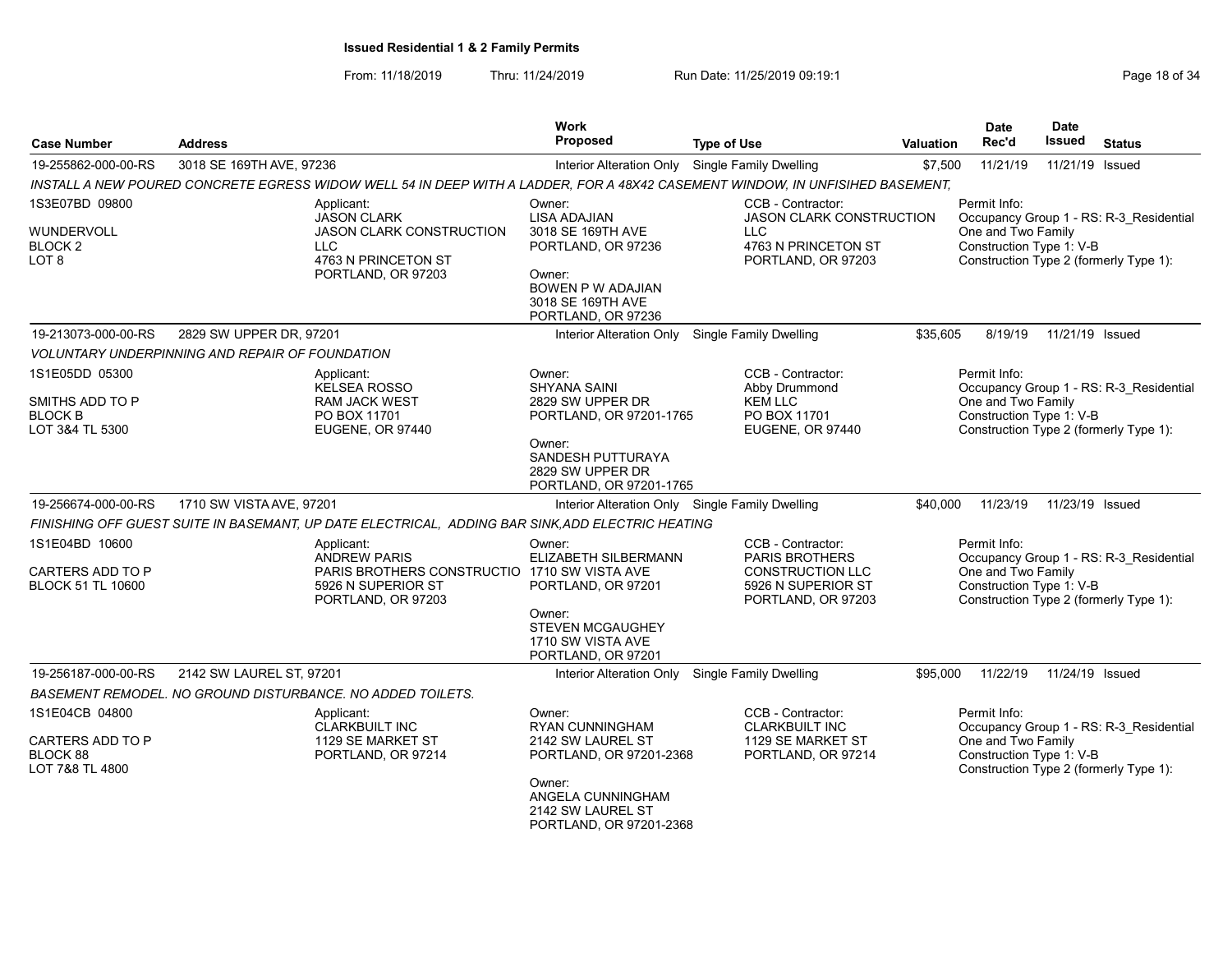From: 11/18/2019 Thru: 11/24/2019 Run Date: 11/25/2019 09:19:1 Company Page 19 of 34

|                                                            |                                       |                                                                                                            | <b>Work</b><br><b>Proposed</b><br><b>Type of Use</b>                                           |  |                                                                                                                                                                         |           | <b>Date</b><br>Rec'd                                               | Date<br><b>Issued</b> | <b>Status</b>                                                                                                                     |
|------------------------------------------------------------|---------------------------------------|------------------------------------------------------------------------------------------------------------|------------------------------------------------------------------------------------------------|--|-------------------------------------------------------------------------------------------------------------------------------------------------------------------------|-----------|--------------------------------------------------------------------|-----------------------|-----------------------------------------------------------------------------------------------------------------------------------|
| <b>Case Number</b>                                         | <b>Address</b>                        |                                                                                                            |                                                                                                |  |                                                                                                                                                                         | Valuation |                                                                    |                       |                                                                                                                                   |
| 19-225169-000-00-RS                                        | 6329 SE 36TH AVE, 97202               |                                                                                                            | Interior Alteration Only                                                                       |  | Single Family Dwelling                                                                                                                                                  | \$70,000  | 9/10/19                                                            |                       | 11/24/19 Under Inspection                                                                                                         |
|                                                            |                                       | KITCHEN REMODEL, BATHROOM REMODEL, ADD EGRESS WINDOW TO OFFICE, MINOR LAUNDRY REMODEL                      |                                                                                                |  |                                                                                                                                                                         |           |                                                                    |                       |                                                                                                                                   |
| 1S1E13DC 06000                                             |                                       | Applicant:<br>MCCULLOCH CONSTRUCTION                                                                       | Owner:                                                                                         |  | CCB - Contractor:<br><b>SYSTEM AIRE INC</b>                                                                                                                             |           | Permit Info:                                                       |                       |                                                                                                                                   |
| <b>EASTMORELAND</b>                                        |                                       | CORP                                                                                                       | <b>BRIAN GLANVILLE</b><br>6329 SE 36TH AVE                                                     |  | <b>14444 SW FERN ST</b>                                                                                                                                                 |           | One and Two Family                                                 |                       | Occupancy Group 1 - RS: R-3 Residential                                                                                           |
| <b>BLOCK 25</b><br>LOT 8                                   |                                       | 1729 NE SISKIYOU ST<br>PORTLAND, OR 97212                                                                  | PORTLAND, OR 97202-8221                                                                        |  | TIGARD, OR 97223-1571                                                                                                                                                   |           | Construction Type 1: V-B<br>Construction Type 2 (formerly Type 1): |                       |                                                                                                                                   |
|                                                            |                                       |                                                                                                            | Owner:<br>SHERRY GLANVILLE<br>6329 SE 36TH AVE                                                 |  | CCB - Contractor:<br><b>ENERGIZED ELECTRIC LLC</b><br>PO BOX 643                                                                                                        |           |                                                                    |                       |                                                                                                                                   |
|                                                            |                                       |                                                                                                            | PORTLAND, OR 97202-8221                                                                        |  | FAIRVIEW, OR 97024                                                                                                                                                      |           |                                                                    |                       |                                                                                                                                   |
|                                                            |                                       |                                                                                                            |                                                                                                |  | CCB - Contractor:<br><b>VLADIMIR GRUNTKOVSKIY</b><br>AMERICAN UNIFIED<br><b>CONSTRUCTION LLC</b><br>2105 NEALS LN<br>VANCOUVER, WA 98661                                |           |                                                                    |                       |                                                                                                                                   |
|                                                            |                                       |                                                                                                            |                                                                                                |  | CCB - Contractor:<br>MCCULLOCH CONSTRUCTION<br>CORP<br>1729 NE SISKIYOU ST<br>PORTLAND, OR 97212                                                                        |           |                                                                    |                       |                                                                                                                                   |
| 19-256753-000-00-RS                                        | 2846 NE 24TH AVE, 97212               |                                                                                                            | Interior Alteration Only Single Family Dwelling                                                |  |                                                                                                                                                                         | \$10,000  | 11/24/19                                                           |                       | 11/24/19 Under Inspection                                                                                                         |
|                                                            |                                       | ADD AN OFFICE AND BATHROOM TO THE BASEMENT, CHANGE OUT OLD ELECTRICAL PANEL, REPIPE MAIN FLOOR             |                                                                                                |  |                                                                                                                                                                         |           |                                                                    |                       |                                                                                                                                   |
| 1N1E25BC 06600                                             |                                       | Applicant:                                                                                                 | Owner:                                                                                         |  | CCB - Contractor:                                                                                                                                                       |           | Permit Info:                                                       |                       |                                                                                                                                   |
| <b>STANTON ST ADD</b>                                      |                                       | <b>CHRIS BOYER</b><br>RAVENWOOD GROUP CO                                                                   | <b>MILA KICKERT</b><br>2846 NE 24TH AVE                                                        |  | <b>CHRIS BOYER</b><br>RAVENWOOD GROUP CO                                                                                                                                |           | One and Two Family                                                 |                       | Occupancy Group 1 - RS: R-3 Residential                                                                                           |
| BLOCK <sub>3</sub>                                         |                                       | 2000 NE 42ND AVE, STE 105                                                                                  | PORTLAND, OR 97212                                                                             |  | 2000 NE 42ND AVE STE 105                                                                                                                                                |           | Construction Type 1: V-B                                           |                       |                                                                                                                                   |
| LOT 1 EXC S 2.25'                                          |                                       | PORTLAND, OR 97213                                                                                         |                                                                                                |  | PORTLAND, OR 97213                                                                                                                                                      |           | Construction Type 2 (formerly Type 1):                             |                       |                                                                                                                                   |
| Total # of RS Interior Alteration Only permits issued: 20  |                                       |                                                                                                            |                                                                                                |  | Total valuation of RS Interior Alteration Only permits issued: \$398,650                                                                                                |           |                                                                    |                       |                                                                                                                                   |
| 19-172529-REV-01-RS                                        | 14065 SE GLADSTONE ST - Unit B, 97236 |                                                                                                            | New Construction                                                                               |  | <b>Accessory Dwelling Unit</b>                                                                                                                                          |           | \$11/20/19                                                         | 11/21/19 Issued       |                                                                                                                                   |
| <b>REVISION TO CHANGE FROM SLAB ON GRADE TO FOUNDATION</b> |                                       |                                                                                                            |                                                                                                |  |                                                                                                                                                                         |           |                                                                    |                       |                                                                                                                                   |
| 1S2E11DD 06003                                             |                                       | Applicant:<br><b>KEVIN PARTAIN</b><br><b>URBAN VISIONS</b><br><b>223 NE 56TH AVE</b><br>PORTLAND, OR 97213 | Owner:<br>ERNIE JETTE CONSTRUCTION CO JIM KOSTA<br>4410 SE 282ND AVE<br>GRESHAM, OR 97080-6915 |  | CCB - Contractor:<br>BW CONSTRUCTION INC<br>PO BOX 66910<br>PORTLAND, OR 97290<br>CCB - Contractor:<br><b>MIRCEA BOGDAN</b><br>13512 SE MARKET ST<br>PORTLAND, OR 97233 |           | Permit Info:<br>One and Two Family<br>Construction Type 1: V-B     |                       | Occupancy Group 1 - RS: R-3 Residential<br>Construction Type 2 (formerly Type 1): V-B<br>Total Square Footage - Display Only: 797 |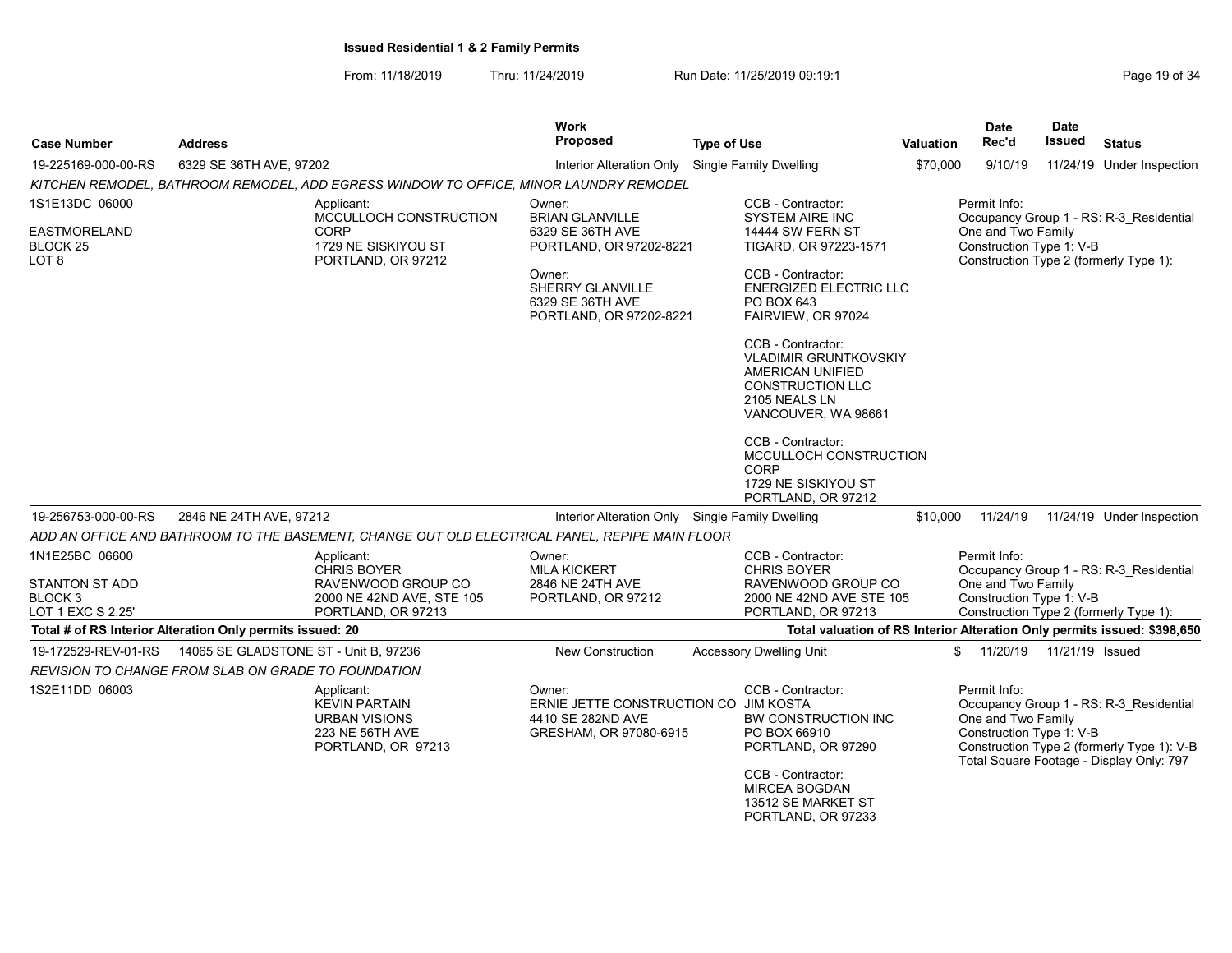From: 11/18/2019 Thru: 11/24/2019 Run Date: 11/25/2019 09:19:1 Company Page 20 of 34

Number of New Dwelling Units: 1

| <b>Case Number</b>                               | <b>Address</b>                                                                                                                        | Work<br>Proposed                                                                                               | <b>Type of Use</b>                                                                                                                                                                                                                                                                                        | <b>Valuation</b>                                                                                                                                                                                    | <b>Date</b><br>Rec'd                                           | <b>Date</b><br><b>Issued</b> | <b>Status</b>                                                                                                                     |
|--------------------------------------------------|---------------------------------------------------------------------------------------------------------------------------------------|----------------------------------------------------------------------------------------------------------------|-----------------------------------------------------------------------------------------------------------------------------------------------------------------------------------------------------------------------------------------------------------------------------------------------------------|-----------------------------------------------------------------------------------------------------------------------------------------------------------------------------------------------------|----------------------------------------------------------------|------------------------------|-----------------------------------------------------------------------------------------------------------------------------------|
| 19-172544-REV-01-RS                              | 14057 SE GLADSTONE ST - Unit B, 97236                                                                                                 | New Construction                                                                                               | <b>Accessory Dwelling Unit</b>                                                                                                                                                                                                                                                                            | \$                                                                                                                                                                                                  | 11/20/19                                                       | 11/21/19 Issued              |                                                                                                                                   |
|                                                  | <b>REVISION TO CHANGE FROM SLAB ON GRADE TO FOUNDATION</b>                                                                            |                                                                                                                |                                                                                                                                                                                                                                                                                                           |                                                                                                                                                                                                     |                                                                |                              |                                                                                                                                   |
| 1S2E11DD 06004                                   | Applicant:<br><b>KEVIN PARTAIN</b><br><b>URBAN VISIONS</b><br>223 NE 56TH AVE<br>PORTLAND, OR 97213                                   | Owner:<br>ERNIE JETTE CONSTRUCTION CO JIM KOSTA<br>4410 SE 282ND AVE<br>GRESHAM, OR 97080-6915                 | CCB - Contractor:<br>BW CONSTRUCTION INC<br>PO BOX 66910<br>PORTLAND, OR 97290<br>CCB - Contractor:                                                                                                                                                                                                       | Permit Info:<br>Occupancy Group 1 - RS: R-3_Residential<br>One and Two Family<br>Construction Type 1: V-B<br>Construction Type 2 (formerly Type 1): V-B<br>Total Square Footage - Display Only: 797 |                                                                |                              |                                                                                                                                   |
|                                                  |                                                                                                                                       |                                                                                                                | <b>MIRCEA BOGDAN</b><br>13512 SE MARKET ST<br>PORTLAND, OR 97233                                                                                                                                                                                                                                          |                                                                                                                                                                                                     |                                                                |                              |                                                                                                                                   |
| 19-172508-REV-01-RS                              | 14008 SE CENTER ST - Unit B, 97236                                                                                                    | New Construction                                                                                               | <b>Accessory Dwelling Unit</b>                                                                                                                                                                                                                                                                            | \$                                                                                                                                                                                                  | 11/20/19                                                       | 11/20/19 Issued              |                                                                                                                                   |
|                                                  | CHANGE FROM SLAB ON GRADE TO FOUNDATION                                                                                               |                                                                                                                |                                                                                                                                                                                                                                                                                                           |                                                                                                                                                                                                     |                                                                |                              |                                                                                                                                   |
| 1S2E11DD 06001                                   | Applicant:<br><b>KEVIN PARTAIN</b><br><b>URBAN VISIONS</b><br>223 NE 56TH AVE<br>PORTLAND, OR 97213                                   | Owner:<br><b>D &amp; D PROPERTY INVESTMENTS</b><br><b>LLC</b><br>9516 SE WYNDHAM WAY<br>HAPPY VALLEY, OR 97086 | CCB - Contractor:<br><b>JIM KOSTA</b><br><b>BW CONSTRUCTION INC</b><br>PO BOX 66910<br>PORTLAND, OR 97290<br>CCB - Contractor:<br><b>MIRCEA BOGDAN</b><br>13512 SE MARKET ST<br>PORTLAND, OR 97233<br>CCB - Contractor:<br><b>GRIZZLY ELECTRIC INC</b><br>2114 MAIN ST STE 100-117<br>VANCOUVER, WA 98660 |                                                                                                                                                                                                     | Permit Info:<br>One and Two Family<br>Construction Type 1: V-B |                              | Occupancy Group 1 - RS: R-3_Residential<br>Construction Type 2 (formerly Type 1): V-B<br>Total Square Footage - Display Only: 797 |
| 19-205672-000-00-RS                              | 2231 SE ASH ST - Unit B, 97214                                                                                                        | <b>New Construction</b>                                                                                        | <b>Accessory Dwelling Unit</b>                                                                                                                                                                                                                                                                            | \$69,356                                                                                                                                                                                            | 8/7/19                                                         | 11/19/19 Issued              |                                                                                                                                   |
|                                                  | NEW DETACHED ACCESSORY DWELLING UNIT/ONE STORY/ NO GARAGE/FLAT LOT/COMPLEX***MECHANICAL, ELECTRICAL, AND PLUMBING PERMITS SEPARATE*** |                                                                                                                |                                                                                                                                                                                                                                                                                                           |                                                                                                                                                                                                     |                                                                |                              |                                                                                                                                   |
| 1N1E35DD 07200                                   | Applicant:<br><b>ROBIN KOCH</b>                                                                                                       | Owner:<br><b>GEMMELLL PROPERTIES LLC</b>                                                                       | CCB - Contractor:<br><b>BORN AND RAISED</b>                                                                                                                                                                                                                                                               |                                                                                                                                                                                                     | Permit Info:                                                   |                              | Occupancy Group 1 - RS: R-3 Residential                                                                                           |
| <b>DUNNS ADD</b><br>BLOCK 13<br>LOT <sub>2</sub> | <b>COMMUNITECTURE</b><br>1421 SE DIVISION ST<br>PORTLAND, OR 97202                                                                    | 3027 NE IRVING ST<br>PORTLAND, OR 97232-2444                                                                   | <b>CONSTRUCTION LLC</b><br><b>1904 SE WASHINGTON</b><br>PORTLAND, OR 97214                                                                                                                                                                                                                                |                                                                                                                                                                                                     | One and Two Family<br>Construction Type 1: V-B                 |                              | Construction Type 2 (formerly Type 1): V-B<br>Total Square Footage - Display Only: 604                                            |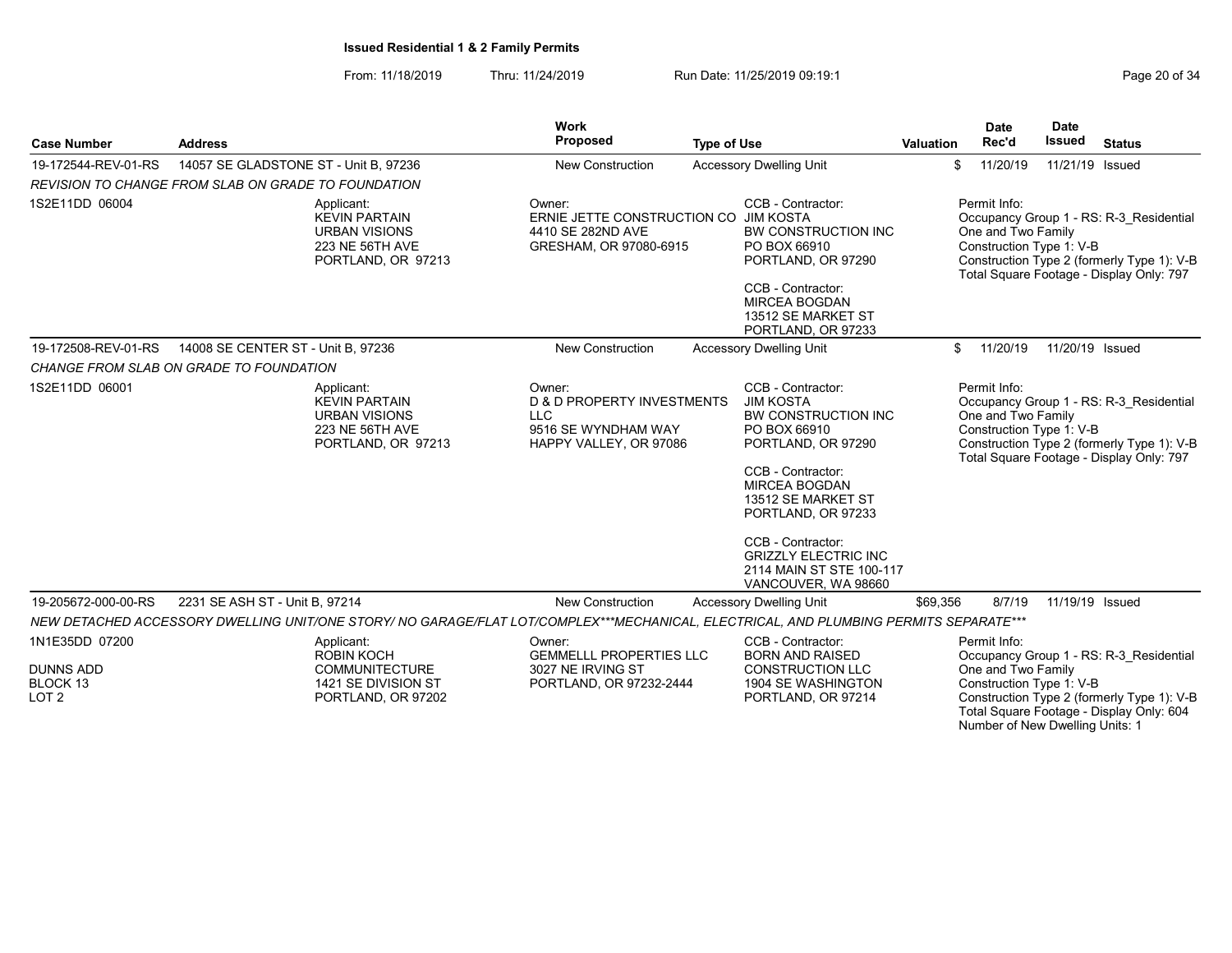From: 11/18/2019 Thru: 11/24/2019 Run Date: 11/25/2019 09:19:1

| <b>Case Number</b>                                                            | <b>Address</b>                                                                                                                       | Work<br>Proposed                                                                                                                                                     | <b>Type of Use</b>                                                     |                                                                                                                                                                                                                                                                                                                                             | <b>Valuation</b>     | <b>Date</b><br>Rec'd                                                                                  | <b>Date</b><br>Issued                                                                                                                               | <b>Status</b>                                                                                                                     |
|-------------------------------------------------------------------------------|--------------------------------------------------------------------------------------------------------------------------------------|----------------------------------------------------------------------------------------------------------------------------------------------------------------------|------------------------------------------------------------------------|---------------------------------------------------------------------------------------------------------------------------------------------------------------------------------------------------------------------------------------------------------------------------------------------------------------------------------------------|----------------------|-------------------------------------------------------------------------------------------------------|-----------------------------------------------------------------------------------------------------------------------------------------------------|-----------------------------------------------------------------------------------------------------------------------------------|
| 19-172975-REV-01-RS                                                           | 14022 SE CENTER ST - Unit B, 97236                                                                                                   | <b>New Construction</b>                                                                                                                                              |                                                                        | <b>Accessory Dwelling Unit</b>                                                                                                                                                                                                                                                                                                              |                      | 11/20/19<br>\$                                                                                        | 11/20/19 Issued                                                                                                                                     |                                                                                                                                   |
|                                                                               | CHANGE FROM SLAB ON GRADE TO FOUNDATION                                                                                              |                                                                                                                                                                      |                                                                        |                                                                                                                                                                                                                                                                                                                                             |                      |                                                                                                       |                                                                                                                                                     |                                                                                                                                   |
| 1S2E11DD 06002                                                                | Applicant:<br><b>KEVIN PARTAIN</b><br><b>URBAN VISIONS</b><br>223 NE 56TH AVE<br>PORTLAND, OR 97213                                  | Owner:<br><b>D &amp; D PROPERTY INVESTMENTS</b><br><b>LLC</b><br>9516 SE WYNDHAM WAY<br>HAPPY VALLEY, OR 97086                                                       |                                                                        | CCB - Contractor:<br><b>JIM KOSTA</b><br>BW CONSTRUCTION INC<br>PO BOX 66910<br>PORTLAND, OR 97290<br>CCB - Contractor:<br><b>MIRCEA BOGDAN</b><br>13512 SE MARKET ST<br>PORTLAND, OR 97233<br>CCB - Contractor:<br>MORGAN HEATING & COOLING IN<br>PO BOX 630<br>GRESHAM, OR 97030-0160<br>CCB - Contractor:<br><b>GRIZZLY ELECTRIC INC</b> |                      | Permit Info:<br>One and Two Family<br>Construction Type 1: V-B                                        |                                                                                                                                                     | Occupancy Group 1 - RS: R-3 Residential<br>Construction Type 2 (formerly Type 1): V-B<br>Total Square Footage - Display Only: 797 |
|                                                                               |                                                                                                                                      |                                                                                                                                                                      |                                                                        | 2114 MAIN ST STE 100-117<br>VANCOUVER, WA 98660                                                                                                                                                                                                                                                                                             |                      |                                                                                                       |                                                                                                                                                     |                                                                                                                                   |
| 17-276254-REV-01-RS                                                           | 11923 NE EUGENE ST, 97220                                                                                                            | <b>New Construction</b>                                                                                                                                              | <b>Accessory Structure</b>                                             |                                                                                                                                                                                                                                                                                                                                             | \$2,500              | 11/22/19                                                                                              | 11/22/19 Issued                                                                                                                                     |                                                                                                                                   |
|                                                                               | VALUE ADDED REVISION TO ADD ROOF, WALLS AND FLOOR TO CONNECT 2 NON-HABITABLE STORAGE SHEDS*****TRADE PERMITS OBTAINED SEPERATELY**** |                                                                                                                                                                      |                                                                        |                                                                                                                                                                                                                                                                                                                                             |                      |                                                                                                       |                                                                                                                                                     |                                                                                                                                   |
| 1N2E27DA 11100                                                                | Applicant:<br><b>PAUL ADAMS</b>                                                                                                      | Owner:<br>PAUL ADAMS                                                                                                                                                 |                                                                        | CCB - Contractor:                                                                                                                                                                                                                                                                                                                           |                      | Permit Info:                                                                                          |                                                                                                                                                     |                                                                                                                                   |
| <b>MERRIFIELD</b><br>BLOCK <sub>5</sub><br>LOT <sub>8</sub>                   | PO BOX 301524<br>PORTLAND, OR 97294                                                                                                  | PO BOX 301524<br>PORTLAND, OR 97294                                                                                                                                  | TUFF SHED INC<br>1777 S HARRISON ST STE 600<br><b>DENVER, CO 80210</b> |                                                                                                                                                                                                                                                                                                                                             | Garage\Utility Misc. |                                                                                                       | Occupancy Group 1 - RS: U Private<br>Construction Type 1: V-B<br>Construction Type 2 (formerly Type 1):<br>Total Square Footage - Display Only: 376 |                                                                                                                                   |
| 18-200944-REV-01-RS                                                           | 11122 NE KLICKITAT ST, 97220                                                                                                         | New Construction                                                                                                                                                     | <b>Accessory Structure</b>                                             |                                                                                                                                                                                                                                                                                                                                             |                      | 10/29/19<br>$\mathbb{S}$                                                                              | 11/21/19 Issued                                                                                                                                     |                                                                                                                                   |
|                                                                               | ROOF TRUSS MANUFACTURE FOR DETACHED GARAGE                                                                                           |                                                                                                                                                                      |                                                                        |                                                                                                                                                                                                                                                                                                                                             |                      |                                                                                                       |                                                                                                                                                     |                                                                                                                                   |
| 1N2E27BA 01100<br><b>PARKROSE HTS</b><br>BLOCK <sub>2</sub><br>W 65' OF LOT 2 | Applicant:<br><b>KEVIN PARTAIN</b><br>URBAN VISIONS PLANNING<br><b>SERVICES INC</b><br>223 NE 56TH AVENUE<br>PORTLAND, OR 97213      | Owner:<br><b>MARYANA GAYNALIY</b><br>11122 NE KLICKITAT ST<br>PORTLAND, OR 97220<br>Owner:<br><b>VASILIY GAYNALIY</b><br>11122 NE KLICKITAT ST<br>PORTLAND, OR 97220 |                                                                        |                                                                                                                                                                                                                                                                                                                                             |                      | Permit Info:<br>Occupancy Group 1 - RS: U Private<br>Garage\Utility Misc.<br>Construction Type 1: V-B |                                                                                                                                                     | Construction Type 2 (formerly Type 1):<br>Total Square Footage - Display Only: 1739                                               |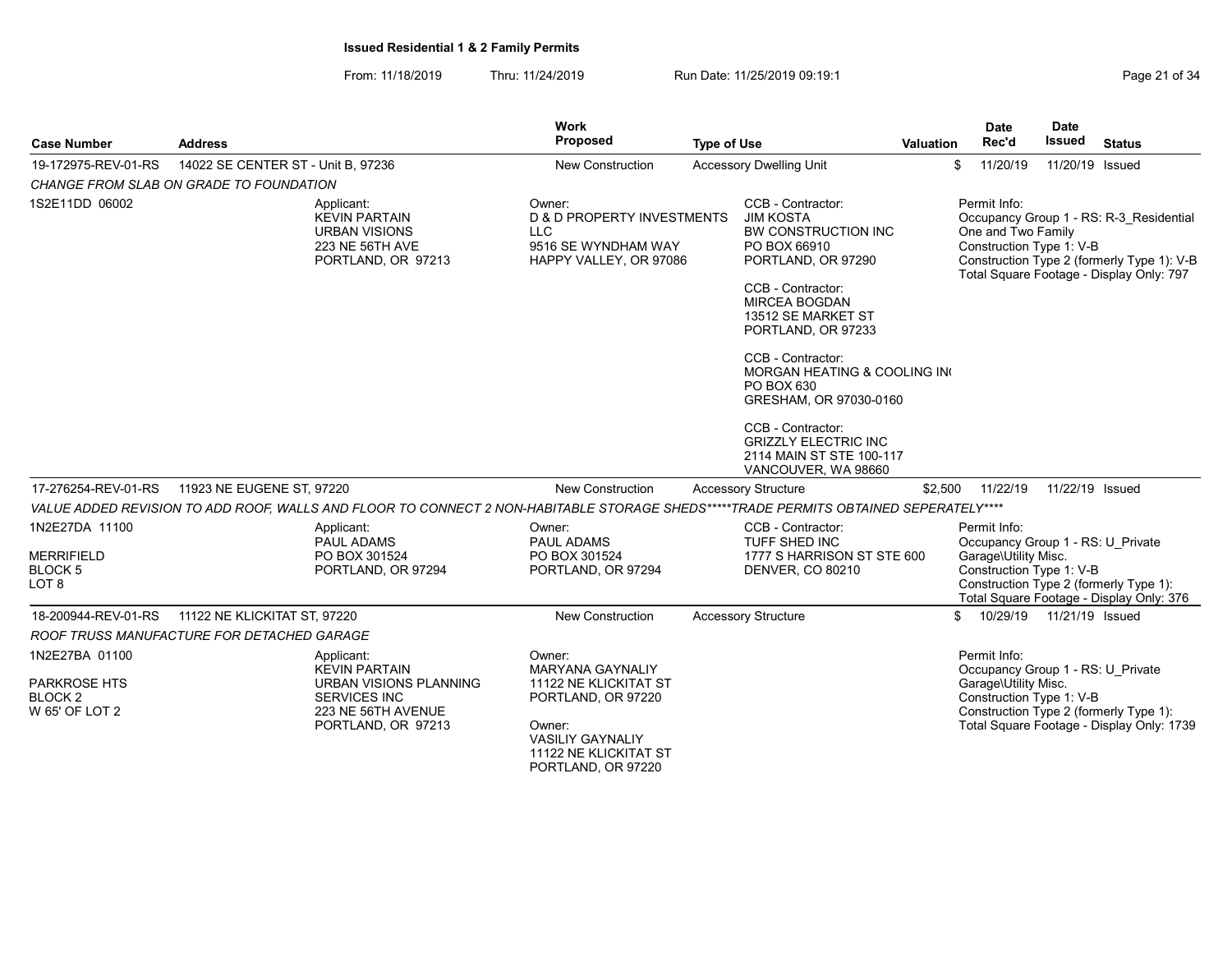From: 11/18/2019 Thru: 11/24/2019 Run Date: 11/25/2019 09:19:1 Company Page 22 of 34

|                                                        |                         |                                                                                                         | <b>Work</b>                                                                                                                                            |                    |                                                                                                                                                                                                                                                                                                                                                                                                                                                                                       |           | <b>Date</b>                                                                                       | <b>Date</b>     |                                                                                                                                    |
|--------------------------------------------------------|-------------------------|---------------------------------------------------------------------------------------------------------|--------------------------------------------------------------------------------------------------------------------------------------------------------|--------------------|---------------------------------------------------------------------------------------------------------------------------------------------------------------------------------------------------------------------------------------------------------------------------------------------------------------------------------------------------------------------------------------------------------------------------------------------------------------------------------------|-----------|---------------------------------------------------------------------------------------------------|-----------------|------------------------------------------------------------------------------------------------------------------------------------|
| <b>Case Number</b>                                     | <b>Address</b>          |                                                                                                         | <b>Proposed</b>                                                                                                                                        | <b>Type of Use</b> |                                                                                                                                                                                                                                                                                                                                                                                                                                                                                       | Valuation | Rec'd                                                                                             | Issued          | <b>Status</b>                                                                                                                      |
| 19-148070-000-00-RS                                    | 6820 N HUDSON ST, 97203 |                                                                                                         | <b>New Construction</b>                                                                                                                                | <b>Duplex</b>      |                                                                                                                                                                                                                                                                                                                                                                                                                                                                                       | \$429,835 | 4/12/19                                                                                           | 11/22/19 Issued |                                                                                                                                    |
| NEW DUPLEX / 2 STORY/ TWO-CAR GARAGE/FLAT LOT / SIMPLE |                         |                                                                                                         |                                                                                                                                                        |                    |                                                                                                                                                                                                                                                                                                                                                                                                                                                                                       |           |                                                                                                   |                 |                                                                                                                                    |
| 1N1E07BA 09100                                         |                         | Applicant:<br><b>GENE HUBBELL</b><br><b>LAND DEVELOPMENT</b><br>11124 NE HALSEY ST<br>PORTLAND OR 97220 | Owner:<br><b>COLBYCO CUSTOM</b><br>PO BOX 1793<br>GRESHAM, OR 97030-0543<br>Owner:<br><b>CONSTRUCTION LLC</b><br>PO BOX 1793<br>GRESHAM, OR 97030-0543 |                    | CCB - Contractor:<br><b>COMFORT ZONE HEATING AND</b><br>AIR CONDITIONING INC<br>1032 NW CORPORATE DR<br>TROUTDALE, OR 97060<br><b>MULTNOMAH</b><br>CCB - Contractor:<br><b>GORDON THOMPSON</b><br>COLBYCO CUSTOM<br><b>CONSTRUCTION LLC</b><br>12042 SE SUNNYSIDE RD. 352<br>CLACKAMAS, OR 97086<br>CCB - Contractor:<br><b>KRUCKMAN PLUMBING LLC</b><br>462 SW EASTMAN CT<br>GRESHAM, OR 97080                                                                                       |           | Permit Info:<br>One and Two Family<br>Construction Type 1: V-B<br>Number of New Dwelling Units: 2 |                 | Occupancy Group 1 - RS: R-3 Residential<br>Construction Type 2 (formerly Type 1): V-B<br>Total Square Footage - Display Only: 3908 |
| 19-148032-000-00-RS                                    | 6832 N HUDSON ST, 97203 |                                                                                                         | <b>New Construction</b>                                                                                                                                | Duplex             |                                                                                                                                                                                                                                                                                                                                                                                                                                                                                       | \$429,835 | 4/12/19                                                                                           | 11/22/19 Issued |                                                                                                                                    |
| NEW DUPLEX / 2 STORY/ TWO-CAR GARAGE/FLAT LOT / SIMPLE |                         |                                                                                                         |                                                                                                                                                        |                    |                                                                                                                                                                                                                                                                                                                                                                                                                                                                                       |           |                                                                                                   |                 |                                                                                                                                    |
| 1N1E07BA 09100                                         |                         | Applicant:<br><b>GENE HUBBELL</b><br><b>LAND DEVELOPMENT</b><br>11124 NE HALSEY ST<br>PORTLAND OR 97220 | Owner:<br><b>COLBYCO CUSTOM</b><br>PO BOX 1793<br>GRESHAM, OR 97030-0543<br>Owner:<br><b>CONSTRUCTION LLC</b><br>PO BOX 1793<br>GRESHAM, OR 97030-0543 |                    | CCB - Contractor:<br><b>COMFORT ZONE HEATING AND</b><br>AIR CONDITIONING INC<br>1032 NW CORPORATE DR<br>TROUTDALE, OR 97060<br><b>MULTNOMAH</b><br>CCB - Contractor:<br><b>ROY C DAVISON</b><br>PO BOX 670<br><b>BORING, OR 97009</b><br>CCB - Contractor:<br><b>GORDON THOMPSON</b><br>COLBYCO CUSTOM<br><b>CONSTRUCTION LLC</b><br>12042 SE SUNNYSIDE RD. 352<br>CLACKAMAS, OR 97086<br>CCB - Contractor:<br><b>KRUCKMAN PLUMBING LLC</b><br>462 SW EASTMAN CT<br>GRESHAM, OR 97080 |           | Permit Info:<br>One and Two Family<br>Construction Type 1: V-B<br>Number of New Dwelling Units: 2 |                 | Occupancy Group 1 - RS: R-3 Residential<br>Construction Type 2 (formerly Type 1): V-B<br>Total Square Footage - Display Only: 3908 |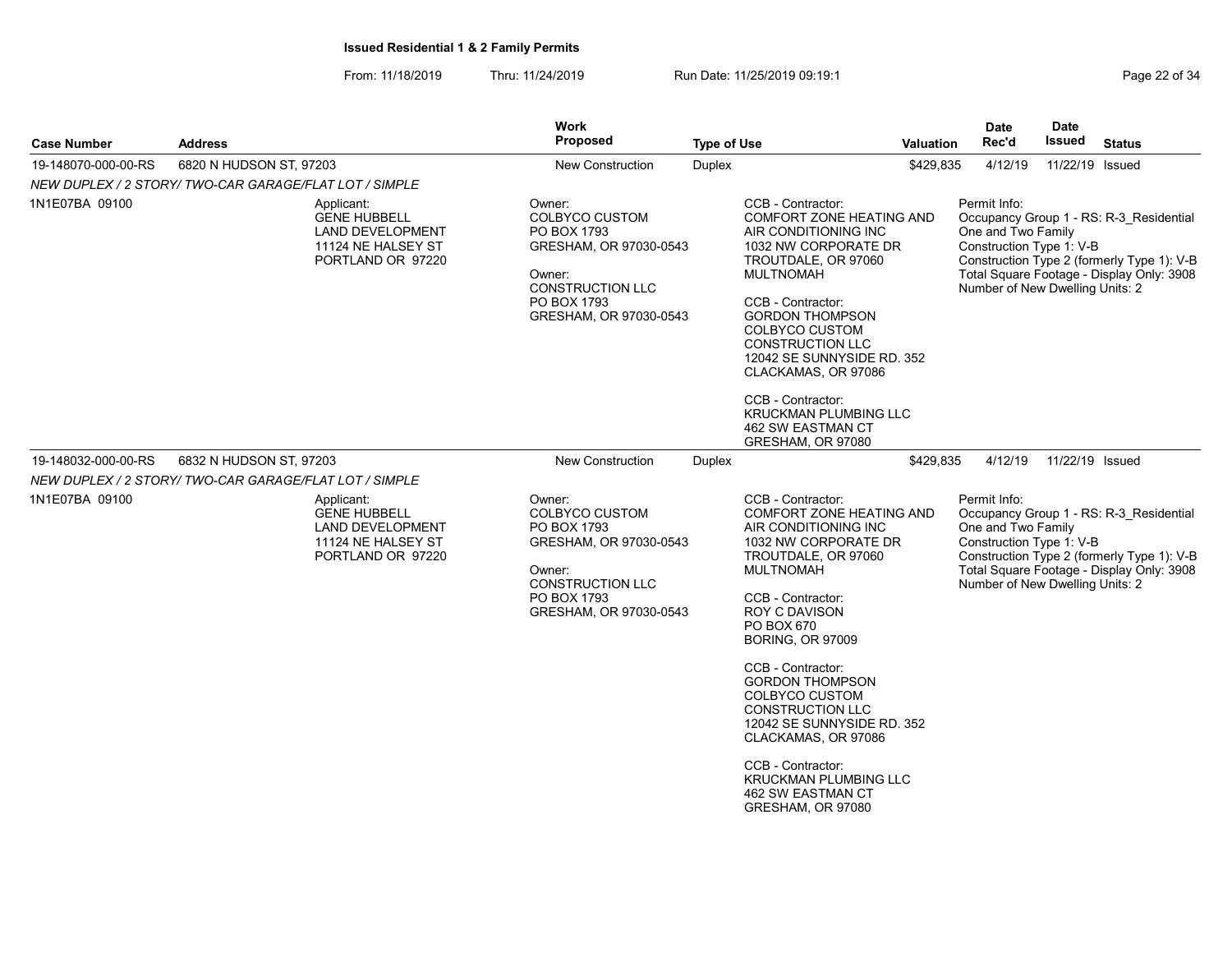From: 11/18/2019 Thru: 11/24/2019 Run Date: 11/25/2019 09:19:1 Company Page 23 of 34

| <b>Case Number</b>                           | <b>Address</b>              |                                                                                                                         | Work<br>Proposed                                                                                                                                                                                                                   | <b>Type of Use</b> |                                                                                                                                                                                                                                                                                                                                                                                                                                                      | Valuation | <b>Date</b><br>Rec'd                                                                              | <b>Date</b><br>Issued | <b>Status</b>                                                                                                                      |
|----------------------------------------------|-----------------------------|-------------------------------------------------------------------------------------------------------------------------|------------------------------------------------------------------------------------------------------------------------------------------------------------------------------------------------------------------------------------|--------------------|------------------------------------------------------------------------------------------------------------------------------------------------------------------------------------------------------------------------------------------------------------------------------------------------------------------------------------------------------------------------------------------------------------------------------------------------------|-----------|---------------------------------------------------------------------------------------------------|-----------------------|------------------------------------------------------------------------------------------------------------------------------------|
| 19-176407-REV-01-RS                          | 6525 SE 87TH AVE, 97266     |                                                                                                                         | <b>New Construction</b>                                                                                                                                                                                                            | Duplex             |                                                                                                                                                                                                                                                                                                                                                                                                                                                      |           | 11/19/19<br>\$                                                                                    | 11/19/19 Issued       |                                                                                                                                    |
|                                              |                             | REVISION TO ADD BEAMS AND FOOTINGS TO ACCOMODATE TRUSS DESIGN FOR WINDOW BUMPOUTS.                                      |                                                                                                                                                                                                                                    |                    |                                                                                                                                                                                                                                                                                                                                                                                                                                                      |           |                                                                                                   |                       |                                                                                                                                    |
| 1S2E21BB 00400                               |                             | Applicant:<br><b>BRADLEE HERSEY</b><br><b>FASTER PERMITS</b><br>2000 SW 1ST AVE, STE 420<br>PORTLAND OR 97201           | Owner:<br><b>GKECNGOR TEA-CHAU</b><br>12219 SE HAROLD ST<br>PORTLAND, OR 97236                                                                                                                                                     |                    | CCB - Contractor:<br>DEVELOPMENT NORTHWEST INC<br>1075 W COLUMBIA RIVER HWY<br>TROUTDALE, OR 97060<br>CCB - Contractor:<br>CASHATT CONSTRUCTION INC<br>41055 SE KITZMILLER ROAD<br>EAGLE CREEK, OR 97022                                                                                                                                                                                                                                             |           | Permit Info:<br>One and Two Family<br>Construction Type 1: V-B                                    |                       | Occupancy Group 1 - RS: R-3 Residential<br>Construction Type 2 (formerly Type 1): V-B<br>Total Square Footage - Display Only: 3862 |
| 04-002702-REV-03-RS                          | 8803 N TYNDALL AVE, 97217   |                                                                                                                         | <b>New Construction</b>                                                                                                                                                                                                            |                    | Rowhouse (2 units)                                                                                                                                                                                                                                                                                                                                                                                                                                   |           | 11/18/19<br>\$                                                                                    | 11/18/19 Final        |                                                                                                                                    |
| <b>REVISION TO ADD STAIRS TO FRONT PORCH</b> |                             |                                                                                                                         |                                                                                                                                                                                                                                    |                    |                                                                                                                                                                                                                                                                                                                                                                                                                                                      |           |                                                                                                   |                       |                                                                                                                                    |
| 1N1E09BD 02500                               |                             | Applicant:<br><b>TASHA SWEET</b><br>8803 N TYNDALL AVE<br>PORTLAND, OR 97217                                            | Owner:<br><b>TASHA SWEET</b><br>8803 N TYNDALL AVE<br>PORTLAND, OR 97217                                                                                                                                                           |                    |                                                                                                                                                                                                                                                                                                                                                                                                                                                      |           | Permit Info:<br>Occupancy Group 1 - RS: R3<br>Construction Type 1: V-N                            |                       | Construction Type 2 (formerly Type 1):                                                                                             |
| 19-197516-000-00-RS                          | 13860 SE MITCHELL ST, 97236 |                                                                                                                         | <b>New Construction</b>                                                                                                                                                                                                            |                    | <b>Single Family Dwelling</b>                                                                                                                                                                                                                                                                                                                                                                                                                        | \$219,672 | 7/24/19                                                                                           | 11/21/19 Issued       |                                                                                                                                    |
|                                              |                             | NEW SINGLE-FAMILY RESIDENCE/2-STORY/TWO CAR GARAGE/FLAT LOT/SIMPLE                                                      |                                                                                                                                                                                                                                    |                    |                                                                                                                                                                                                                                                                                                                                                                                                                                                      |           |                                                                                                   |                       |                                                                                                                                    |
| 1S2E14AD 01100                               |                             | Applicant:<br><b>KYM NGUYEN</b><br>CONCEPT DESIGN AND<br>ASSOCIATES LLC<br>522 NW 23RD AVE SUITE F<br>PORTLAND OR 97210 | Owner:<br><b>SKORO, KAROLINA TR</b><br>PO BOX 2885<br>CLACKAMAS, OR 97015-2885<br>Owner:<br>SKORO, IVAN TR<br>PO BOX 2885<br>CLACKAMAS, OR 97015-2885<br>Owner:<br>CLEARWATER HOMES LLC<br>PO BOX 2885<br>CLACKAMAS, OR 97015-2885 |                    | CCB - Contractor:<br>ASSURED AIR COMFORT INC<br>20170 S MAY RD<br>OREGON CITY, OR 97045<br>CCB - Contractor:<br><b>SCHROEDER &amp; SONS ELECTRIC</b><br><b>INC</b><br>PO BOX 748<br><b>BORING, OR 97009</b><br>CCB - Contractor:<br><b>CORNEL CUREA</b><br><b>FIVE STAR PLUMBING LLC</b><br>6138 SE 136 AVE<br>PORTLAND, OR 97236<br>Primary Contractor:<br><b>CLEARWATER HOMES LLC</b><br>10121 SE SUNNYSIDE RD SUITE<br>300<br>CLACKAMAS, OR 97015 |           | Permit Info:<br>One and Two Family<br>Construction Type 1: V-B<br>Number of New Dwelling Units: 1 |                       | Occupancy Group 1 - RS: R-3_Residential<br>Construction Type 2 (formerly Type 1): V-B<br>Total Square Footage - Display Only: 2019 |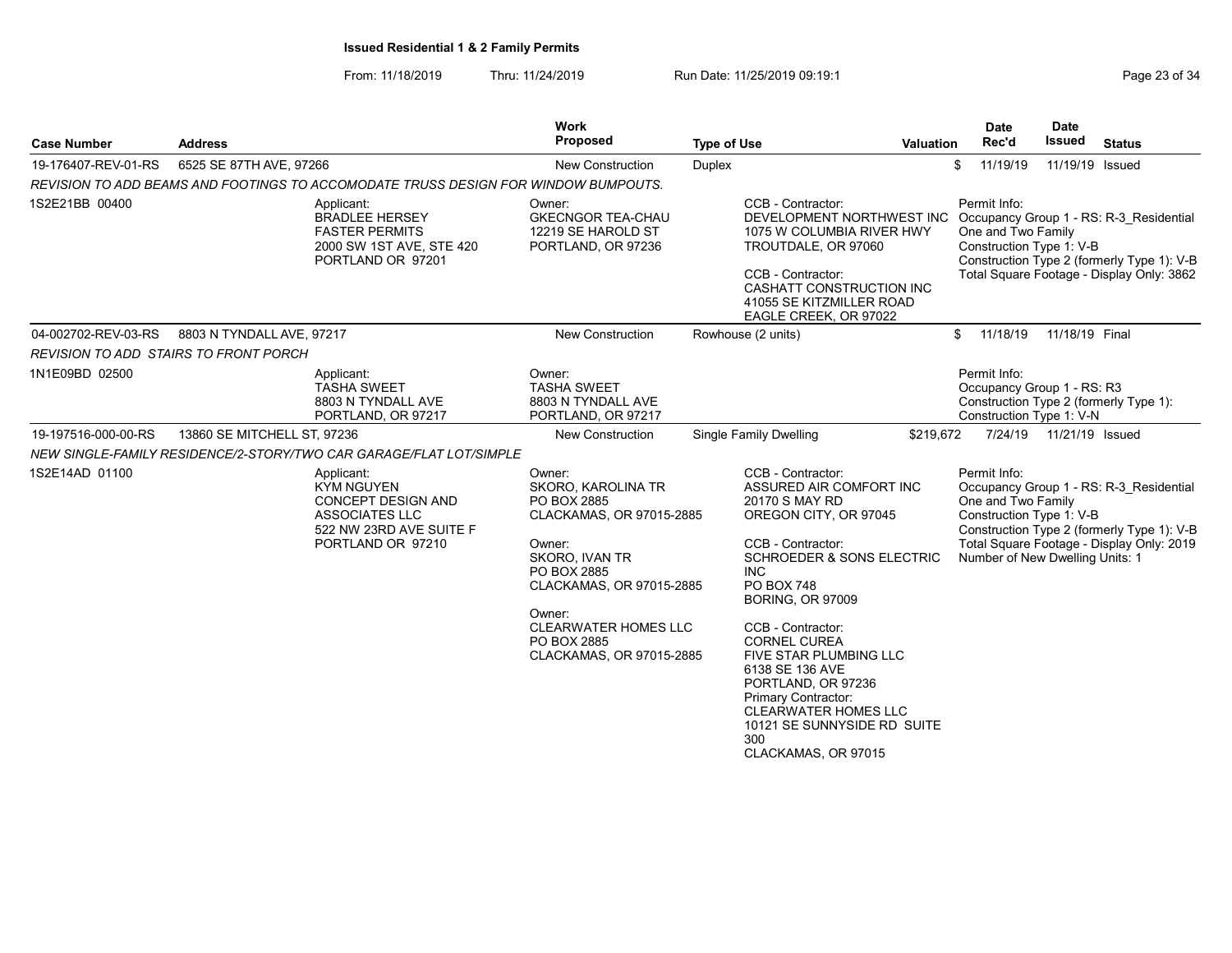From: 11/18/2019 Thru: 11/24/2019 Run Date: 11/25/2019 09:19:1

| <b>Case Number</b>  | <b>Address</b>              |                                                                                                                                       | <b>Work</b><br>Proposed                                                                                                                                                                                                            | <b>Type of Use</b> |                                                                                                                                                                                                                                                                                                                                                                                                                                             | <b>Valuation</b> | <b>Date</b><br>Rec'd                                                                              | <b>Date</b><br>Issued | <b>Status</b>                                                                                                                      |
|---------------------|-----------------------------|---------------------------------------------------------------------------------------------------------------------------------------|------------------------------------------------------------------------------------------------------------------------------------------------------------------------------------------------------------------------------------|--------------------|---------------------------------------------------------------------------------------------------------------------------------------------------------------------------------------------------------------------------------------------------------------------------------------------------------------------------------------------------------------------------------------------------------------------------------------------|------------------|---------------------------------------------------------------------------------------------------|-----------------------|------------------------------------------------------------------------------------------------------------------------------------|
| 19-197465-000-00-RS | 13900 SE MITCHELL ST, 97236 |                                                                                                                                       | New Construction                                                                                                                                                                                                                   |                    | <b>Single Family Dwelling</b>                                                                                                                                                                                                                                                                                                                                                                                                               | \$219,672        | 7/24/19                                                                                           | 11/21/19 Issued       |                                                                                                                                    |
|                     |                             | NEW SINGLE-FAMILY RESIDENCE/2-STORY/TWO CAR GARAGE/FLAT LOT/SIMPLE                                                                    |                                                                                                                                                                                                                                    |                    |                                                                                                                                                                                                                                                                                                                                                                                                                                             |                  |                                                                                                   |                       |                                                                                                                                    |
| 1S2E14AD 01100      |                             | Applicant:<br><b>KYM NGUYEN</b><br><b>CONCEPT DESIGN AND</b><br><b>ASSOCIATES LLC</b><br>522 NW 23RD AVE SUITE F<br>PORTLAND OR 97210 | Owner:<br>SKORO, KAROLINA TR<br>PO BOX 2885<br>CLACKAMAS, OR 97015-2885<br>Owner:<br>SKORO, IVAN TR<br>PO BOX 2885<br>CLACKAMAS, OR 97015-2885<br>Owner:<br><b>CLEARWATER HOMES LLC</b><br>PO BOX 2885<br>CLACKAMAS, OR 97015-2885 |                    | CCB - Contractor:<br>ASSURED AIR COMFORT INC<br>20170 S MAY RD<br>OREGON CITY, OR 97045<br>CCB - Contractor:<br><b>SCHROEDER &amp; SONS ELECTRIC</b><br><b>INC</b><br>PO BOX 748<br><b>BORING, OR 97009</b><br>CCB - Contractor:<br><b>CLEARWATER HOMES LLC</b><br>10121 SE SUNNYSIDE RD SUITE<br>300<br>CLACKAMAS, OR 97015<br>CCB - Contractor:<br><b>CORNEL CUREA</b><br>FIVE STAR PLUMBING LLC<br>6138 SE 136 AVE<br>PORTLAND, OR 97236 |                  | Permit Info:<br>One and Two Family<br>Construction Type 1: V-B<br>Number of New Dwelling Units: 1 |                       | Occupancy Group 1 - RS: R-3 Residential<br>Construction Type 2 (formerly Type 1): V-B<br>Total Square Footage - Display Only: 2019 |
| 19-197435-000-00-RS | 13874 SE MITCHELL ST, 97236 |                                                                                                                                       | <b>New Construction</b>                                                                                                                                                                                                            |                    | Single Family Dwelling                                                                                                                                                                                                                                                                                                                                                                                                                      | \$217,267        | 7/24/19                                                                                           | 11/21/19 Issued       |                                                                                                                                    |
|                     |                             | NEW SINGLE-FAMILY RESIDENCE/ 2 STORY/ 2- CAR GARAGE/ FLAT LOT/ SIMPLE***DFS ROOF TRUSSES***                                           |                                                                                                                                                                                                                                    |                    |                                                                                                                                                                                                                                                                                                                                                                                                                                             |                  |                                                                                                   |                       |                                                                                                                                    |
| 1S2E14AD 01100      |                             | Applicant:<br>KYM NGUYEN<br>CONCEPT DESIGN & ASSOCIATES PO BOX 2885<br>PO BOX 8464<br>PORTLAND, OR 97207                              | Owner:<br>SKORO, KAROLINA TR<br>CLACKAMAS, OR 97015-2885<br>Owner:<br>SKORO, IVAN TR<br>PO BOX 2885<br>CLACKAMAS, OR 97015-2885<br>Owner:<br><b>CLEARWATER HOMES LLC</b><br>PO BOX 2885<br>CLACKAMAS, OR 97015-2885                |                    | CCB - Contractor:<br>ASSURED AIR COMFORT INC<br>20170 S MAY RD<br>OREGON CITY, OR 97045<br>CCB - Contractor:<br>SCHROEDER & SONS ELECTRIC<br><b>INC</b><br>PO BOX 748<br><b>BORING, OR 97009</b><br>CCB - Contractor:<br><b>CORNEL CUREA</b><br>FIVE STAR PLUMBING LLC                                                                                                                                                                      |                  | Permit Info:<br>One and Two Family<br>Construction Type 1: V-B<br>Number of New Dwelling Units: 1 |                       | Occupancy Group 1 - RS: R-3 Residential<br>Construction Type 2 (formerly Type 1): V-B<br>Total Square Footage - Display Only: 2009 |
|                     |                             |                                                                                                                                       |                                                                                                                                                                                                                                    |                    | 6138 SE 136 AVE<br>PORTLAND, OR 97236                                                                                                                                                                                                                                                                                                                                                                                                       |                  |                                                                                                   |                       |                                                                                                                                    |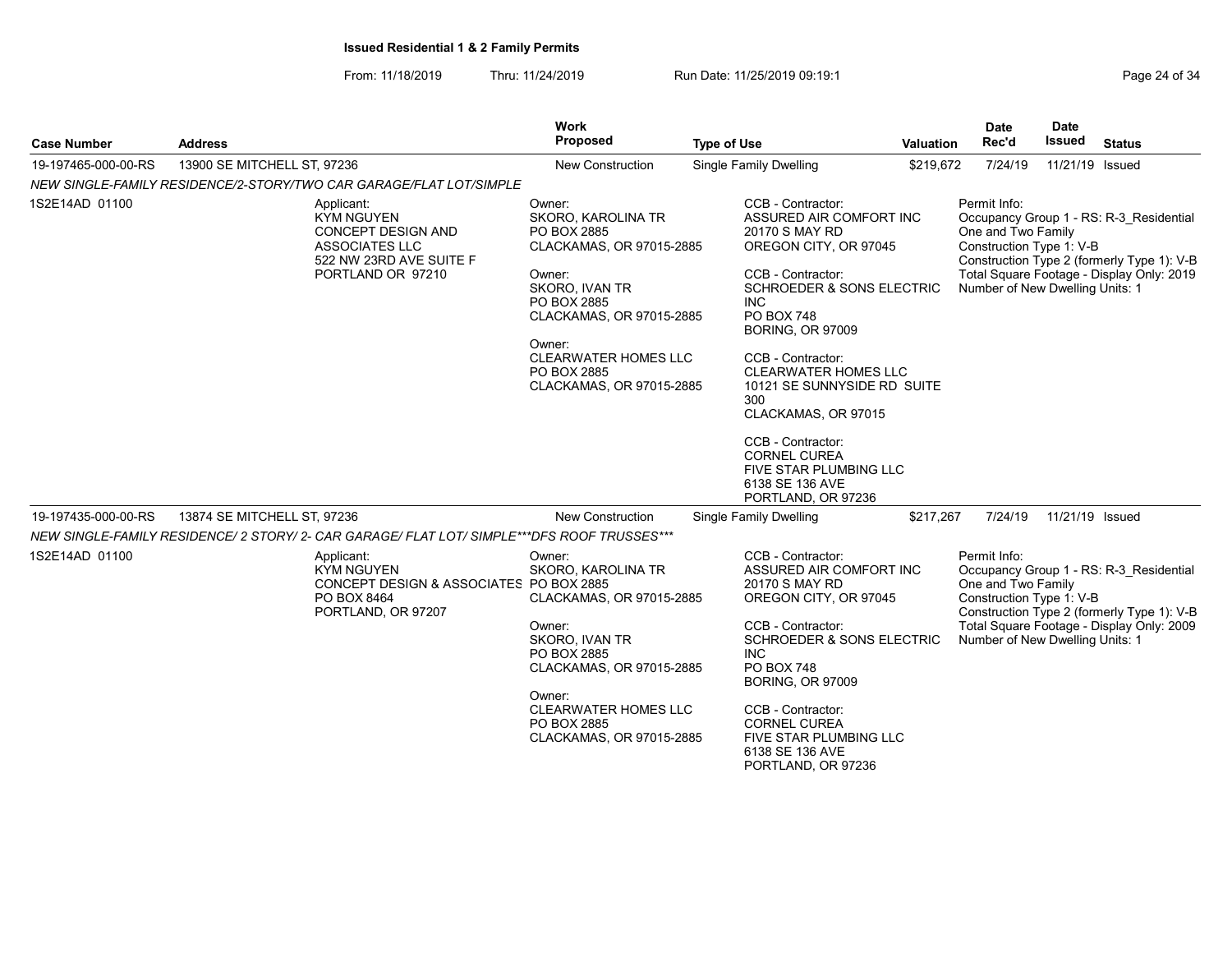From: 11/18/2019 Thru: 11/24/2019 Run Date: 11/25/2019 09:19:1 Company Page 25 of 34

| <b>Case Number</b>                                                     | <b>Address</b>                                                                                                                                                             | Work<br><b>Proposed</b>                                                                                                                                                                                                    | <b>Type of Use</b>                                                                                                                                                                                                                                                                                                   | <b>Valuation</b> | <b>Date</b><br>Rec'd               | <b>Date</b><br>Issued                                                             | <b>Status</b>                                                                                                                      |
|------------------------------------------------------------------------|----------------------------------------------------------------------------------------------------------------------------------------------------------------------------|----------------------------------------------------------------------------------------------------------------------------------------------------------------------------------------------------------------------------|----------------------------------------------------------------------------------------------------------------------------------------------------------------------------------------------------------------------------------------------------------------------------------------------------------------------|------------------|------------------------------------|-----------------------------------------------------------------------------------|------------------------------------------------------------------------------------------------------------------------------------|
| 19-197415-000-00-RS                                                    | 13822 SE MITCHELL ST, 97236                                                                                                                                                | <b>New Construction</b>                                                                                                                                                                                                    | <b>Single Family Dwelling</b>                                                                                                                                                                                                                                                                                        | \$217,267        | 7/24/19                            |                                                                                   | 11/21/19 Issued                                                                                                                    |
|                                                                        | NEW SINGLE-FAMILY RESIDENCE/ 2 STORY/ 2- CAR GARAGE/ FLAT LOT/ SIMPLE***DFS ROOF TRUSSES***                                                                                |                                                                                                                                                                                                                            |                                                                                                                                                                                                                                                                                                                      |                  |                                    |                                                                                   |                                                                                                                                    |
| 1S2E14AD 01100                                                         | Applicant:<br><b>KYM NGUYEN</b><br>CONCEPT DESIGN & ASSOCIATES PO BOX 2885<br>PO BOX 8464<br>PORTLAND, OR 97207                                                            | Owner:<br>SKORO, KAROLINA TR<br>CLACKAMAS, OR 97015-2885<br>Owner:<br>SKORO, IVAN TR<br><b>PO BOX 2885</b><br>CLACKAMAS, OR 97015-2885<br>Owner:<br><b>CLEARWATER HOMES LLC</b><br>PO BOX 2885<br>CLACKAMAS, OR 97015-2885 | CCB - Contractor:<br>ASSURED AIR COMFORT INC<br>20170 S MAY RD<br>OREGON CITY, OR 97045<br>CCB - Contractor:<br><b>SCHROEDER &amp; SONS ELECTRIC</b><br>INC.<br>PO BOX 748<br><b>BORING, OR 97009</b><br>CCB - Contractor:<br><b>CORNEL CUREA</b><br>FIVE STAR PLUMBING LLC<br>6138 SE 136 AVE<br>PORTLAND, OR 97236 |                  | Permit Info:<br>One and Two Family | Construction Type 1: V-B<br>Number of New Dwelling Units: 1                       | Occupancy Group 1 - RS: R-3 Residential<br>Construction Type 2 (formerly Type 1): V-B<br>Total Square Footage - Display Only: 2009 |
| 18-200920-REV-01-RS                                                    | 11122 NE KLICKITAT ST, 97220                                                                                                                                               | <b>New Construction</b>                                                                                                                                                                                                    | <b>Single Family Dwelling</b>                                                                                                                                                                                                                                                                                        |                  | 10/29/19<br>\$                     |                                                                                   | 11/21/19 Issued                                                                                                                    |
|                                                                        | ROOF TRUSS MANUFACTURE FOR NEW SINGLE FAMILY RESIDENCE.                                                                                                                    |                                                                                                                                                                                                                            |                                                                                                                                                                                                                                                                                                                      |                  |                                    |                                                                                   |                                                                                                                                    |
| 1N2E27BA 01100<br>PARKROSE HTS<br>BLOCK <sub>2</sub><br>W 65' OF LOT 2 | Applicant:<br><b>KEVIN PARTAIN</b><br>URBAN VISIONS PLANNING<br><b>SERVICES INC</b><br>223 NE 56TH AVENUE<br>PORTLAND, OR 97213                                            | Owner:<br>MARYANA GAYNALIY<br>11122 NE KLICKITAT ST<br>PORTLAND, OR 97220<br>Owner:<br><b>VASILIY GAYNALIY</b><br>11122 NE KLICKITAT ST<br>PORTLAND, OR 97220                                                              |                                                                                                                                                                                                                                                                                                                      |                  | Permit Info:<br>One and Two Family | Construction Type 1: V-B                                                          | Occupancy Group 1 - RS: R-3 Residential<br>Construction Type 2 (formerly Type 1): V-B<br>Total Square Footage - Display Only: 4729 |
| 19-223151-000-00-RS                                                    | 12522 SE MADISON ST, 97233                                                                                                                                                 | <b>New Construction</b>                                                                                                                                                                                                    | <b>Single Family Dwelling</b>                                                                                                                                                                                                                                                                                        | \$188,623        | 9/6/19                             | 11/20/19 Issued                                                                   |                                                                                                                                    |
|                                                                        | NEW SINGLE-FAMILY RESIDENCE/ 2-STORY/ 1-CAR GARAGE/ FLAT LOT/ COMPLEX***MECHANICAL, ELECTRICAL, AND PLUMBING PERMITS TO BE OBTAINED SEPARATELY***Residential Fire Sprink   |                                                                                                                                                                                                                            |                                                                                                                                                                                                                                                                                                                      |                  |                                    |                                                                                   |                                                                                                                                    |
| 1S2E02BC 04102                                                         | Applicant:<br><b>VICTOR LOCKE</b><br>INTEGRITY HOME CONSTRUCTION 6734 SW 35TH AVE<br>6734 SW 35TH AVE<br>PORTLAND OR 97219                                                 | Owner:<br><b>VICTOR LOCKE</b><br>PORTLAND, OR 97219-1727                                                                                                                                                                   | CCB - Contractor:<br><b>VICTOR LOCKE</b><br><b>INTEGRITY HOME</b><br><b>CONSTRUCTION INC</b><br>6734 SW 35TH AVE<br>PORTLAND, OR 97219                                                                                                                                                                               |                  | Permit Info:<br>One and Two Family | Construction Type 1: V-B<br>Number of New Dwelling Units: 1                       | Occupancy Group 1 - RS: R-3 Residential<br>Construction Type 2 (formerly Type 1): V-B<br>Total Square Footage - Display Only: 1716 |
| 19-223147-000-00-RS                                                    | 12516 SE MADISON ST, 97233                                                                                                                                                 | <b>New Construction</b>                                                                                                                                                                                                    | Single Family Dwelling                                                                                                                                                                                                                                                                                               | \$188,623        |                                    | 9/6/19  11/20/19  Issued                                                          |                                                                                                                                    |
|                                                                        | NEW SINGLE-FAMILY RESIDENCE/ 2-STORY/ 1-CAR GARAGE/ FLAT LOT/ COMPLEX***MECHANICAL, ELECTRICAL, AND PLUMBING PERMITS TO BE OBTAINED SEPARATELY***residential fire sprinkle |                                                                                                                                                                                                                            |                                                                                                                                                                                                                                                                                                                      |                  |                                    |                                                                                   |                                                                                                                                    |
| 1S2E02BC 04103                                                         | Applicant:<br><b>VICTOR LOCKE</b><br>INTEGRITY HOME CONSTRUCTION 6734 SW 35TH AVE<br>6734 SW 35TH AVE<br>PORTLAND OR 97219                                                 | Owner:<br>CRISTAL RIVER PROPERTY LLC<br>PORTLAND, OR 97219                                                                                                                                                                 | CCB - Contractor:<br><b>VICTOR LOCKE</b><br><b>INTEGRITY HOME</b><br><b>CONSTRUCTION INC</b><br>6734 SW 35TH AVE<br>PORTLAND, OR 97219                                                                                                                                                                               |                  | Permit Info:                       | One and Two Family<br>Construction Type 1: V-B<br>Number of New Dwelling Units: 1 | Occupancy Group 1 - RS: R-3 Residential<br>Construction Type 2 (formerly Type 1): V-B<br>Total Square Footage - Display Only: 1716 |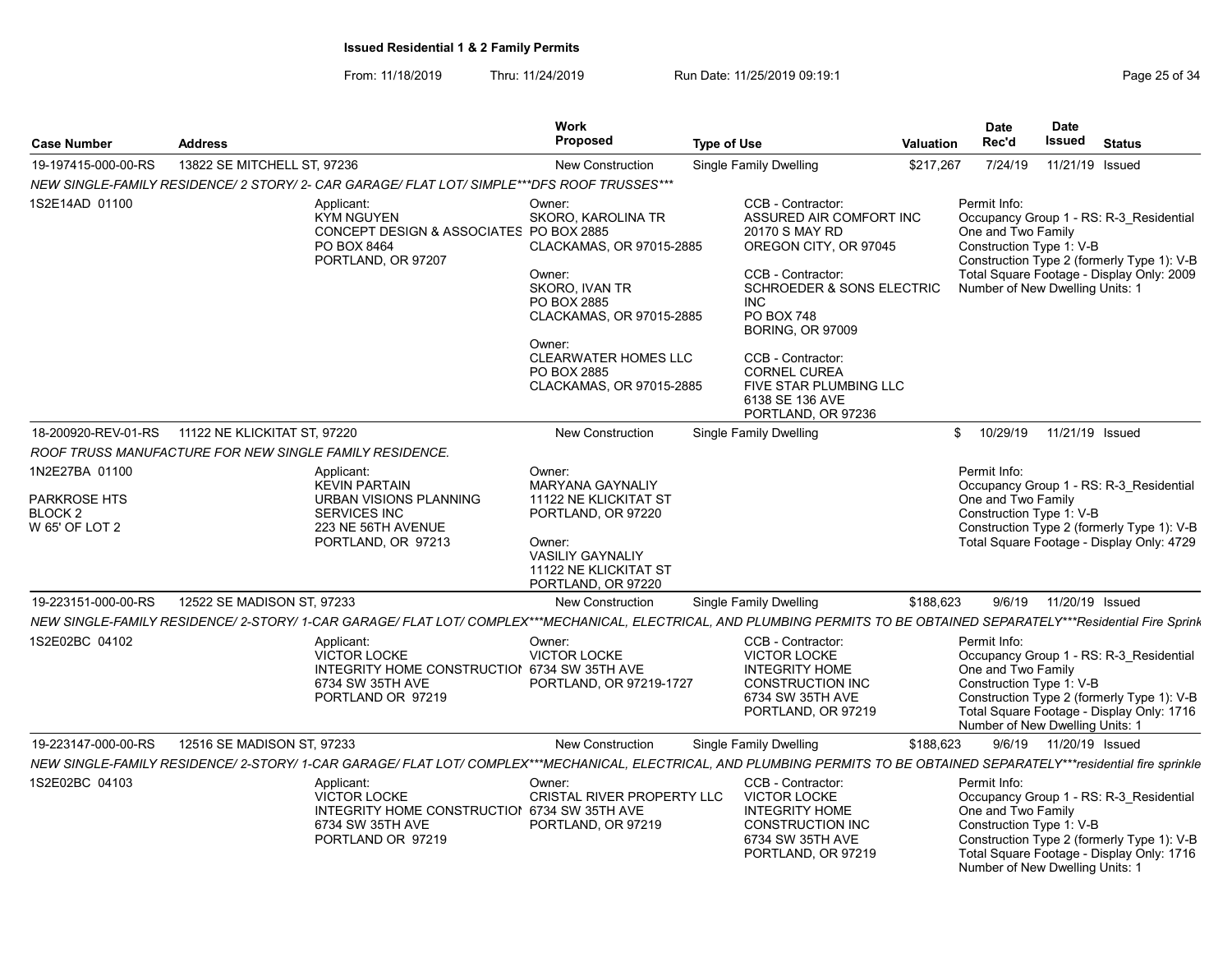From: 11/18/2019 Thru: 11/24/2019 Run Date: 11/25/2019 09:19:1 Company Page 26 of 34

| <b>Case Number</b>  | <b>Address</b>                                                                                                                                                | Work<br><b>Proposed</b>                                                                                                                                | <b>Type of Use</b>                                                                                                                                                                                                                                                                                                 | Valuation | <b>Date</b><br>Rec'd                                                                              | <b>Date</b><br><b>Issued</b> | <b>Status</b>                                                                                                                      |
|---------------------|---------------------------------------------------------------------------------------------------------------------------------------------------------------|--------------------------------------------------------------------------------------------------------------------------------------------------------|--------------------------------------------------------------------------------------------------------------------------------------------------------------------------------------------------------------------------------------------------------------------------------------------------------------------|-----------|---------------------------------------------------------------------------------------------------|------------------------------|------------------------------------------------------------------------------------------------------------------------------------|
| 19-225406-000-00-RS | 4415 NE 22ND AVE, 97211                                                                                                                                       | New Construction                                                                                                                                       | <b>Single Family Dwelling</b>                                                                                                                                                                                                                                                                                      | \$367,741 | 9/11/19                                                                                           | 11/20/19 Issued              |                                                                                                                                    |
|                     | NEW SINGLE FAMILY RESIDNCE/THREE STORY/w/ ACCESSORY DWELLING UNIT ON THE LOWER LEVEL/ONE CAR GARAGE/FLAT LOT/COMPLEX***TRADE PERMIT TO BE ONBTAINED SEPARATE* |                                                                                                                                                        |                                                                                                                                                                                                                                                                                                                    |           |                                                                                                   |                              |                                                                                                                                    |
| 1N1E23DA 03000      | Applicant:<br><b>TYSON OKELY</b><br>DEZ DEVELOPMENT LLC<br>10121 SE SUNNYSIDE RD #F1123<br>CLACKAMAS OR 97015                                                 | Owner:<br><b>DIANA RUTH</b><br>4421 NE 22ND AVE<br>PORTLAND, OR 97211-5759<br>Owner:<br>ARMOND ANDERSON<br>4421 NE 22ND AVE<br>PORTLAND, OR 97211-5759 | CCB - Contractor:<br><b>VLAD RUDNITSKY</b><br>STRUCTURE REDEVELOPMENT<br><b>LLC</b><br>PO BOX 3026<br>CLACKAMAS, OR 97015                                                                                                                                                                                          |           | Permit Info:<br>One and Two Family<br>Construction Type 1: V-B<br>Number of New Dwelling Units: 2 |                              | Occupancy Group 1 - RS: R-3 Residential<br>Construction Type 2 (formerly Type 1): V-B<br>Total Square Footage - Display Only: 3192 |
| 19-236485-000-00-RS | 5615 SE 45TH AVE, 97206                                                                                                                                       | New Construction                                                                                                                                       | Single Family Dwelling                                                                                                                                                                                                                                                                                             | \$371,562 | 10/4/19                                                                                           |                              | 11/20/19 Under Inspection                                                                                                          |
|                     | NEW SINGLE FAMILY RESIDENCE W/ ATTACHED GARAGE/ 2 STORY/FLAT LOT/ COMPLEX                                                                                     |                                                                                                                                                        |                                                                                                                                                                                                                                                                                                                    |           |                                                                                                   |                              |                                                                                                                                    |
| 1S2E18CB 11100      | Applicant:<br><b>KEVIN PARTAIN</b><br><b>URBAN VISIONS</b><br>223 NE 56TH AVE<br>PORTLAND OR 97213                                                            | Owner:<br><b>KEYSTONE LLC</b><br>14237 BRIDGE CT<br>LAKE OSWEGO, OR 97034-2177                                                                         | CCB - Contractor:<br><b>COMFORT AIR INC</b><br><b>COMFORT AIR INC</b><br>7504 NE 182ND AVE<br>VANCOUVER, WA 98682<br>CCB - Contractor:<br>ARTWORK CONSTRUCTION LLC<br>8312 SE ASPEN SUMMIT DR<br>PORTLAND, OR 97266<br>CCB - Contractor:<br>WEST TECH ELECTRIC LLC<br>3939 NW JASMINE ST<br><b>CAMAS, WA 98607</b> |           | Permit Info:<br>One and Two Family<br>Construction Type 1: V-B<br>Number of New Dwelling Units: 1 |                              | Occupancy Group 1 - RS: R-3 Residential<br>Construction Type 2 (formerly Type 1): V-B<br>Total Square Footage - Display Only: 3281 |
| 18-207595-REV-01-RS | 3675 SE 13TH AVE - Unit A, 97202                                                                                                                              | <b>New Construction</b>                                                                                                                                | Single Family Dwelling                                                                                                                                                                                                                                                                                             |           | \$11/19/19                                                                                        | 11/19/19 Issued              |                                                                                                                                    |
|                     | REVISIONS TO STRUCTURAL PAGES AND CALCS TO THIRD FLOOR SHEARWALL AND REDUCE LENGTH OF OF RESIDENCE BY ONE FOOT TO COORDINATE WITH ARCHITECTURAL DRAWINGS.     |                                                                                                                                                        |                                                                                                                                                                                                                                                                                                                    |           |                                                                                                   |                              |                                                                                                                                    |
| 1S1E11CA 12900      | Applicant:<br><b>JOHN FARLEY</b><br>PO BOX 10655<br>PORTLAND, OR 97296                                                                                        | Owner:<br><b>JOHN FARLEY</b><br>PO BOX 10655<br>PORTLAND, OR 97296-0655                                                                                | CCB - Contractor:<br><b>CLASSIC INNOVATIONS LLC</b><br>4804 NW BETHANY BLVD SUITE<br>$I - 2$ 346<br>PORTLAND, OR 97229                                                                                                                                                                                             |           | Permit Info:<br>One and Two Family<br>Construction Type 1: V-B                                    |                              | Occupancy Group 1 - RS: R-3 Residential<br>Construction Type 2 (formerly Type 1): V-B<br>Total Square Footage - Display Only: 3642 |
| 19-137862-REV-02-RS | 15274 SE FLAVEL ST, 97236                                                                                                                                     | <b>New Construction</b>                                                                                                                                | <b>Single Family Dwelling</b>                                                                                                                                                                                                                                                                                      |           | \$<br>11/22/19                                                                                    | 11/22/19 Issued              |                                                                                                                                    |
|                     | REVISION TO MOVE STAIRS IN TOWARDS HOUSE AND ADD CONCRETE PAD AT LANDING                                                                                      |                                                                                                                                                        |                                                                                                                                                                                                                                                                                                                    |           |                                                                                                   |                              |                                                                                                                                    |
| 1S2E24AC 04200      | Applicant:<br><b>EMERALD WEEKS</b><br>DR HORTON<br>4380 SW MACADAM AVE #100<br>PORTLAND, OR 97239                                                             | Owner:<br>LF II 152 LLC<br>5285 MEADOWS RD #161<br>LAKE OSWEGO, OR 97035-5251                                                                          | CCB - Contractor:<br>Andy Tiemann<br>DR HORTON INC PORTLAND<br>4380 SW MACADAM AVE STE 200<br>PORTLAND, OR 97239                                                                                                                                                                                                   |           | Permit Info:<br>One and Two Family<br>Construction Type 1: V-B                                    |                              | Occupancy Group 1 - RS: R-3 Residential<br>Construction Type 2 (formerly Type 1): V-B<br>Total Square Footage - Display Only: 2785 |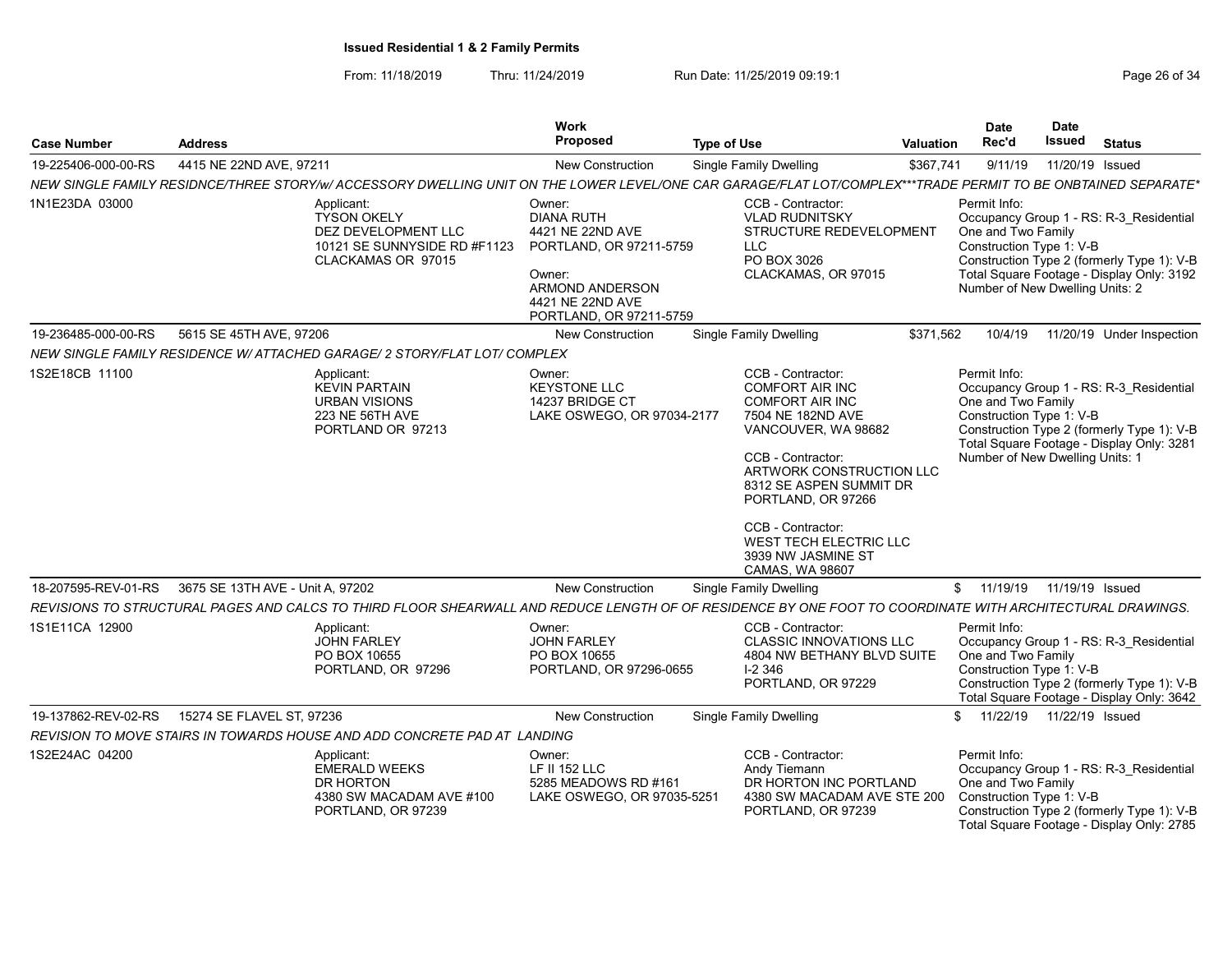From: 11/18/2019 Thru: 11/24/2019 Run Date: 11/25/2019 09:19:1 Company Page 27 of 34

| <b>Case Number</b>                                   | <b>Address</b>                  |                                                                                                                              | <b>Work</b><br><b>Proposed</b>                                                                                                                                          | <b>Type of Use</b> |                                                                                                                  | Valuation | <b>Date</b><br>Rec'd                                           | <b>Date</b><br><b>Issued</b> | <b>Status</b>                                                                                                                      |
|------------------------------------------------------|---------------------------------|------------------------------------------------------------------------------------------------------------------------------|-------------------------------------------------------------------------------------------------------------------------------------------------------------------------|--------------------|------------------------------------------------------------------------------------------------------------------|-----------|----------------------------------------------------------------|------------------------------|------------------------------------------------------------------------------------------------------------------------------------|
| 19-138034-REV-01-RS                                  | 15290 SE FLAVEL ST, 97236       |                                                                                                                              | <b>New Construction</b>                                                                                                                                                 |                    | <b>Single Family Dwelling</b>                                                                                    |           | 11/22/19<br>\$                                                 | 11/22/19 Issued              |                                                                                                                                    |
|                                                      |                                 | REVISION TO MOVE STAIR ON OPPOSITE SIDE OF DECK AND NEW CONCRETE PAD                                                         |                                                                                                                                                                         |                    |                                                                                                                  |           |                                                                |                              |                                                                                                                                    |
| 1S2E24AC 04200                                       |                                 | Applicant:<br><b>EMERALD WEEKS</b><br>DR HORTON<br>4380 SW MACADAM AVE #100<br>PORTLAND, OR 97239                            | Owner:<br>LF II 152 LLC<br>5285 MEADOWS RD #161<br>LAKE OSWEGO, OR 97035-5251                                                                                           |                    | CCB - Contractor:<br>Andy Tiemann<br>DR HORTON INC PORTLAND<br>4380 SW MACADAM AVE STE 200<br>PORTLAND, OR 97239 |           | Permit Info:<br>One and Two Family<br>Construction Type 1: V-B |                              | Occupancy Group 1 - RS: R-3 Residential<br>Construction Type 2 (formerly Type 1): V-B<br>Total Square Footage - Display Only: 2785 |
| 19-135544-REV-02-RS                                  | 15286 SE FLAVEL ST, 97236       |                                                                                                                              | <b>New Construction</b>                                                                                                                                                 |                    | <b>Single Family Dwelling</b>                                                                                    |           | \$11/22/19                                                     | 11/22/19 Issued              |                                                                                                                                    |
|                                                      |                                 | REVISION TO ADD STAIRS AND LOCATE THE STAIRS TO THE DECK CLOSER TO HOUSE                                                     |                                                                                                                                                                         |                    |                                                                                                                  |           |                                                                |                              |                                                                                                                                    |
| 1S2E24AC 04110                                       |                                 | Applicant:                                                                                                                   | Owner:                                                                                                                                                                  |                    | CCB - Contractor:                                                                                                |           | Permit Info:                                                   |                              |                                                                                                                                    |
| <b>HAWTHORNE MEADOWS</b><br>LOT 10                   |                                 | <b>EMERALD WEEKS</b><br>DR HORTON<br>4380 SW MACADAM AVE #100<br>PORTLAND, OR 97239                                          | DR HORTON INC-PORTLAND<br>4380 SW MACADAM AVE #100<br>PORTLAND, OR 97239-6411                                                                                           |                    | Andy Tiemann<br>DR HORTON INC PORTLAND<br>4380 SW MACADAM AVE STE 200<br>PORTLAND, OR 97239                      |           | One and Two Family<br>Construction Type 1: V-B                 |                              | Occupancy Group 1 - RS: R-3_Residential<br>Construction Type 2 (formerly Type 1): V-B<br>Total Square Footage - Display Only: 2768 |
| 17-289817-REV-03-RS                                  | 5750 SW KNIGHTSBRIDGE DR, 97219 |                                                                                                                              | New Construction                                                                                                                                                        |                    | <b>Single Family Dwelling</b>                                                                                    |           | 11/13/19<br>\$                                                 | 11/22/19 Issued              |                                                                                                                                    |
| REVISION TO FLOW-THROUGH PLANTER BOX FOR STORM WATER |                                 |                                                                                                                              |                                                                                                                                                                         |                    |                                                                                                                  |           |                                                                |                              |                                                                                                                                    |
| 1S1E30BD 00800                                       |                                 | Applicant:                                                                                                                   | Owner:                                                                                                                                                                  |                    | CCB - Contractor:                                                                                                |           | Permit Info:                                                   |                              |                                                                                                                                    |
| PARTITION PLAT 1991-116<br>LOT 1                     |                                 | <b>KRAIG LEMAY</b><br>MOUTAINWOOD HOMES<br>8324 SW NIMBUS AVE<br>BEAVERTON OR 97008                                          | 5750 SW KNIGHTSBRIDGE DR<br>PORTLAND, OR 97219                                                                                                                          |                    | JUDY & LARRY HELMKE FAMILY TI MOUNTAINWOOD HOMES INC<br>PO BOX 2257<br>BEAVERTON, OR 97075-2257                  |           | One and Two Family<br>Construction Type 1: V-B                 |                              | Occupancy Group 1 - RS: R-3 Residential<br>Construction Type 2 (formerly Type 1): V-B<br>Total Square Footage - Display Only: 3582 |
| 18-204877-REV-01-RS                                  | 4803 SW MARTHA ST, 97221        |                                                                                                                              | <b>New Construction</b>                                                                                                                                                 |                    | Single Family Dwelling                                                                                           | \$1.000   | 11/22/19                                                       | 11/22/19 Issued              |                                                                                                                                    |
|                                                      |                                 | REVISION TO CHANGE FOUNDATION TO AVOID TREE ROOTS. GRADE BEAM DESIGN                                                         |                                                                                                                                                                         |                    |                                                                                                                  |           |                                                                |                              |                                                                                                                                    |
| 1S1E18AD 05300                                       |                                 | Applicant:<br><b>AUSTIN CHEADLE</b><br><b>FASTER PERMITS</b><br>2000 SW 1ST AVE SUITE 420<br>PORTLAND, OR 97201              | Owner:<br>HORIZON NORTHWEST INC<br>13500 SW PACIFIC HWY #58<br>TIGARD, OR 97223-8330                                                                                    |                    | CCB - Contractor:<br>HORIZON NORTHWEST INC<br>13500 SW PACIFIC HWY STE 58<br><b>TIGARD, OR 97223</b>             |           | Permit Info:<br>One and Two Family<br>Construction Type 1: V-B |                              | Occupancy Group 1 - RS: R-3 Residential<br>Construction Type 2 (formerly Type 1): V-B<br>Total Square Footage - Display Only: 3250 |
| 19-163298-REV-01-RS                                  | 2535 SW HILLCREST DR, 97201     |                                                                                                                              | New Construction                                                                                                                                                        |                    | <b>Single Family Dwelling</b>                                                                                    |           | 10/4/19<br>\$                                                  | 11/22/19 Issued              |                                                                                                                                    |
|                                                      |                                 | REVISION OF MINOR STRUCTURAL CHANGES TO MEET FIELD CONDITIONS AND MODIFY FIRE PLACE DESIGN TO WOOD FRAME FROM CUSTOM MASONRY |                                                                                                                                                                         |                    |                                                                                                                  |           |                                                                |                              |                                                                                                                                    |
| 1S1E04CC 03800                                       |                                 | Applicant:<br><b>BRADLEE HERSEY</b><br><b>FASTER PERMITS</b><br>2000 SW 1ST AVE, STE 420<br>PORTLAND OR 97201                | Owner:<br>CAROL KUSE EHLEN REV TR<br>0836 SW CURRY ST #100<br>PORTLAND, OR 97239<br>Owner:<br>JEFFREY SCOTT EHLEN REV TR<br>0836 SW CURRY ST #100<br>PORTLAND, OR 97239 |                    | CCB - Contractor:<br>COWAN CONSTRUCTION LLC<br>PO BOX 1846<br>TUALATIN, OR 97062                                 |           | Permit Info:<br>One and Two Family<br>Construction Type 1: V-B |                              | Occupancy Group 1 - RS: R-3 Residential<br>Construction Type 2 (formerly Type 1): V-B<br>Total Square Footage - Display Only: 6710 |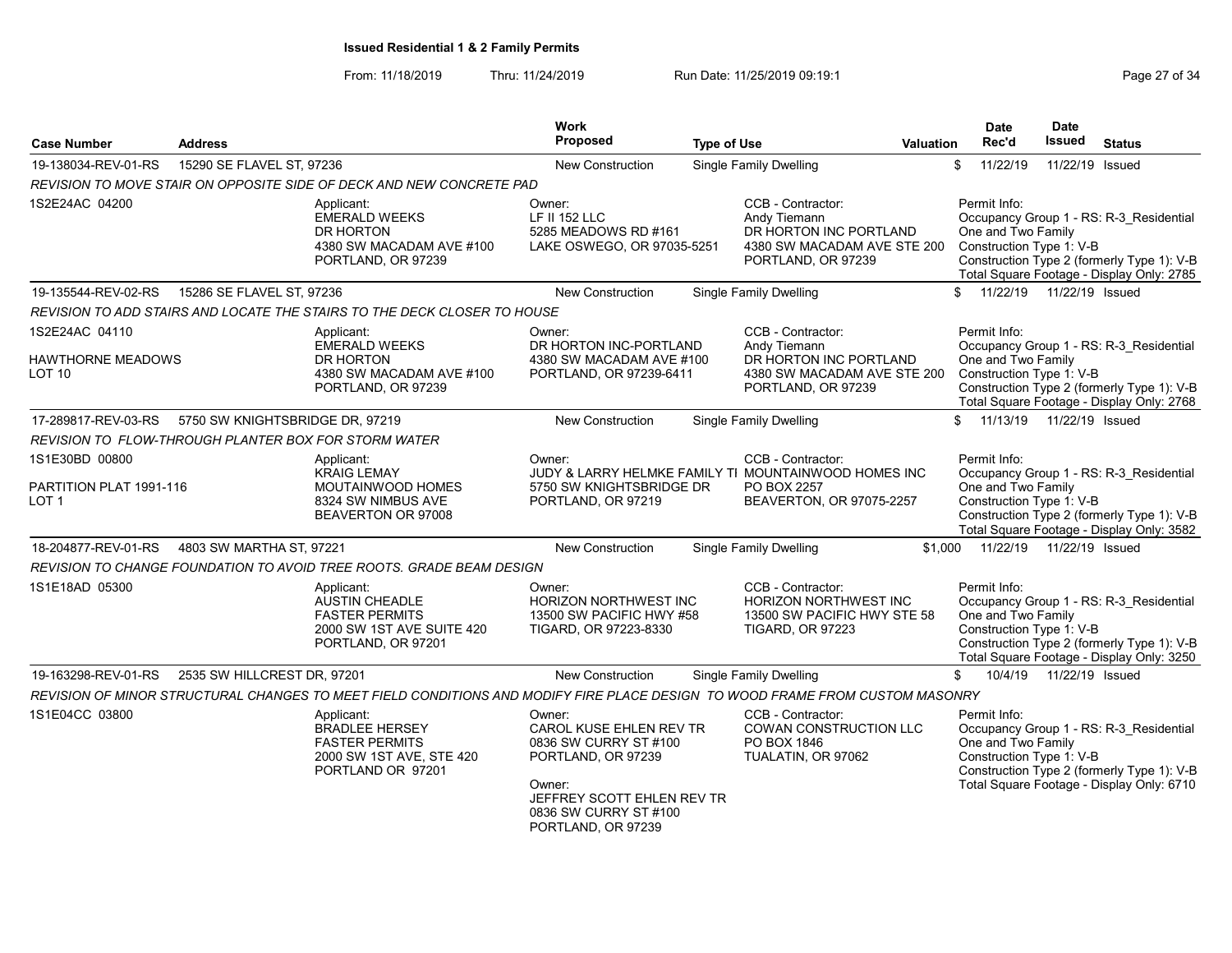From: 11/18/2019 Thru: 11/24/2019 Run Date: 11/25/2019 09:19:1

| <b>Case Number</b>                              | <b>Address</b>          |                                                                                                         | <b>Work</b><br>Proposed                                                                                                                                     | <b>Type of Use</b>                                                                                                                                                                                                                                                                                                                                                                                                      | <b>Valuation</b> | Date<br>Rec'd  | <b>Date</b><br><b>Issued</b>                   | <b>Status</b>                                                                                                                      |
|-------------------------------------------------|-------------------------|---------------------------------------------------------------------------------------------------------|-------------------------------------------------------------------------------------------------------------------------------------------------------------|-------------------------------------------------------------------------------------------------------------------------------------------------------------------------------------------------------------------------------------------------------------------------------------------------------------------------------------------------------------------------------------------------------------------------|------------------|----------------|------------------------------------------------|------------------------------------------------------------------------------------------------------------------------------------|
| 19-178041-REV-02-RS                             | 3811 NE 18TH AVE, 97212 |                                                                                                         | <b>New Construction</b>                                                                                                                                     | <b>Single Family Dwelling</b>                                                                                                                                                                                                                                                                                                                                                                                           |                  | \$<br>11/21/19 |                                                | 11/21/19 Issued                                                                                                                    |
| REVISION TO UPDATE STRUCTURAL DETAIL OF PARAPET |                         |                                                                                                         |                                                                                                                                                             |                                                                                                                                                                                                                                                                                                                                                                                                                         |                  |                |                                                |                                                                                                                                    |
| 1N1E23DC 11100                                  |                         | Applicant:<br><b>RYAN PICKREL</b><br><b>FASTER PERMITS</b><br>2000 SW 1ST AVE #420<br>PORTLAND OR 97201 | Owner:<br><b>JOHAN KERS</b><br>3815 NE 18TH AVE<br>PORTLAND, OR 97212<br>Owner:<br><b>JOANNE CHAN</b><br>3815 NE 18TH AVE<br>PORTLAND, OR 97212             | CCB - Contractor:<br>Gary L. Phillis<br>PHILLIS CONSTRUCTION CO<br>9409 NE COLFAX ST<br>PORTLAND, OR 97220<br>CCB - Contractor:<br>RUSSELL & SONS PLUMBING INC<br>6015 NE 88TH ST<br>VANCOUVER, WA 98665<br>CCB - Contractor:<br><b>LANTIL LLC</b><br>11490 SE JENNIFER STREET<br>CLACKAMAS, OR 97015<br>CCB - Contractor:<br>OREGON HOMEWORKS LLC<br>10200 SW EASTRIDGE STREET<br><b>STE 200</b><br>PORTLAND, OR 97225 |                  | Permit Info:   | One and Two Family<br>Construction Type 1: V-B | Occupancy Group 1 - RS: R-3 Residential<br>Construction Type 2 (formerly Type 1): V-B<br>Total Square Footage - Display Only: 2809 |
| 19-179665-DFS-02-RS                             | 3416 SE 36TH AVE, 97202 |                                                                                                         | <b>New Construction</b>                                                                                                                                     | Townhouse (2 Units)                                                                                                                                                                                                                                                                                                                                                                                                     | \$3,000          | 9/24/19        |                                                | 11/21/19 Issued                                                                                                                    |
| <b>DFS FOR FIRE SPRINKLERS</b>                  |                         |                                                                                                         |                                                                                                                                                             |                                                                                                                                                                                                                                                                                                                                                                                                                         |                  |                |                                                |                                                                                                                                    |
| 1S1E12AC 03103                                  |                         | Applicant:<br><b>KEVIN PARTAIN</b><br><b>URBAN VISIONS</b><br>223 NE 56TH AVE<br>PORTLAND OR 97213      | Owner:<br>DAWN KASSEBAUM<br>16081 S MOORE RD<br>OREGON CITY, OR 97045-9340<br>Owner:<br>RICHARD KASSEBAUM<br>16081 S MOORE RD<br>OREGON CITY, OR 97045-9340 | CCB - Contractor:<br>BLUESTONE HOMES INC<br>16081 S MOORE RD<br>OREGON CITY, OR 97045<br>CCB - Contractor:<br>SUNLIGHT ELECTRIC INC<br>2804 NE 65TH AVE STE D<br>VANCOUVER, WA 98661<br>CCB - Contractor:<br><b>FOSTER PLUMBING</b><br><b>INCORPORATED</b><br>10100 SW EVERGREEN COURT<br>WILSONVILLE, OR 97070<br>CCB - Contractor:<br><b>G G MECHANICAL INC</b><br>126 S 23RD AVE<br>CORNELIUS, OR 97113              |                  | Permit Info:   | One and Two Family<br>Construction Type 1: V-B | Occupancy Group 1 - RS: R-3 Residential<br>Construction Type 2 (formerly Type 1): V-B<br>Total Square Footage - Display Only: 2205 |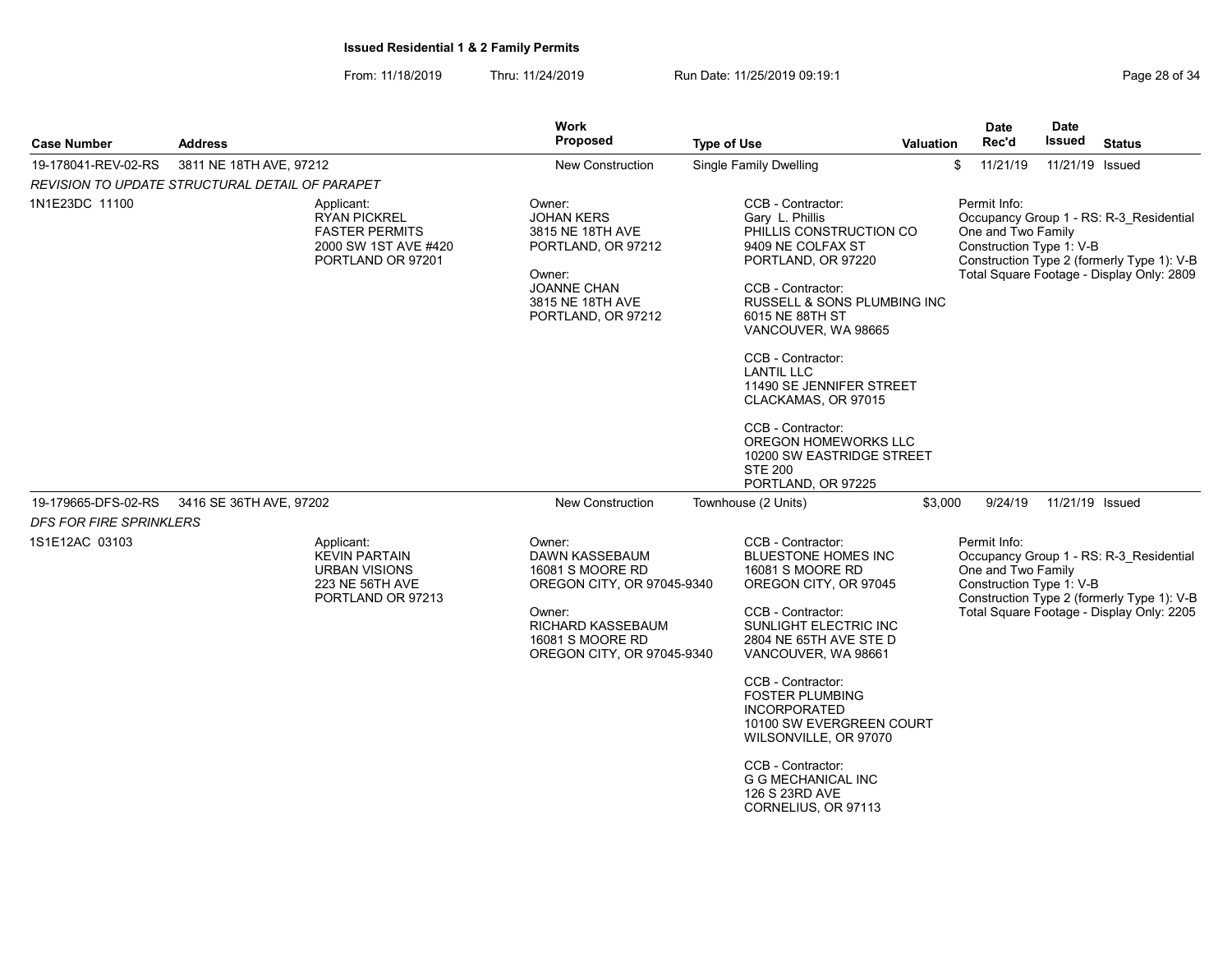From: 11/18/2019 Thru: 11/24/2019 Run Date: 11/25/2019 09:19:1

| <b>Case Number</b>             | <b>Address</b>                                                                                                                       | <b>Work</b><br>Proposed                                                                                                                                            | <b>Type of Use</b> |                                                                                                                                                                                                                                                                                                                                                                                                                   | Valuation | <b>Date</b><br>Rec'd                                           | <b>Date</b><br><b>Issued</b> | <b>Status</b>                                                                                                                      |
|--------------------------------|--------------------------------------------------------------------------------------------------------------------------------------|--------------------------------------------------------------------------------------------------------------------------------------------------------------------|--------------------|-------------------------------------------------------------------------------------------------------------------------------------------------------------------------------------------------------------------------------------------------------------------------------------------------------------------------------------------------------------------------------------------------------------------|-----------|----------------------------------------------------------------|------------------------------|------------------------------------------------------------------------------------------------------------------------------------|
| 19-179640-DFS-02-RS            | 3412 SE 36TH AVE, 97202                                                                                                              | <b>New Construction</b>                                                                                                                                            |                    | Townhouse (2 Units)                                                                                                                                                                                                                                                                                                                                                                                               | \$3,000   | 9/24/19                                                        | 11/21/19 Issued              |                                                                                                                                    |
| <b>DFS FOR FIRE SPRINKLERS</b> |                                                                                                                                      |                                                                                                                                                                    |                    |                                                                                                                                                                                                                                                                                                                                                                                                                   |           |                                                                |                              |                                                                                                                                    |
| 1S1E12AC 03102                 | Applicant:<br><b>KEVIN PARTAIN</b><br><b>URBAN VISIONS</b><br>223 NE 56TH AVE<br>PORTLAND OR 97213                                   | Owner:<br>DAWN KASSEBAUM<br>16081 S MOORE RD<br>OREGON CITY, OR 97045-9340<br>Owner:<br><b>RICHARD KASSEBAUM</b><br>16081 S MOORE RD<br>OREGON CITY, OR 97045-9340 |                    | CCB - Contractor:<br><b>BLUESTONE HOMES INC</b><br>16081 S MOORE RD<br>OREGON CITY, OR 97045<br>CCB - Contractor:<br>SUNLIGHT ELECTRIC INC<br>2804 NE 65TH AVE STE D<br>VANCOUVER, WA 98661<br>CCB - Contractor:<br><b>FOSTER PLUMBING</b><br><b>INCORPORATED</b><br>10100 SW EVERGREEN COURT<br>WILSONVILLE, OR 97070<br>CCB - Contractor:<br><b>G G MECHANICAL INC</b><br>126 S 23RD AVE<br>CORNELIUS, OR 97113 |           | Permit Info:<br>One and Two Family<br>Construction Type 1: V-B |                              | Occupancy Group 1 - RS: R-3_Residential<br>Construction Type 2 (formerly Type 1): V-B<br>Total Square Footage - Display Only: 2205 |
| 18-249174-REV-01-RS            | 8550 SE BROOKLYN ST, 97266<br>CHANGE ENERGY PATH FROM (C) DUCTLESS HEAT PUMP TO (A) HIGH ENERGY GAS FIRED FURNACE                    | <b>New Construction</b>                                                                                                                                            |                    | Townhouse (3 or more units)                                                                                                                                                                                                                                                                                                                                                                                       | \$        | 11/22/19                                                       | 11/22/19 Issued              |                                                                                                                                    |
| 1S2E09BC 04300                 | Applicant:<br><b>MICHAEL SUSAK</b><br><b>SUSAK PROPERTIES</b><br>6663 SW BEAVERTON HILLSDALE<br><b>HWY #194</b><br>PORTLAND OR 97225 | Owner:<br>SHOU-AN CHEN<br>3300 LINCOLN AVE NE<br>RENTON, WA 98056<br>Owner:<br>SAMANTHA CHEN<br>3300 LINCOLN AVE NE<br><b>RENTON, WA 98056</b>                     |                    | CCB - Contractor:<br><b>DAMIR KARIN</b><br>DK HOMES LLC<br>PO BOX 90277<br>PORTLAND, OR 97290<br>CCB - Contractor:<br><b>CORNEL CUREA</b><br>FIVE STAR PLUMBING LLC<br>6138 SE 136 AVE<br>PORTLAND, OR 97236<br>CCB - Contractor:<br><b>GRIZZLY ELECTRIC INC</b><br>2114 MAIN ST STE 100-117                                                                                                                      |           | Permit Info:<br>One and Two Family<br>Construction Type 1: V-B |                              | Occupancy Group 1 - RS: R-3_Residential<br>Construction Type 2 (formerly Type 1): V-B<br>Total Square Footage - Display Only: 1540 |

VANCOUVER, WA 98660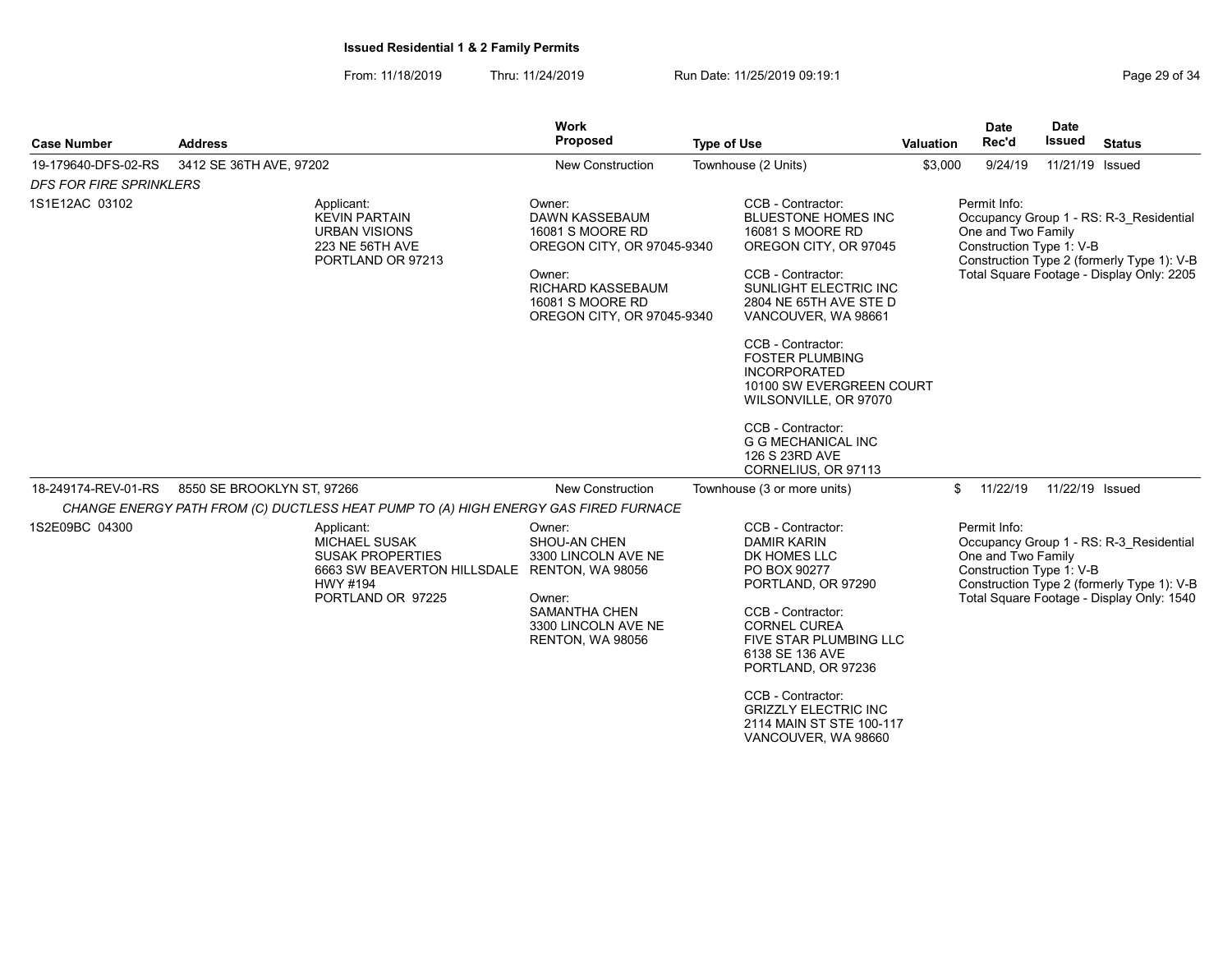From: 11/18/2019 Thru: 11/24/2019 Run Date: 11/25/2019 09:19:1 Company Page 30 of 34

| <b>Address</b> |                                                                                                                                      | Proposed                                                                                                                                              | <b>Type of Use</b>                                                                                                                                                                                                                                            | <b>Date</b><br>Rec'd                                                                | <b>Date</b><br><b>Issued</b> | <b>Status</b>                                                                                                                                                                                                                                                                                                                                                                                                                       |
|----------------|--------------------------------------------------------------------------------------------------------------------------------------|-------------------------------------------------------------------------------------------------------------------------------------------------------|---------------------------------------------------------------------------------------------------------------------------------------------------------------------------------------------------------------------------------------------------------------|-------------------------------------------------------------------------------------|------------------------------|-------------------------------------------------------------------------------------------------------------------------------------------------------------------------------------------------------------------------------------------------------------------------------------------------------------------------------------------------------------------------------------------------------------------------------------|
|                |                                                                                                                                      | <b>New Construction</b>                                                                                                                               | Townhouse (3 or more units)                                                                                                                                                                                                                                   |                                                                                     |                              | 11/22/19 Issued                                                                                                                                                                                                                                                                                                                                                                                                                     |
|                |                                                                                                                                      |                                                                                                                                                       |                                                                                                                                                                                                                                                               |                                                                                     |                              |                                                                                                                                                                                                                                                                                                                                                                                                                                     |
|                | Applicant:<br><b>MICHAEL SUSAK</b><br><b>SUSAK PROPERTIES</b><br>6663 SW BEAVERTON HILLSDALE<br>HWY #194<br>PORTLAND OR 97225        | Owner:<br>SHOU-AN CHEN<br>3300 LINCOLN AVE NE<br>RENTON, WA 98056<br>Owner:<br><b>SAMANTHA CHEN</b><br>3300 LINCOLN AVE NE<br>RENTON, WA 98056        | CCB - Contractor:<br><b>DAMIR KARIN</b><br>DK HOMES LLC<br>PO BOX 90277<br>PORTLAND, OR 97290<br>CCB - Contractor:<br><b>CORNEL CUREA</b><br>6138 SE 136 AVE<br>PORTLAND, OR 97236<br>CCB - Contractor:<br><b>GRIZZLY ELECTRIC INC</b><br>VANCOUVER, WA 98660 | Permit Info:                                                                        |                              |                                                                                                                                                                                                                                                                                                                                                                                                                                     |
|                |                                                                                                                                      | <b>New Construction</b>                                                                                                                               | Townhouse (3 or more units)                                                                                                                                                                                                                                   |                                                                                     |                              | 11/22/19 Issued                                                                                                                                                                                                                                                                                                                                                                                                                     |
|                |                                                                                                                                      |                                                                                                                                                       |                                                                                                                                                                                                                                                               |                                                                                     |                              |                                                                                                                                                                                                                                                                                                                                                                                                                                     |
|                | Applicant:<br><b>MICHAEL SUSAK</b><br><b>SUSAK PROPERTIES</b><br>6663 SW BEAVERTON HILLSDALE<br><b>HWY #194</b><br>PORTLAND OR 97225 | Owner:<br>SHOU-AN CHEN<br>3300 LINCOLN AVE NE<br>RENTON, WA 98056<br>Owner:<br><b>SAMANTHA CHEN</b><br>3300 LINCOLN AVE NE<br><b>RENTON, WA 98056</b> | CCB - Contractor:<br><b>DAMIR KARIN</b><br>DK HOMES LLC<br>PO BOX 90277<br>PORTLAND, OR 97290<br>CCB - Contractor:<br><b>CORNEL CUREA</b><br>6138 SE 136 AVE<br>PORTLAND, OR 97236<br>CCB - Contractor:                                                       | Permit Info:                                                                        |                              |                                                                                                                                                                                                                                                                                                                                                                                                                                     |
|                |                                                                                                                                      | 8554 SE BROOKLYN ST, 97266<br>8552 SE BROOKLYN ST, 97266                                                                                              | Work<br>CHANGE ENERGY PATH FROM (C) DUCTLESS HEAT PUMP TO (A) HIGH ENERGY GAS FIRED FURNACE<br>CHANGE ENERGY PATH FROM (C) DUCTLESS HEAT PUMP TO (A) HIGH ENERGY GAS FIRED FURNACE                                                                            | <b>FIVE STAR PLUMBING LLC</b><br>2114 MAIN ST STE 100-117<br>FIVE STAR PLUMBING LLC | Valuation<br>\$<br>\$        | 11/22/19<br>Occupancy Group 1 - RS: R-3_Residential<br>One and Two Family<br>Construction Type 1: V-B<br>Construction Type 2 (formerly Type 1): V-B<br>Total Square Footage - Display Only: 1540<br>11/22/19<br>Occupancy Group 1 - RS: R-3 Residential<br>One and Two Family<br>Construction Type 1: V-B<br>Construction Type 2 (formerly Type 1): V-B<br>Total Square Footage - Display Only: 1540<br><b>GRIZZLY ELECTRIC INC</b> |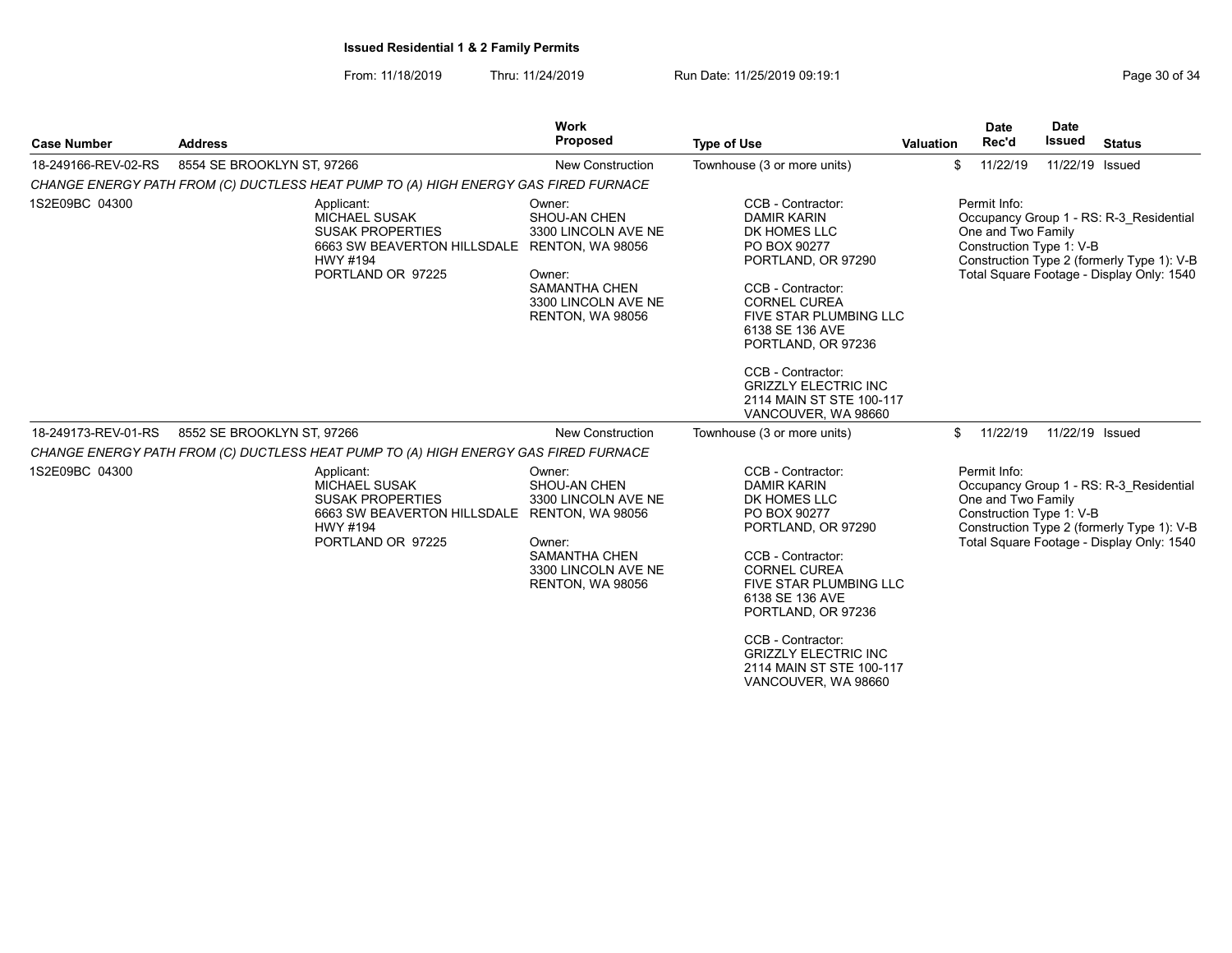From: 11/18/2019 Thru: 11/24/2019 Run Date: 11/25/2019 09:19:1 Company Page 31 of 34

| <b>Case Number</b>  | <b>Address</b>                                                                                                                            | Work<br><b>Proposed</b>                                                         | <b>Type of Use</b>                                                                                                                                                                                                                                                                                                                                                                               | <b>Valuation</b> | Date<br>Rec'd                                                                                             | Date<br>Issued  | <b>Status</b>                                                                      |
|---------------------|-------------------------------------------------------------------------------------------------------------------------------------------|---------------------------------------------------------------------------------|--------------------------------------------------------------------------------------------------------------------------------------------------------------------------------------------------------------------------------------------------------------------------------------------------------------------------------------------------------------------------------------------------|------------------|-----------------------------------------------------------------------------------------------------------|-----------------|------------------------------------------------------------------------------------|
| 18-224973-REV-01-RS | 8622 N EDISON ST, 97203                                                                                                                   | New Construction                                                                | Townhouse (3 or more units)                                                                                                                                                                                                                                                                                                                                                                      | \$9,748          | 9/13/19                                                                                                   | 11/21/19 Issued |                                                                                    |
|                     | VALUE ADDED REVISION FOR NEW DECKS AND REVISE PLANS TO ACCURATELY REFLECT SLOPE ON SITE AND REVISE ROOF STRUCTURE, EXTERIOR STAIR LAYOUT. |                                                                                 |                                                                                                                                                                                                                                                                                                                                                                                                  |                  |                                                                                                           |                 |                                                                                    |
| 1N1W12BD 06700      | Applicant:<br><b>ZAC HORTON</b><br><b>FASTER PERMITS</b><br>2000 SW 1ST AVE, STE 420<br>PORTLAND OR 97201                                 | Owner:<br><b>BTS HOMES INC</b><br>237 NE CHKALOV DR #125<br>VANCOUVER, WA 98684 | CCB - Contractor:<br>ARTWORK CONSTRUCTION LLC<br>8312 SE ASPEN SUMMIT DR<br>PORTLAND, OR 97266<br>CCB - Contractor:<br><b>DIRECT MECHANICAL</b><br><b>CONTRACTORS LLC</b><br>PO BOX 872472<br>VANCOUVER, WA 98687<br>CCB - Contractor:<br><b>BTS HOMES INC</b><br>2101 SE 98TH AVE<br>VANCOUVER, WA 98664<br>CCB - Contractor:<br>RIVER CITY ELECTRIC INC<br>4733 N ADAMS ST                     |                  | Permit Info:<br>Occupancy Group 1 - RS: U Decks,<br>Patios, Porches, Carports<br>Construction Type 1: V-B |                 | Construction Type 2 (formerly Type 1):<br>Total Square Footage - Display Only: 400 |
| 18-225000-REV-01-RS | 6875 N SALEM AVE, 97203                                                                                                                   | <b>New Construction</b>                                                         | CAMAS, WA 98607<br>Townhouse (3 or more units)                                                                                                                                                                                                                                                                                                                                                   | \$9,748          | 9/13/19                                                                                                   | 11/21/19 Issued |                                                                                    |
|                     | VALUE ADDED REVISION FOR NEW DECKS AND REVISE PLANS TO ACCURATELY REFLECT SLOPE ON SITE AND REVISE ROOF STRUCTURE, EXTERIOR STAIR LAYOUT. |                                                                                 |                                                                                                                                                                                                                                                                                                                                                                                                  |                  |                                                                                                           |                 |                                                                                    |
| 1N1W12BD 06700      | Applicant:<br><b>ZAC HORTON</b><br><b>FASTER PERMITS</b><br>2000 SW 1ST AVE, STE 420<br>PORTLAND OR 97201                                 | Owner:<br><b>BTS HOMES INC</b><br>237 NE CHKALOV DR #125<br>VANCOUVER, WA 98684 | CCB - Contractor:<br>ARTWORK CONSTRUCTION LLC<br>8312 SE ASPEN SUMMIT DR<br>PORTLAND, OR 97266<br>CCB - Contractor:<br><b>DIRECT MECHANICAL</b><br>CONTRACTORS LLC<br>PO BOX 872472<br>VANCOUVER, WA 98687<br>CCB - Contractor:<br><b>BTS HOMES INC</b><br>2101 SE 98TH AVE<br>VANCOUVER, WA 98664<br>CCB - Contractor:<br><b>RIVER CITY ELECTRIC INC.</b><br>4733 N ADAMS ST<br>CAMAS, WA 98607 |                  | Permit Info:<br>Occupancy Group 1 - RS: U Decks,<br>Patios, Porches, Carports<br>Construction Type 1: V-B |                 | Construction Type 2 (formerly Type 1):<br>Total Square Footage - Display Only: 400 |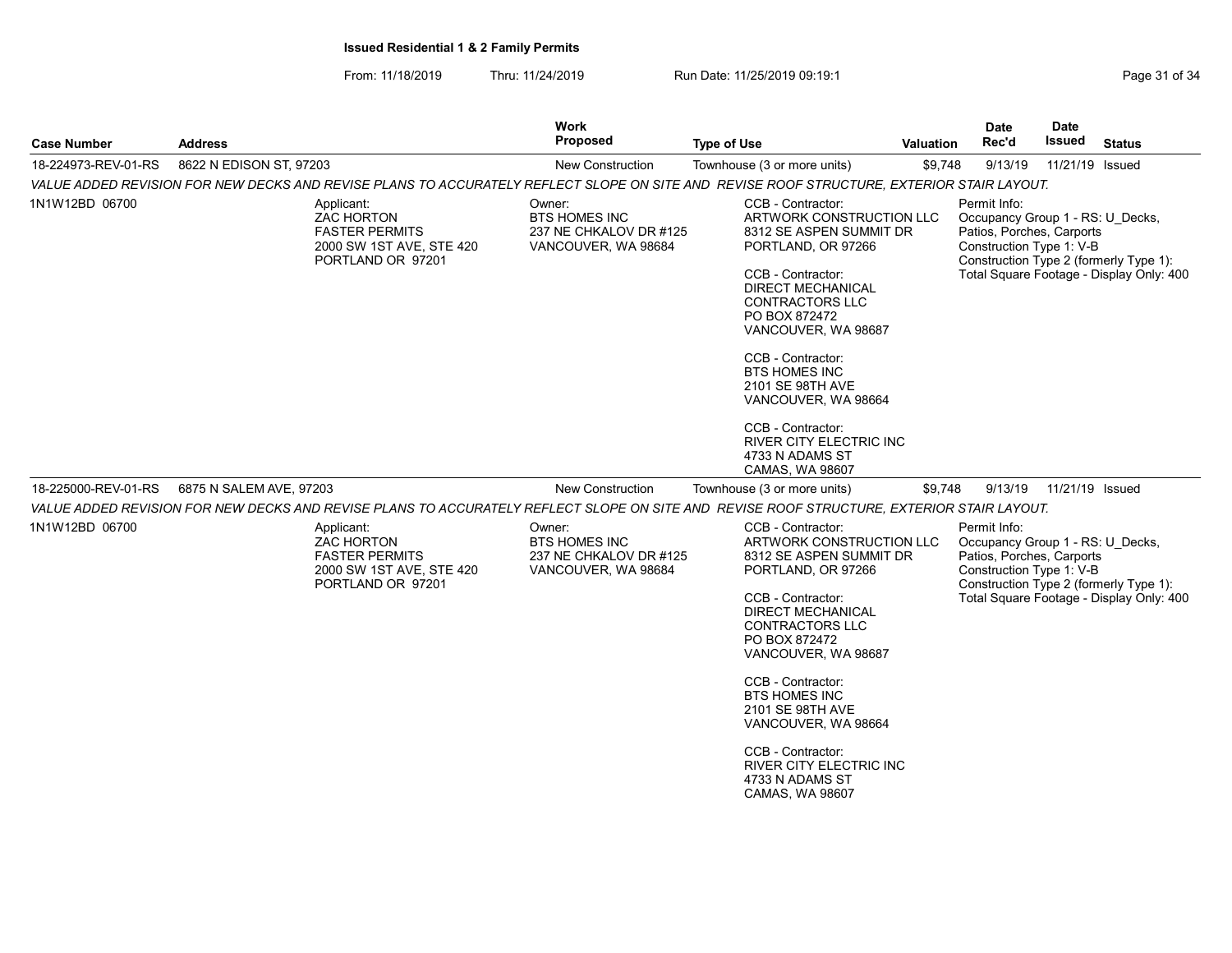From: 11/18/2019 Thru: 11/24/2019 Run Date: 11/25/2019 09:19:1 Company Page 32 of 34

| <b>Case Number</b>  | <b>Address</b>                                                                                                                            | Work<br>Proposed                                                                | <b>Type of Use</b>                                                                                                                                                                                                                                                                                                                                                                                      | <b>Valuation</b> | <b>Date</b><br>Rec'd                                                                                      | <b>Date</b><br>Issued | <b>Status</b>                                                                      |  |  |
|---------------------|-------------------------------------------------------------------------------------------------------------------------------------------|---------------------------------------------------------------------------------|---------------------------------------------------------------------------------------------------------------------------------------------------------------------------------------------------------------------------------------------------------------------------------------------------------------------------------------------------------------------------------------------------------|------------------|-----------------------------------------------------------------------------------------------------------|-----------------------|------------------------------------------------------------------------------------|--|--|
| 18-224999-REV-01-RS | 8606 N EDISON ST, 97203                                                                                                                   | <b>New Construction</b>                                                         | Townhouse (3 or more units)                                                                                                                                                                                                                                                                                                                                                                             | \$9,748          | 9/13/19                                                                                                   | 11/21/19 Issued       |                                                                                    |  |  |
|                     |                                                                                                                                           |                                                                                 | VALUE ADDED REVISION FOR NEW DECKS AND REVISE PLANS TO ACCURATELY REFLECT SLOPE ON SITE AND REVISE ROOF STRUCTURE, EXTERIOR STAIR LAYOUT.                                                                                                                                                                                                                                                               |                  |                                                                                                           |                       |                                                                                    |  |  |
| 1N1W12BD 06700      | Applicant:<br>ZAC HORTON<br><b>FASTER PERMITS</b><br>2000 SW 1ST AVE, STE 420<br>PORTLAND OR 97201                                        | Owner:<br><b>BTS HOMES INC</b><br>237 NE CHKALOV DR #125<br>VANCOUVER, WA 98684 | CCB - Contractor:<br>ARTWORK CONSTRUCTION LLC<br>8312 SE ASPEN SUMMIT DR<br>PORTLAND, OR 97266<br>CCB - Contractor:<br><b>DIRECT MECHANICAL</b><br><b>CONTRACTORS LLC</b><br>PO BOX 872472<br>VANCOUVER, WA 98687<br>CCB - Contractor:<br><b>BTS HOMES INC</b><br>2101 SE 98TH AVE<br>VANCOUVER, WA 98664<br>CCB - Contractor:<br>RIVER CITY ELECTRIC INC<br>4733 N ADAMS ST<br>CAMAS, WA 98607         |                  | Permit Info:<br>Occupancy Group 1 - RS: U Decks,<br>Patios, Porches, Carports<br>Construction Type 1: V-B |                       | Construction Type 2 (formerly Type 1):<br>Total Square Footage - Display Only: 400 |  |  |
| 18-224996-REV-01-RS | 8610 N EDISON ST, 97203                                                                                                                   | <b>New Construction</b>                                                         | Townhouse (3 or more units)                                                                                                                                                                                                                                                                                                                                                                             | \$9,748          | 9/13/19                                                                                                   | 11/21/19 Issued       |                                                                                    |  |  |
|                     | VALUE ADDED REVISION FOR NEW DECKS AND REVISE PLANS TO ACCURATELY REFLECT SLOPE ON SITE AND REVISE ROOF STRUCTURE, EXTERIOR STAIR LAYOUT. |                                                                                 |                                                                                                                                                                                                                                                                                                                                                                                                         |                  |                                                                                                           |                       |                                                                                    |  |  |
| 1N1W12BD 06700      | Applicant:<br><b>ZAC HORTON</b><br><b>FASTER PERMITS</b><br>2000 SW 1ST AVE, STE 420<br>PORTLAND OR 97201                                 | Owner:<br><b>BTS HOMES INC</b><br>237 NE CHKALOV DR #125<br>VANCOUVER, WA 98684 | CCB - Contractor:<br>ARTWORK CONSTRUCTION LLC<br>8312 SE ASPEN SUMMIT DR<br>PORTLAND, OR 97266<br>CCB - Contractor:<br><b>DIRECT MECHANICAL</b><br><b>CONTRACTORS LLC</b><br>PO BOX 872472<br>VANCOUVER, WA 98687<br>CCB - Contractor:<br><b>BTS HOMES INC</b><br>2101 SE 98TH AVE<br>VANCOUVER, WA 98664<br>CCB - Contractor:<br><b>RIVER CITY ELECTRIC INC.</b><br>4733 N ADAMS ST<br>CAMAS, WA 98607 |                  | Permit Info:<br>Occupancy Group 1 - RS: U Decks,<br>Patios, Porches, Carports<br>Construction Type 1: V-B |                       | Construction Type 2 (formerly Type 1):<br>Total Square Footage - Display Only: 400 |  |  |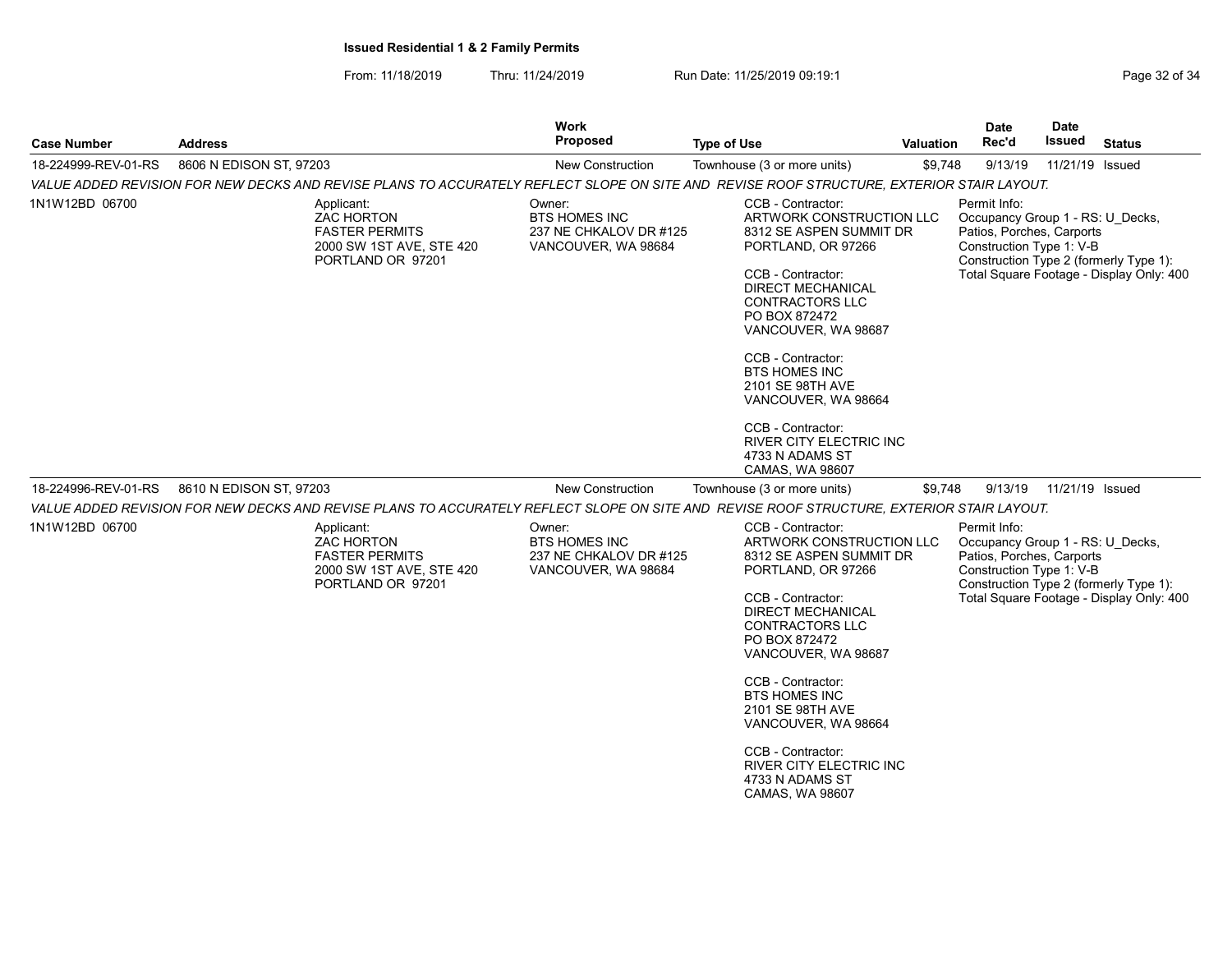From: 11/18/2019 Thru: 11/24/2019 Run Date: 11/25/2019 09:19:1 Company of 34

| <b>Case Number</b>  | <b>Address</b>                                                                                                                            | Work<br><b>Proposed</b>                                                         | <b>Type of Use</b>                                                                                                                                                                                                                                                                                                                                                                              | <b>Valuation</b> | <b>Date</b><br>Rec'd                                                                                      | <b>Date</b><br><b>Issued</b> | <b>Status</b>                                                                      |
|---------------------|-------------------------------------------------------------------------------------------------------------------------------------------|---------------------------------------------------------------------------------|-------------------------------------------------------------------------------------------------------------------------------------------------------------------------------------------------------------------------------------------------------------------------------------------------------------------------------------------------------------------------------------------------|------------------|-----------------------------------------------------------------------------------------------------------|------------------------------|------------------------------------------------------------------------------------|
| 18-224995-REV-01-RS | 8614 N EDISON ST, 97203                                                                                                                   | <b>New Construction</b>                                                         | Townhouse (3 or more units)                                                                                                                                                                                                                                                                                                                                                                     | \$9,748          | 9/13/19                                                                                                   | 11/21/19 Issued              |                                                                                    |
|                     | VALUE ADDED REVISION FOR NEW DECKS AND REVISE PLANS TO ACCURATELY REFLECT SLOPE ON SITE AND REVISE ROOF STRUCTURE, EXTERIOR STAIR LAYOUT. |                                                                                 |                                                                                                                                                                                                                                                                                                                                                                                                 |                  |                                                                                                           |                              |                                                                                    |
| 1N1W12BD 06700      | Applicant:<br><b>ZAC HORTON</b><br><b>FASTER PERMITS</b><br>2000 SW 1ST AVE, STE 420<br>PORTLAND OR 97201                                 | Owner:<br><b>BTS HOMES INC</b><br>237 NE CHKALOV DR #125<br>VANCOUVER, WA 98684 | CCB - Contractor:<br>ARTWORK CONSTRUCTION LLC<br>8312 SE ASPEN SUMMIT DR<br>PORTLAND, OR 97266<br>CCB - Contractor:<br><b>DIRECT MECHANICAL</b><br><b>CONTRACTORS LLC</b><br>PO BOX 872472<br>VANCOUVER, WA 98687<br>CCB - Contractor:<br><b>BTS HOMES INC</b><br>2101 SE 98TH AVE<br>VANCOUVER, WA 98664<br>CCB - Contractor:<br>RIVER CITY ELECTRIC INC<br>4733 N ADAMS ST<br>CAMAS, WA 98607 |                  | Permit Info:<br>Occupancy Group 1 - RS: U Decks,<br>Patios, Porches, Carports<br>Construction Type 1: V-B |                              | Construction Type 2 (formerly Type 1):<br>Total Square Footage - Display Only: 400 |
| 18-224988-REV-01-RS | 8618 N EDISON ST, 97203                                                                                                                   | <b>New Construction</b>                                                         | Townhouse (3 or more units)                                                                                                                                                                                                                                                                                                                                                                     | \$9,748          | 9/13/19                                                                                                   | 11/21/19 Issued              |                                                                                    |
|                     | VALUE ADDED REVISION FOR NEW DECKS AND REVISE PLANS TO ACCURATELY REFLECT SLOPE ON SITE AND REVISE ROOF STRUCTURE, EXTERIOR STAIR LAYOUT. |                                                                                 |                                                                                                                                                                                                                                                                                                                                                                                                 |                  |                                                                                                           |                              |                                                                                    |
| 1N1W12BD 06700      | Applicant:<br><b>ZAC HORTON</b><br><b>FASTER PERMITS</b><br>2000 SW 1ST AVE, STE 420<br>PORTLAND OR 97201                                 | Owner:<br>BTS HOMES INC<br>237 NE CHKALOV DR #125<br>VANCOUVER, WA 98684        | CCB - Contractor:<br>ARTWORK CONSTRUCTION LLC<br>8312 SE ASPEN SUMMIT DR<br>PORTLAND, OR 97266<br>CCB - Contractor:<br><b>DIRECT MECHANICAL</b><br><b>CONTRACTORS LLC</b><br>PO BOX 872472<br>VANCOUVER, WA 98687                                                                                                                                                                               |                  | Permit Info:<br>Occupancy Group 1 - RS: U Decks,<br>Patios, Porches, Carports<br>Construction Type 1: V-B |                              | Construction Type 2 (formerly Type 1):<br>Total Square Footage - Display Only: 400 |
|                     |                                                                                                                                           |                                                                                 | CCB - Contractor:<br><b>BTS HOMES INC</b><br>2101 SE 98TH AVE<br>VANCOUVER, WA 98664<br>CCB - Contractor:<br><b>RIVER CITY ELECTRIC INC</b><br>4733 N ADAMS ST<br>CAMAS, WA 98607                                                                                                                                                                                                               |                  |                                                                                                           |                              |                                                                                    |

Total # of RS New Construction permits issued: 39 Total valuation of RS New Construction permits issued: \$2,987,441